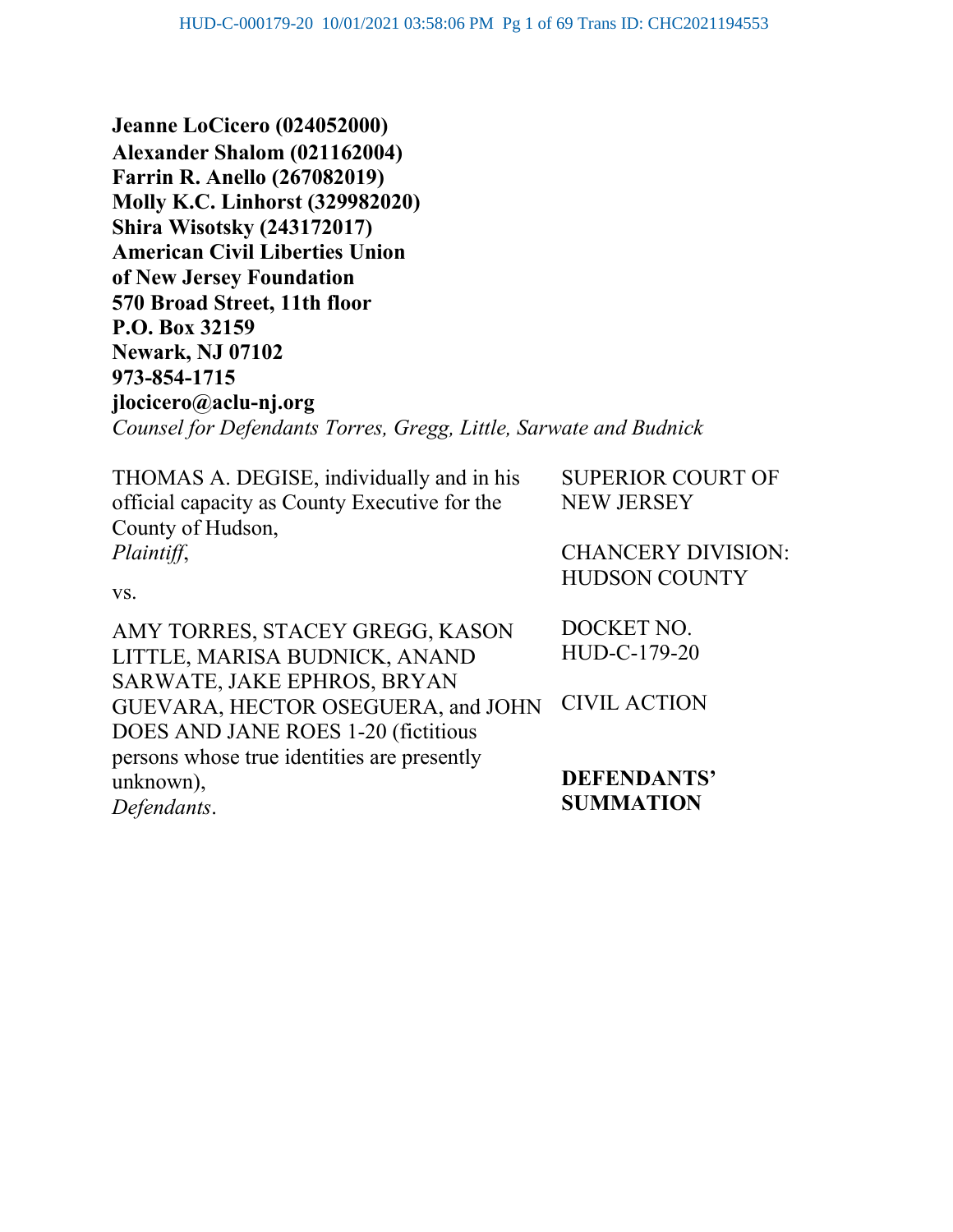# **TABLE OF CONTENTS**

|     | The DeGise Residence and the Surrounding Neighborhood7                                                                                                                                    |
|-----|-------------------------------------------------------------------------------------------------------------------------------------------------------------------------------------------|
|     |                                                                                                                                                                                           |
|     |                                                                                                                                                                                           |
|     | <b>Hudson Regional Health Commission Noise Measurements 15</b>                                                                                                                            |
|     |                                                                                                                                                                                           |
|     |                                                                                                                                                                                           |
|     |                                                                                                                                                                                           |
| I.  | Restraints are not necessary to protect Plaintiff's residential<br>.22                                                                                                                    |
| II. | The current and proposed orders are vague and overbroad26                                                                                                                                 |
| Ш.  | The evidence elicited at the hearing confirmed that the<br>injunctive relief sought is based on the viewpoints of the<br>protesters, is not content neutral, and is a prior restraint and |
|     | A. Plaintiff treated Defendants differently than other<br>.32                                                                                                                             |
|     | B. Plaintiff and the former Plaintiff-Commissioners targeted<br>Defendants for restrictions on speech because their<br>political views were at odds with Plaintiffs'.<br>.33              |
|     | C. A higher level of scrutiny is warranted because this matter<br>concerns political speech in a public forum37                                                                           |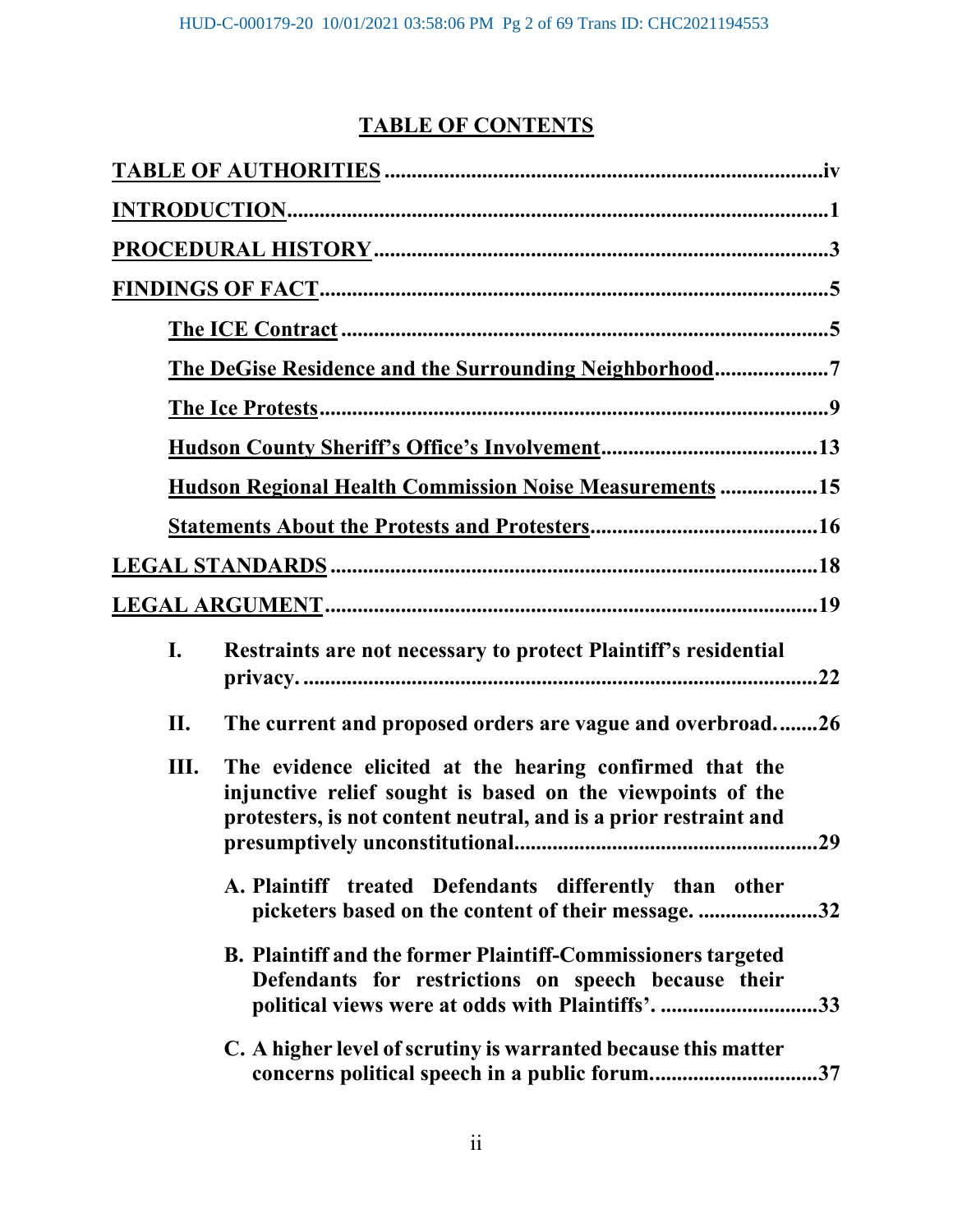| IV. | Even if the injunction sought is found to be content neutral,<br>it is not narrowly tailored because it burdens far more speech<br>than necessary to serve the government's interest41 |  |
|-----|----------------------------------------------------------------------------------------------------------------------------------------------------------------------------------------|--|
|     | A. Plaintiff's residential privacy interests do not justify the                                                                                                                        |  |
|     | B. The TRO and proposed injunction burden more<br>protected speech than required to serve the government's                                                                             |  |
|     | i. The TRO, on its face, burdens far more speech than                                                                                                                                  |  |
|     | ii. The TRO and proposed permanent injunction are not<br>narrowly tailored because they burden speech beyond                                                                           |  |
| V.  | The proposed injunction does not leave open ample<br>alternative channels for communication of Defendants'                                                                             |  |
| VI. |                                                                                                                                                                                        |  |
|     | A. Plaintiff's case should be dismissed for failure to state a<br>claim or, alternatively, on summary judgment56                                                                       |  |
|     | B. Plaintiff has failed to show that a permanent injunction                                                                                                                            |  |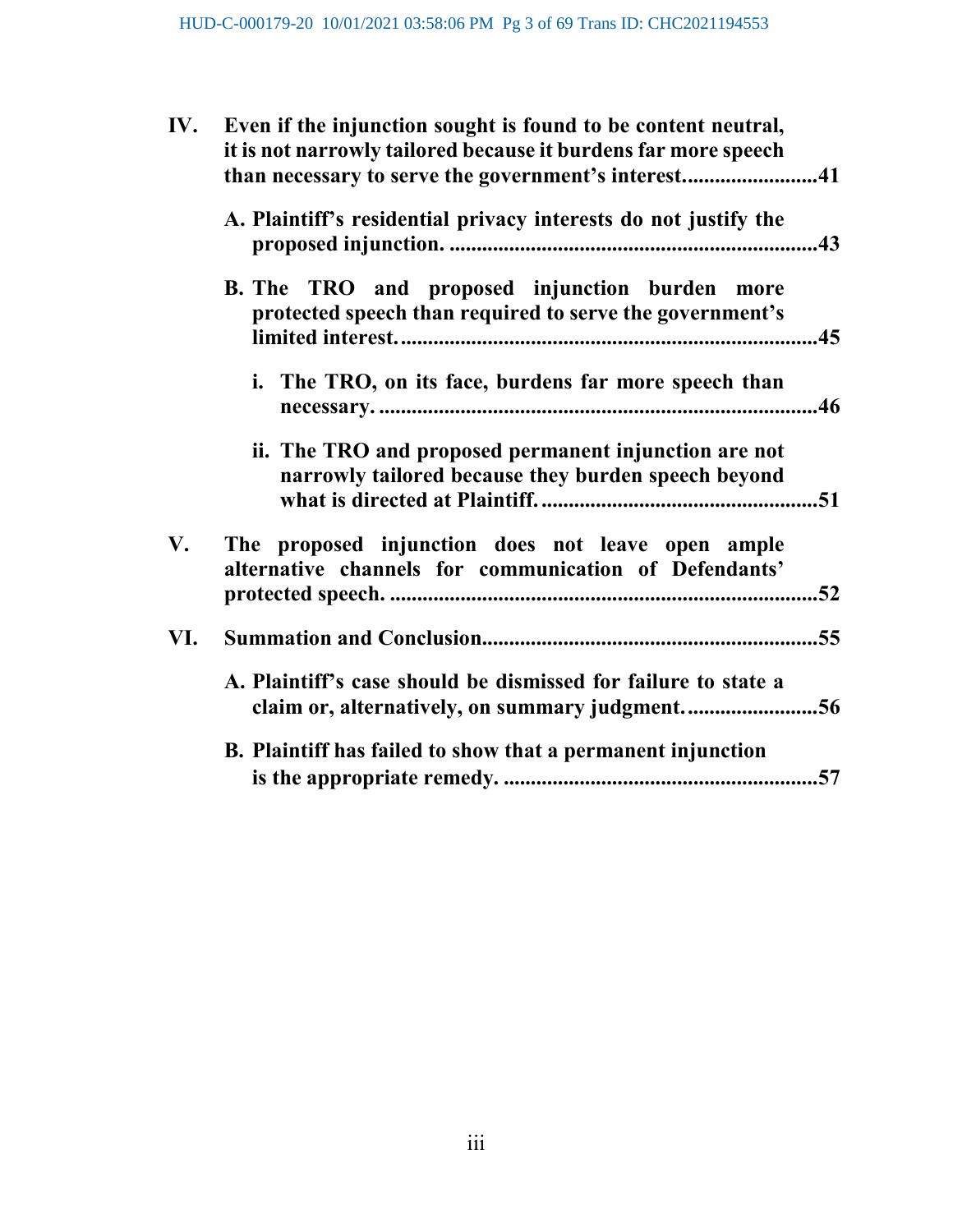# **TABLE OF AUTHORITIES**

# **CASES**

| Barr v. Am. Ass'n of Pol. Consultants, Inc., 140 S. Ct. 2335 (2020)29        |
|------------------------------------------------------------------------------|
| Bell v. City of Winter Park, 745 F.3d 1318 (11th Cir. 2014)41, 42            |
|                                                                              |
|                                                                              |
|                                                                              |
|                                                                              |
|                                                                              |
| Carroll v. President and Comm'rs of Princess Anne, 393 U.S. 175 (1968)46, 47 |
| City of Cincinnati v. Discovery Network, Inc., 507 U.S. 410 (1993)33         |
| Cornelius v. NAACP Legal Def. and Educ. Fund, 473 U.S. 788 (1985)32          |
|                                                                              |
| Dublirer v. 2000 Linwood Ave. Owners, Inc., 220 N.J. 71 (2014)19             |
| E&J Equities, LLC v. Bd. of Adjustment of the Twp. of Franklin, 226 N.J. 549 |
|                                                                              |
| Forsyth County v. Nationalist Movement, 505 U.S. 123 (1992) 31               |
| Free Speech Coal., Inc. v. Att'y Gen. U.S., 974 F.3d 408 (3d Cir. 2020) 38   |
|                                                                              |
|                                                                              |
|                                                                              |
| Green Party of N.J. v. Hartz Mountain Indus., Inc., 164 N.J. 127 (2000)19    |
| Horizon Health Ctr. v. Felicissimo, 135 N.J. 126 (1994)23, 43, 46, 53        |
|                                                                              |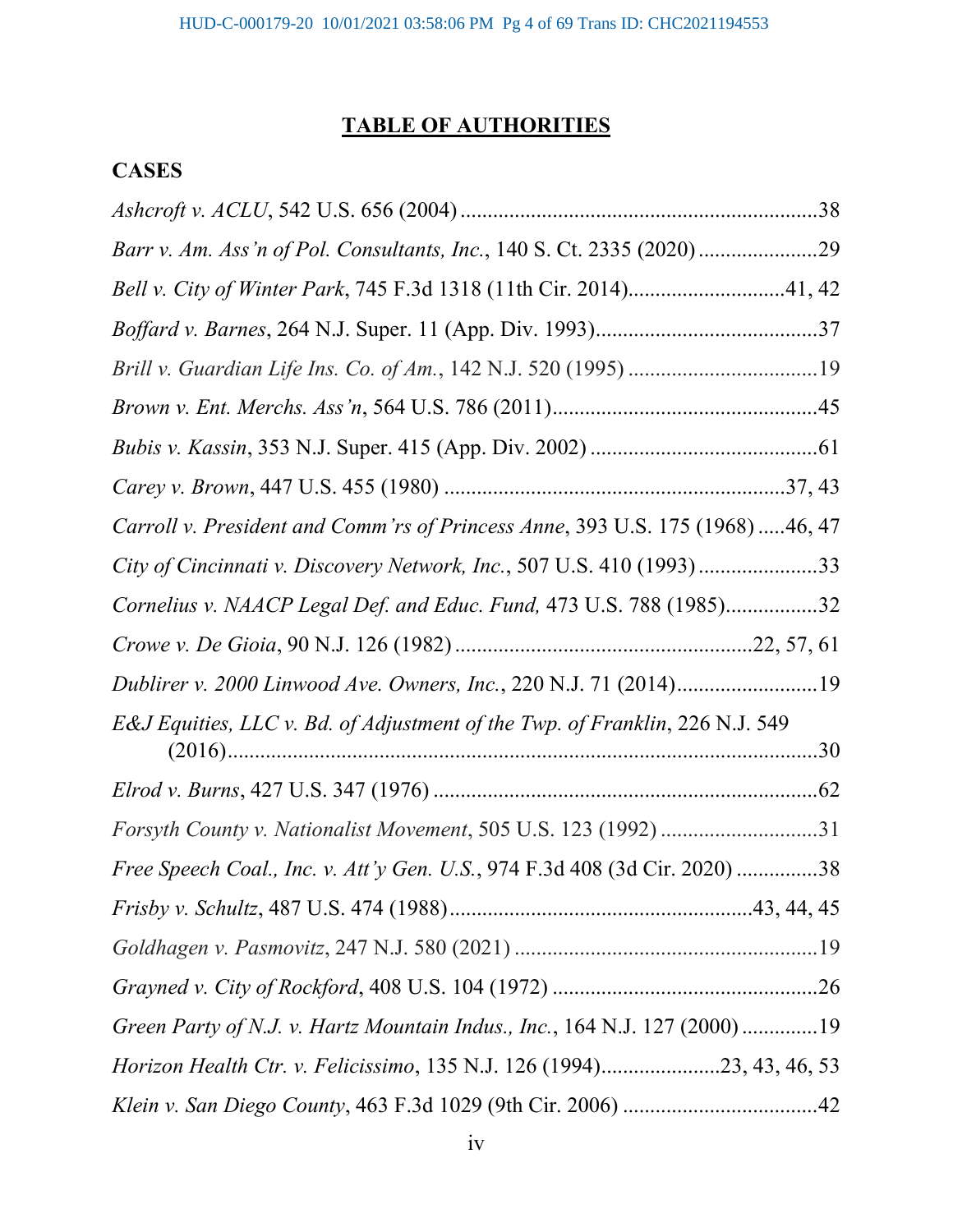| Mazdabrook Commons Homeowners' Ass'n v. Khan, 210 N.J. 482 (2012)37                |
|------------------------------------------------------------------------------------|
| Members of City Council of City of Los Angeles v. Taxpayers for Vincent, 466 U.S.  |
|                                                                                    |
|                                                                                    |
| NAACP v. Claiborne Hardware Co., 458 U.S. 886 (1982)46, 56                         |
|                                                                                    |
| Perry Educ. Ass'n v. Perry Loc. Educators' Ass'n, 460 U.S. 37 (1983)19, 52         |
| Pleasant Grove City, Utah v. Summum, 555 U.S. 460 (2009) 19                        |
|                                                                                    |
|                                                                                    |
|                                                                                    |
| Ridley v. Mass. Bay Transp. Auth., 390 F.3d 65 (1st Cir. 2004)32, 34               |
| Rinaldo v. RLR Inv., LLC, 387 N.J. Super. 387 (App. Div. 2006)18, 23               |
| Sashihara v. Nobel Learning Communities, Inc., 461 N.J. Super. 195 (App. Div.      |
| Schenck v. Pro-Choice Network of W.N.Y., 519 U.S. 357 (1997)27, 53                 |
| Simon & Schuster, Inc. v. Members of N.Y.S. Crime Victims Bd., 502 U.S. 105<br>.33 |
|                                                                                    |
|                                                                                    |
|                                                                                    |
|                                                                                    |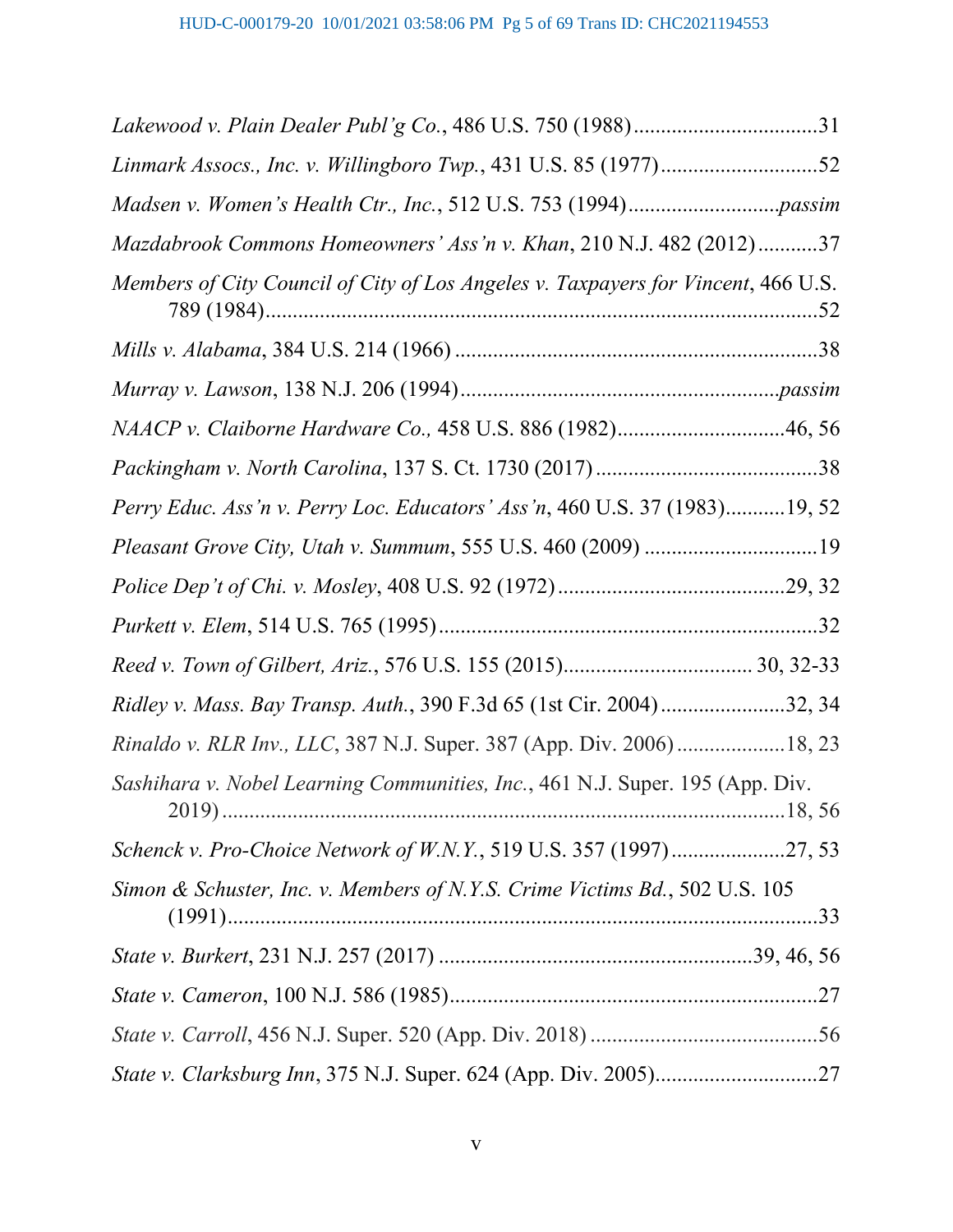| Verna v. Links at Valleybrook Neighborhood Ass'n, Inc., 371 N.J. Super. 77 (App.        |
|-----------------------------------------------------------------------------------------|
| Vill. of Arlington Heights v. Metro. Housing Dev. Corp., 429 U.S. 252 (1977)32          |
| <i>Waste Mgmt. of N.J., Inc. v. Union Cnty. Util. Auth.</i> , 399 N.J. Super. 508 (App. |
|                                                                                         |
| <b>RULES</b>                                                                            |
|                                                                                         |
|                                                                                         |
|                                                                                         |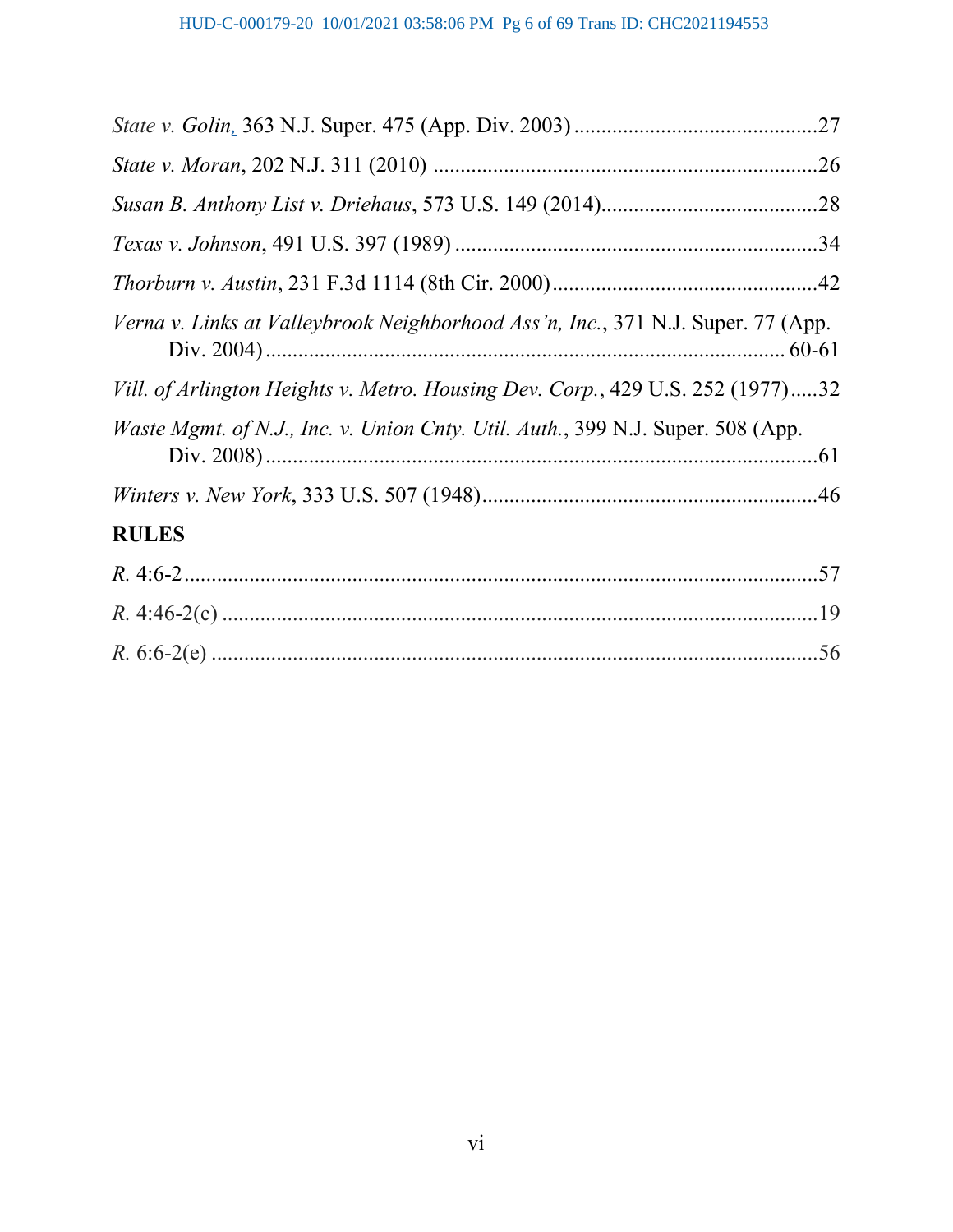#### **INTRODUCTION**

This action arose when Hudson County Executive Thomas DeGise and several County Commissioners sought to restrain individuals protesting the County's agreement with U.S. Immigration and Customs Enforcement ("ICE") to detain individuals at the county jail. The protests at issue occurred between December 3 and December 7, 2020, on public property outside the residence of Plaintiff DeGise at 402 New York Avenue, Jersey City, New Jersey. The Court entered a Temporary Restraining Order ("TRO") on December 8, 2020. Discovery and a four-day hearing in the matter followed. Although five Commissioners joined him in bringing the case, DeGise is the only remaining plaintiff. DeGise now asks to make the existing temporary restraints permanent. Defendants oppose that request. The restraints on Defendants' rights are unconstitutional; they violate Defendants' right of speech, right of assembly, and right to petition the Government – fundamental rights guaranteed by our state and federal constitutions. For the following reasons, the Court should dissolve the restraints, enter judgment for Defendants, and dismiss the matter in its entirety.

*First*, Plaintiff cannot meet the burden required to justify permanent restraints. DeGise does not need injunctive relief. Jersey City's legislators have already crafted neutral ordinances designed to protect residential privacy that provide sufficient protection for DeGise. Furthermore, DeGise has decided to terminate Hudson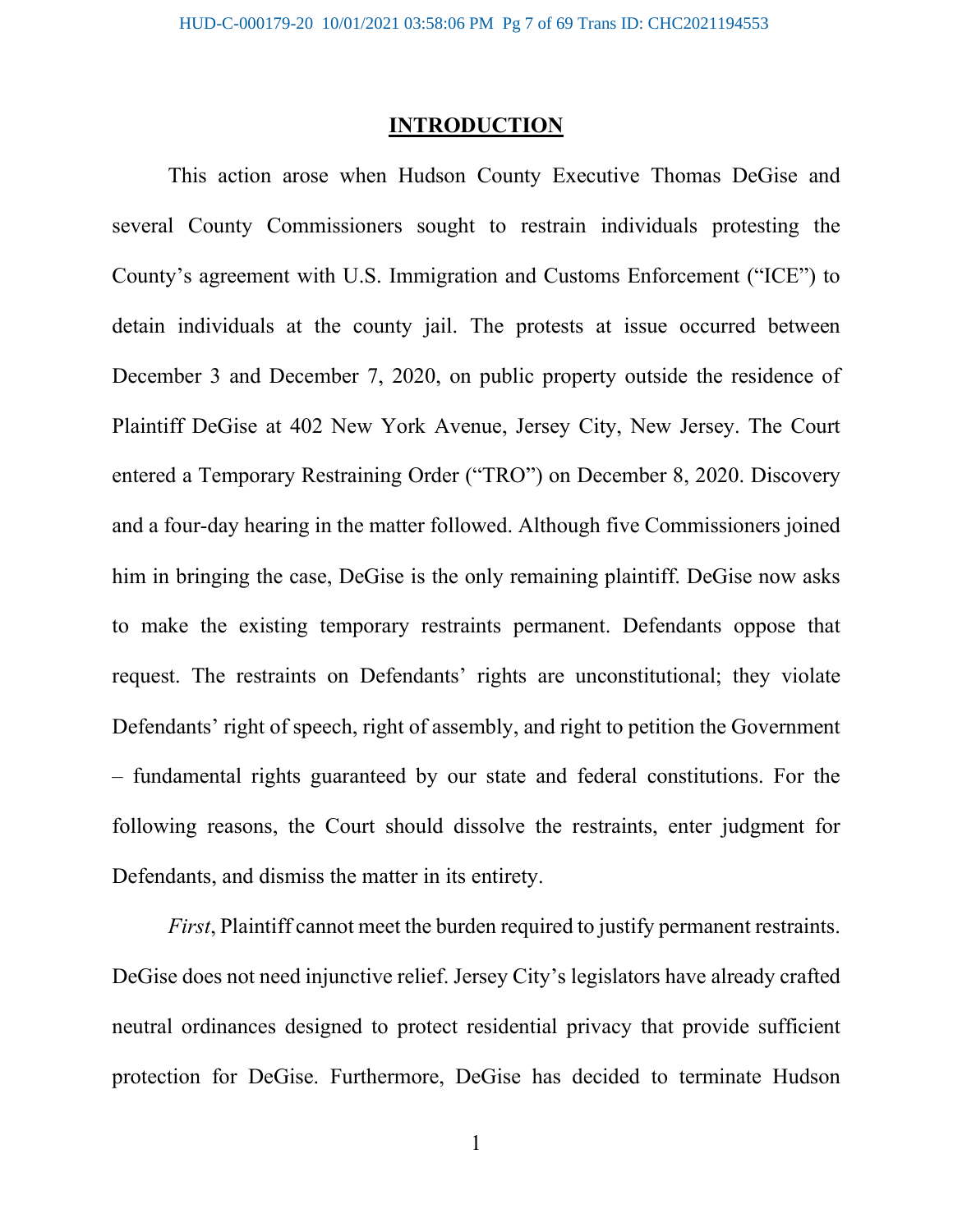County's participation in the ICE contract – the only subject of Defendants' protests. Plaintiff can therefore no longer claim that he faces ongoing harm.

*Second*, the restraints are unconstitutionally vague and overbroad. The TRO and the requested permanent injunction permit officials an impermissible level of enforcement discretion.

*Third*, based on the record before the Court, DeGise's objection to the protests and his motivation to seek injunctive relief rests primarily on the protestors' political views. The TRO is therefore a content-based prior restraint on speech and presumptively unconstitutional.

*Fourth*, even if the Court concludes that the restraints are content neutral, they burden far more speech than necessary to protect DeGise's legitimate interest in residential privacy, and therefore do not comport with the standards of *Murray v. Lawson*, 138 N.J. 206 (1994).

*Fifth*, the restraints do not leave ample alternative channels of communication for Defendants. In contrast to *Murray*, where the Court considered whether protestors could be seen and heard by their intended audience, the terms of the TRO and the requested permanent injunction fail to do so.

For all the reasons that follow, the Court should immediately dissolve the TRO, decline to issue a permanent injunction, and dismiss Plaintiff's claims as they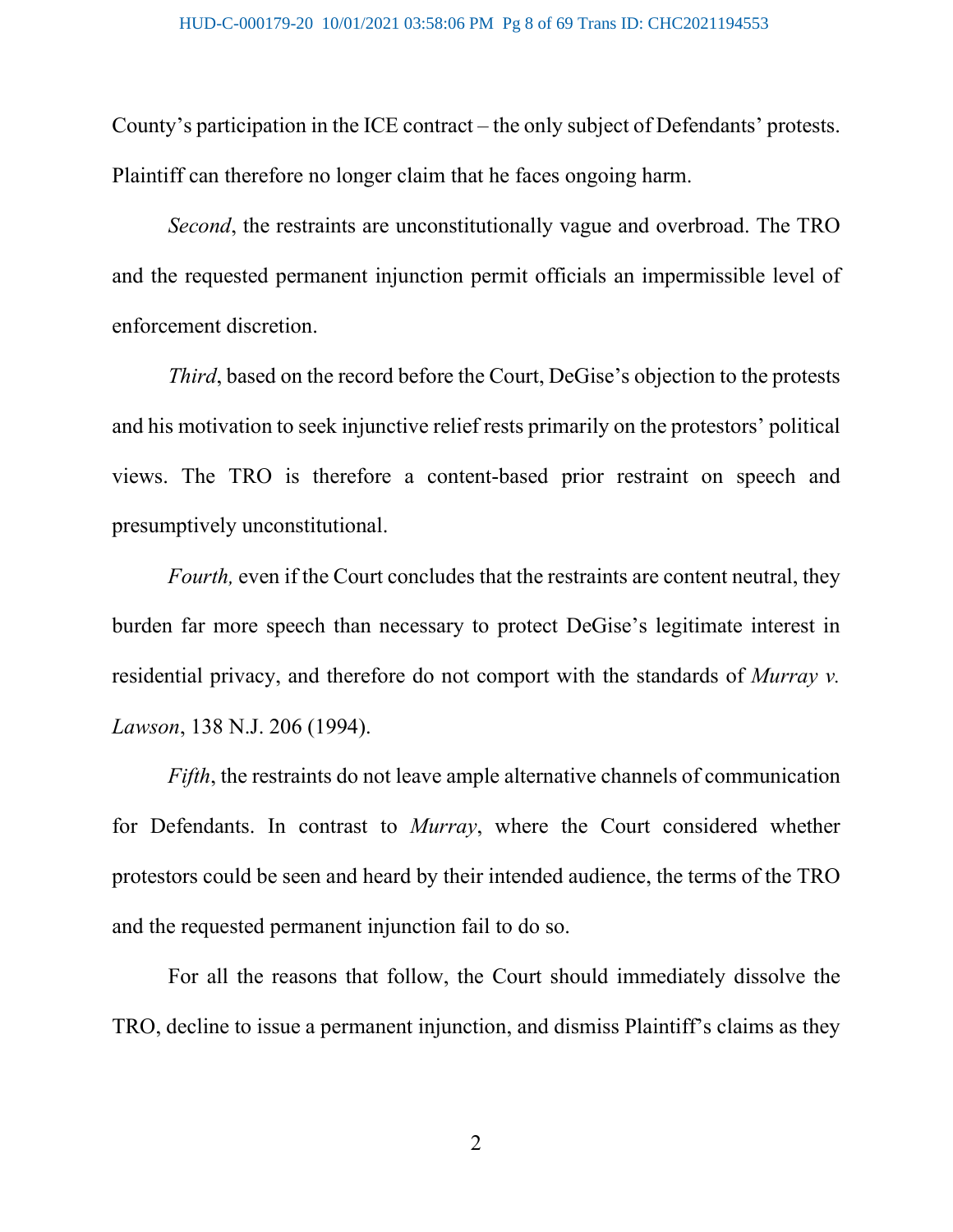fail as a matter of fact and as a matter of law. For the Court's convenience, Defendants present enumerated findings of fact followed by legal analysis.

### **PROCEDURAL HISTORY**

On December 8, 2020, six Plaintiffs – Hudson County Executive Thomas DeGise and five Hudson County Commissioners – filed a Verified Complaint<sup>[1](#page-8-0)</sup> and an Order to Show Cause seeking restrictions on protests outside each of their homes. The Court granted an *ex parte* TRO that same day that restricted protests by Defendants outside of the Plaintiffs' homes to one hour between 7 p.m. and 8 p.m. every two weeks, no closer than 200 feet from the property line or, as applied to DeGise, at a designated spot out of view from the DeGise residence on the corner of Congress Street and New York Avenue. (*See* Dec. 8, 2020 TRO, at 2–3 ¶¶ A-E.) The TRO also restricted protests to no more than ten people and required protestors to notify the local police department and the Hudson County Sheriff's Office at least twenty-four hours prior to the demonstration. (*See id.* at 3 ¶¶ F-G.) During a conference on December 22, 2020, the Court granted limited expedited discovery and set a return date that was later extended to May 14, 2021.

<span id="page-8-0"></span><sup>&</sup>lt;sup>1</sup> Plaintiffs filed a First Amended Complaint on January 29, 2021. Plaintiffs then filed a Motion for Leave to File a Second Amended Complaint on April 12, 2021, for the purpose of naming three people arrested on December 8 (Bryan Guevara, Hector Oseguera, and Jake Ephros) as Defendants, which the Court granted on May 7, 2021, over the originally-named Defendants' opposition.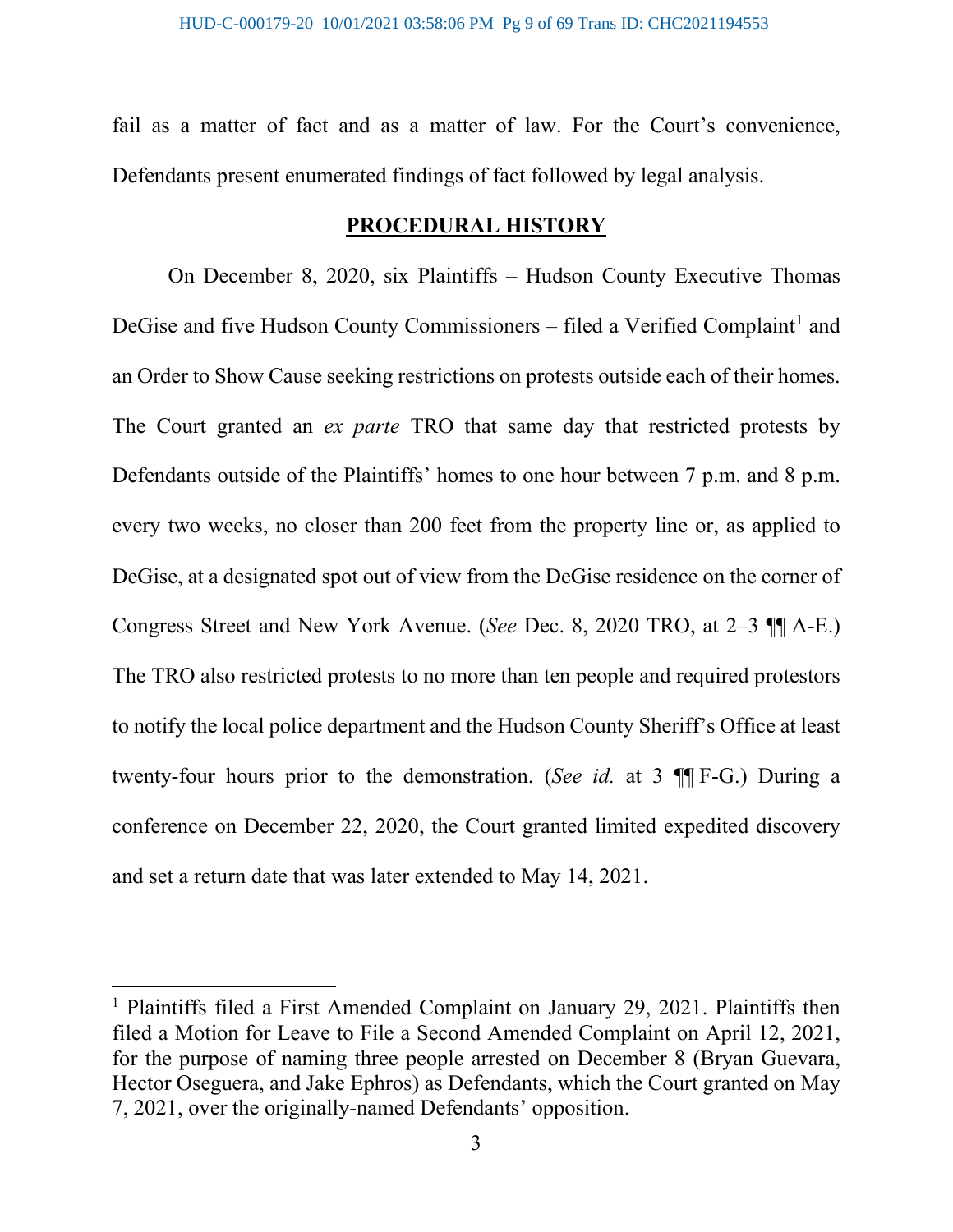On April 26, 2021, Defendants Amy Torres, Stacey Gregg, Kason Little, Marisa Budnick, and Anand Sarwate<sup>[2](#page-9-0)</sup> filed a brief in response to the Order to Show Cause and in support of Defendants' Motion to Dismiss and Motion to Dissolve Temporary Restraints ("Opposition Brief"). Defendants' motions accompanied the Opposition Brief. [3](#page-9-1) Plaintiffs filed their response on May 10, 2021. Between June 9 and June 24, 2021, the Court held four days of testimony. During the hearing on June 9, 2021, the Court excluded evidence related to events that occurred on December 8, 2020, along with evidence relating to the vagueness of the TRO. Defendants objected to this evidentiary ruling during the hearing as well as through briefing filed on June 15, 2021. Following briefing by both parties, the Court declined to reconsider its ruling.

On June 24, 2021, shortly after former Plaintiff-Commissioner Romano testified, Defendants filed a subpoena seeking phone records referenced by Romano during his testimony. Plaintiffs filed a Motion to Quash, which the Court denied on August 5. On August 13, 2021, one business day before the court-ordered deadline

<span id="page-9-0"></span> $<sup>2</sup>$  At the time of filing the Opposition Brief, Plaintiffs had not yet sought to file a</sup> Second Amended Complaint to name Defendants Hector Oseguera, Bryan Guevara, and Jake Ephros. Accordingly, these three Defendants were not yet named, served, nor represented at the time of filing.

<span id="page-9-1"></span><sup>&</sup>lt;sup>3</sup> Defendants acknowledge the unique procedural posture of this case in which, pursuant to their request, the Court ordered Defendants to contemporaneously file a motion to dismiss with their substantive response to the Court's Order to Show Cause, and as such the Court may treat the motion to dismiss as one for summary judgment pursuant to *R.* 4:6-2.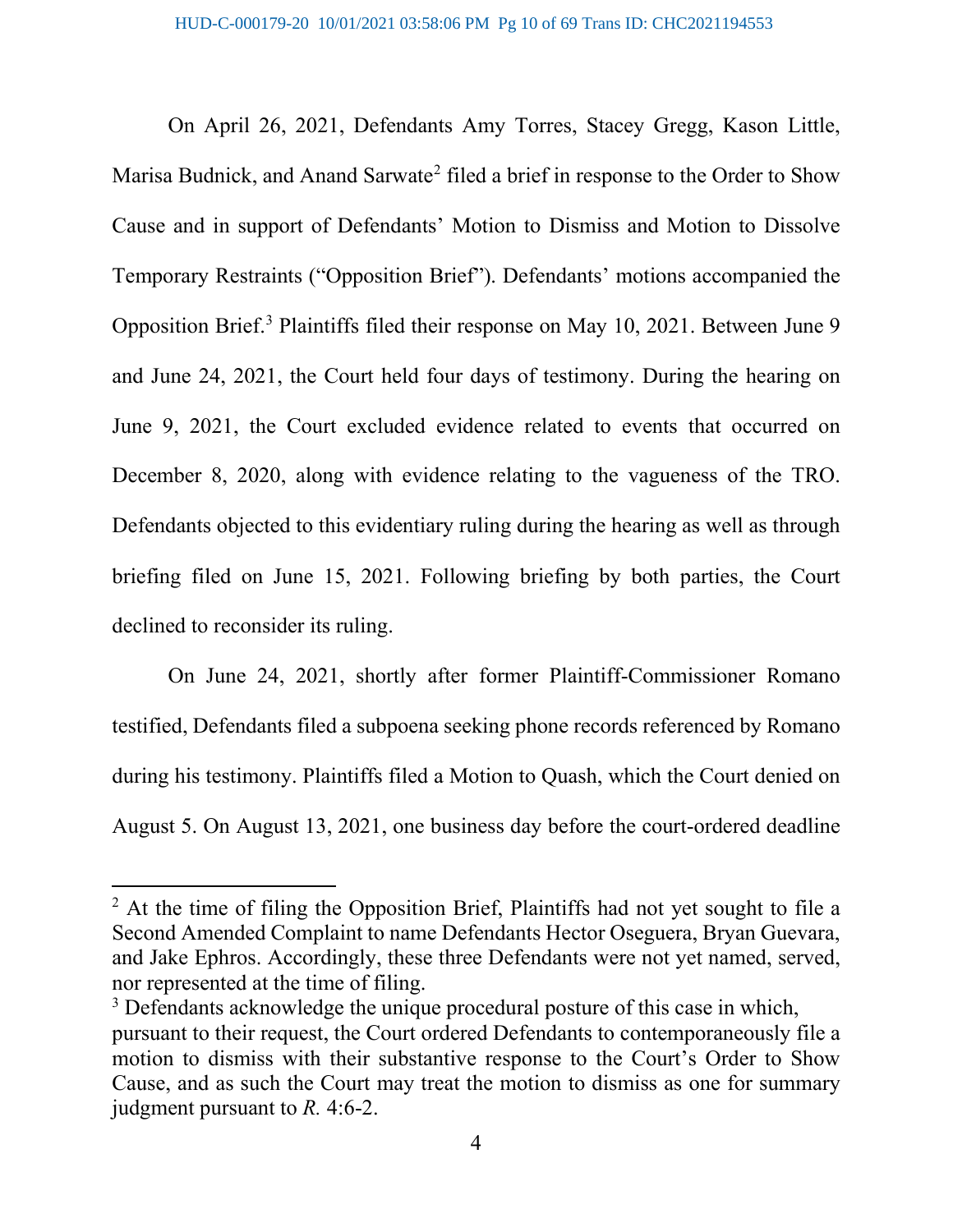for Romano to produce his subpoenaed phone records, all five Plaintiff-Commissioners filed a Stipulation of Voluntary Dismissal, which Defendants did not oppose. The Court so-ordered this dismissal on August 20, 2021. DeGise – who is the only remaining Plaintiff in this case – filed his summation on September 15, 2021.

#### **FINDINGS OF FACT**

#### **The ICE Contract**

1. On November 24, 2020, the Hudson County Board of Commissioners (then referred to as Freeholders) presided over a public meeting that lasted more than 12 hours. (7T56:[4](#page-10-0)-10; Pl 5.)<sup>4</sup> At issue was Resolution No. 718-11-2020 – a resolution to extend the intergovernmental contract between Hudson County and

- 1T December 22, 2020 Conference
- 2T March 3, 2020 Motion Hearing
- 3T April 20, 2021 Transcript of Decision
- 4T May 7, 2021 Motion Hearing
- 5T June 9, 2021 Transcript of Hearing
- 6T June 16, 2021 Transcript of Hearing
- 7T June 17, 2021 Transcript of Hearing
- 8T June 24, 2021 Transcript of Hearing

Exhibits are referenced by number. "Pl" are Plaintiff's exhibits; "Dn" are Defendants' exhibits.

The parties have agreed to a Joint Statement of Undisputed Facts and a Supplemental Joint Statement of Undisputed Facts, which Defendants reference herein as "Stip. Facts" and "Supp. Stip. Facts," respectively.

<span id="page-10-0"></span><sup>4</sup> Transcript references are to the consecutive volumes of the transcript, as follows: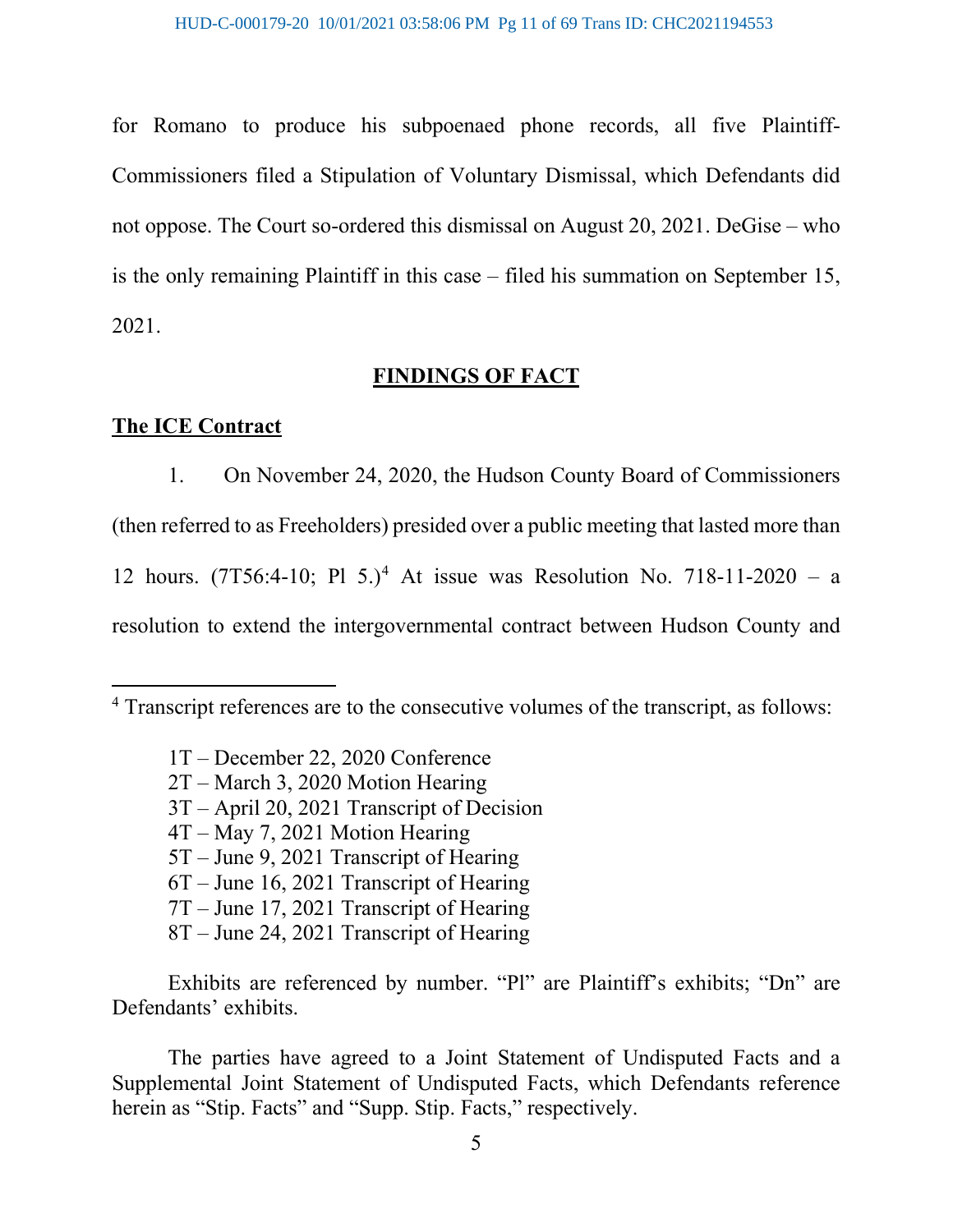#### HUD-C-000179-20 10/01/2021 03:58:06 PM Pg 12 of 69 Trans ID: CHC2021194553

ICE to continue incarcerating people on behalf of ICE at the county jail ("ICE contract"). (Stip. Facts, ¶ 1.) The resolution drew extensive public opposition (Pl 5); over 140 individuals gave public comment during the meeting. (7T56:11-14.)

2. Prior to the vote on November 24, Defendants urged Commissioners not to extend the ICE contract; Stacey Gregg, Kason Little, and Amy Torres were among the speakers at the November 24th Commissioners' meeting to speak in opposition to Resolution No. 718-11-2020 (Stip. Facts, ¶ 3; Pl 5, 198:11- 201:15,17:5-19:5, 337:24-342:7), and Dr. Anand Sarwate emailed Commissioner Torres ahead of the November 24th hearing to express his opposition (Stip. Facts, ¶ 4). Hector Oseguera (Pl 5, 26:16-28:11) and Jake Ephros (Pl 5, 13:21-15:2) also spoke in opposition to the contract at the November 24th public meeting.

3. Despite extensive public opposition, the Board voted six-to-three to approve the contract. (Pl 5, 451:12-461:9.) Commissioners Anthony Vainieri, Anthony Romano, Albert Cifelli, Caridad Rodriguez, and Kenneth Kopacz all voted in favor of the resolution extending the contract. (Stip. Facts, ¶ 2.) These Commissioners were all plaintiffs in this matter at the time of filing (Compl.), and remained plaintiffs throughout the proceedings until the Court granted their voluntary stipulation of dismissal on August 20, 2021 (Aug. 20 Order). None of the Commissioners who voted against the contract have been party to this lawsuit.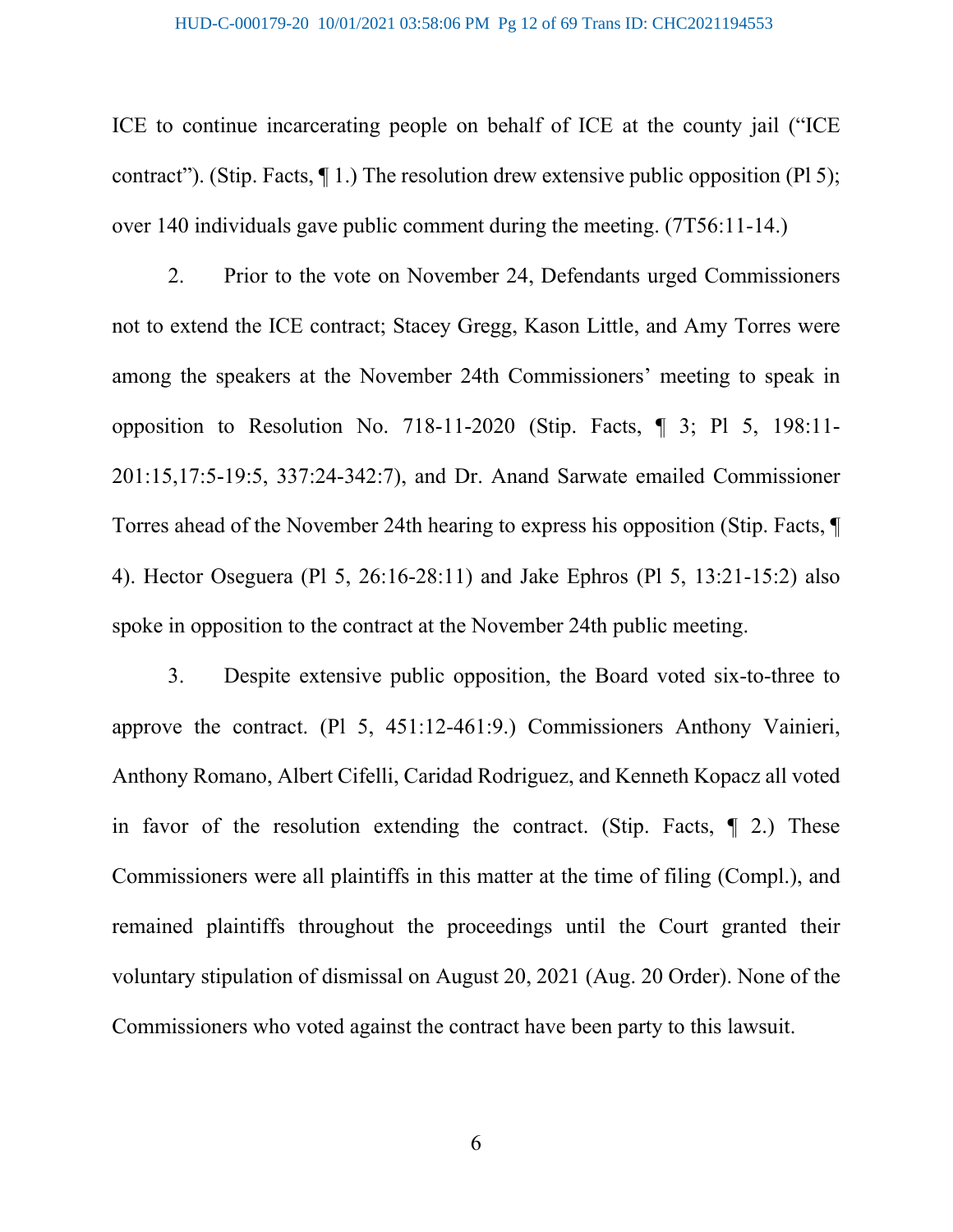4. Once the contract was ratified by the Commissioners at the November 24th meeting, only DeGise had the authority to cancel the ICE contract. (5T85:6-16; Pl 5, 430:14-20.)

5. DeGise does not attend Commissioners' meetings. (5T84:21-22; Pl 5, 198:3-5.)

6. After the Commissioners' vote on November 24, Defendants chose to direct their opposition to the ICE contract to DeGise because he was "[t]he sole person responsible for ending [the ICE contract]." (Torres Dep. Tr., 95:1–11.)

7. Protestors never demonstrated outside the residences of Commissioners Vainieri, Romano, Cifelli, Rodriguez, or Kopacz. (Stip. Facts, ¶ 14; 7T20:7-19.)

8. On September 10, DeGise sent a letter to ICE advising the agency that Hudson County "will no longer house or accept ICE detainees for housing." effective November 1, 2021.<sup>[5](#page-12-0)</sup>

#### **The DeGise Residence and the Surrounding Neighborhood**

9. DeGise lives at 402 New York Avenue in Jersey City, New Jersey.

(Stip. Facts, ¶ 7.) He lives in a two-story, two-family house on a "city lot" measuring

<span id="page-12-0"></span><sup>5</sup> *See* Declaration of Farrin Anello, Ex. 1. Admission of this letter is subject to Defendants' request to expand the record filed contemporaneously with this brief. *See* Defs.' Mot. to Expand the Record. In the alternative, Defendants request that, pursuant to *N.J.R.E.* 201(a), the Court take judicial notice of the determination by a county executive that Hudson County will no longer house people detained by ICE effective November 1, 2021.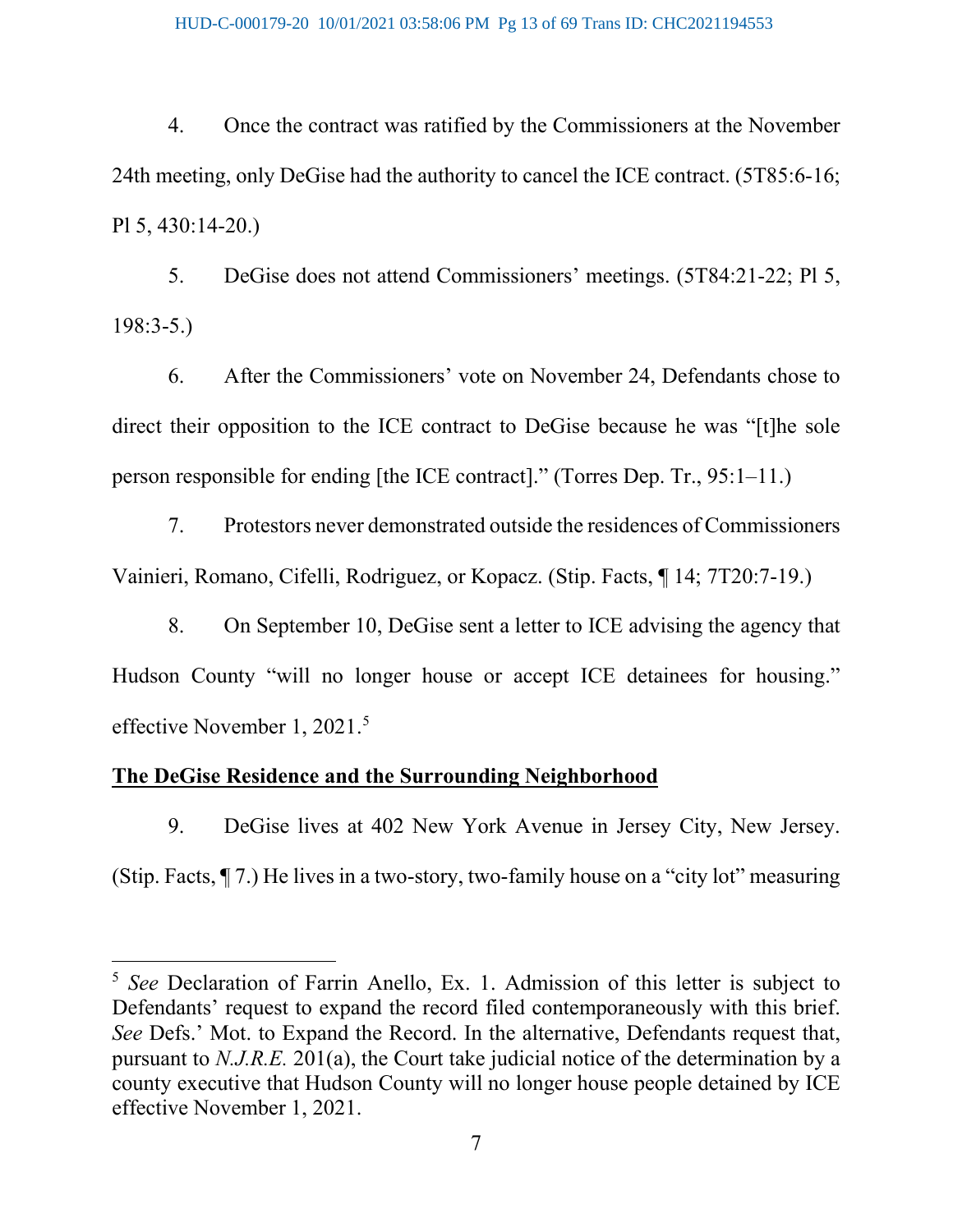25 by 100 feet. (Stip. Facts, ¶ 25.) Most of the lots on his block are the same size or smaller. (5T85:23-86:11.)

10. DeGise's street can be noisy. His residence is very close to Washington Park. (5T91:21-92:1.) People make noise walking by his house. (5T92:23-25.) Cars driving down his street play music "too loud." (5T93:2-4.) Garbage trucks make noise as they collect trash and throw down trash barrels (5T100:8-9), which occurs a little earlier than 9:30 or 10 p.m. (5T98:6-10). The garbage trucks "wake up the neighborhood," but that is something DeGise believes "you have to put up with" as a part of "life in the big city." (DeGise Dep. Tr., Dn 1, 70:9-20.)

11. DeGise lives in a neighborhood with both residential and commercial properties. On the corner of Congress Street and New York Avenue, around 125 feet from DeGise's house, there is a daycare business. (5T28:20-23, 29:3-6.) Five houses are located between 402 New York Avenue and the daycare business. (5T27:23- 28:1.) "Catty-corner" to the daycare facility is a liquor store. (5T86:22-24.) There is a fire house across the street from the liquor store. (5T87:6-8.) Within a couple of blocks from the DeGise residence are a restaurant (5T89:12-15), a bar/restaurant (5T90:11-15), a coffee shop (5T90:20-23), and a couple of bodegas (5T90:24-91:1).

12. The daycare on the corner of Congress Street and New York Avenue is on the same side of the street as DeGise's residence. (5T82:14-16.) It is impossible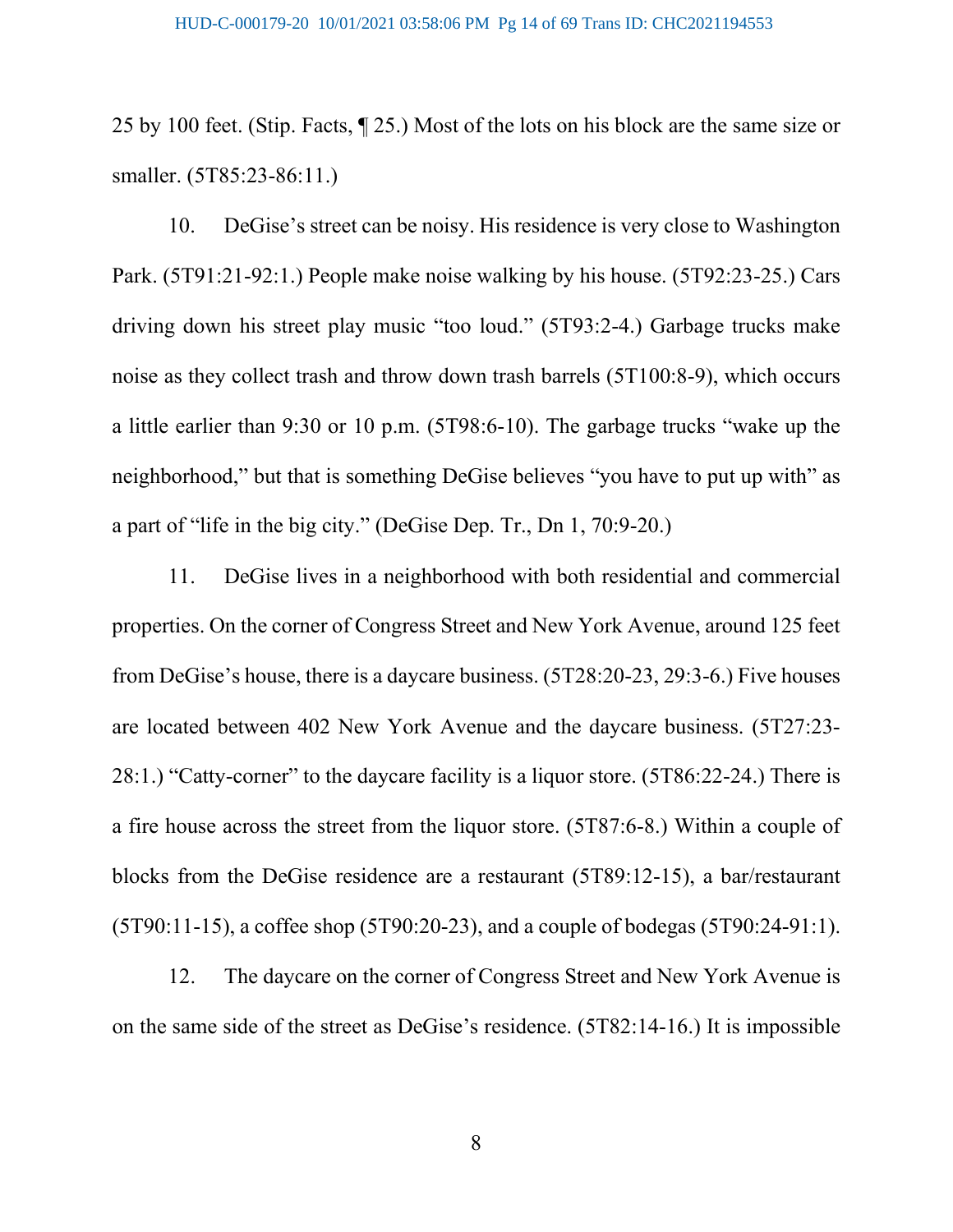to see the corner of Congress Street and New York Avenue from inside the DeGise residence. (5T82:8-16.)

13. DeGise would not be able to hear activity on the corner of New York Avenue and Congress Street. (5T107:1-2; DeGise Dep. Tr., Dn 1, 188:12-14.)

#### **The ICE Protests**

14. Protests regarding the ICE contract occurred in front of 402 New York Avenue, Jersey City, New Jersey, on December 3, 4, 5, 6, and 7, 2020. (Stip. Facts,  $\P$  8.)

15. Approximately ten to fifteen people were present at the protests each night. (Stip. Facts,  $\P$  20; Dn 82A (reporting in an HCSO $^6$  $^6$  comment sheet that there were twelve people present at 9:34 p.m. and that nine protestors remained at 9:42p.m. on December 5); Dn 83 (reporting in an HCSO comment sheet that there were ten to twelve protestors present at 9:07 p.m. on December 6).)

16. Some protestors wrote messages in washable chalk on the public sidewalk. (Stip. Facts, ¶ 21.) The chalk washed away. (DeGise Dep. Tr., Dn 1, 81:14- 15.) On at least one occasion, officers with the HCSO cleared the chalk. (Dn 83 (reporting on an HCSO comment sheet at 11:10 p.m. that officers "CLEARED CHALK AND CHALK SPRAY AS POSSIBLE FOR THE NIGHT").)

<span id="page-14-0"></span><sup>&</sup>lt;sup>6</sup> "HCSO" is the abbreviation for Hudson County Sheriff's Office.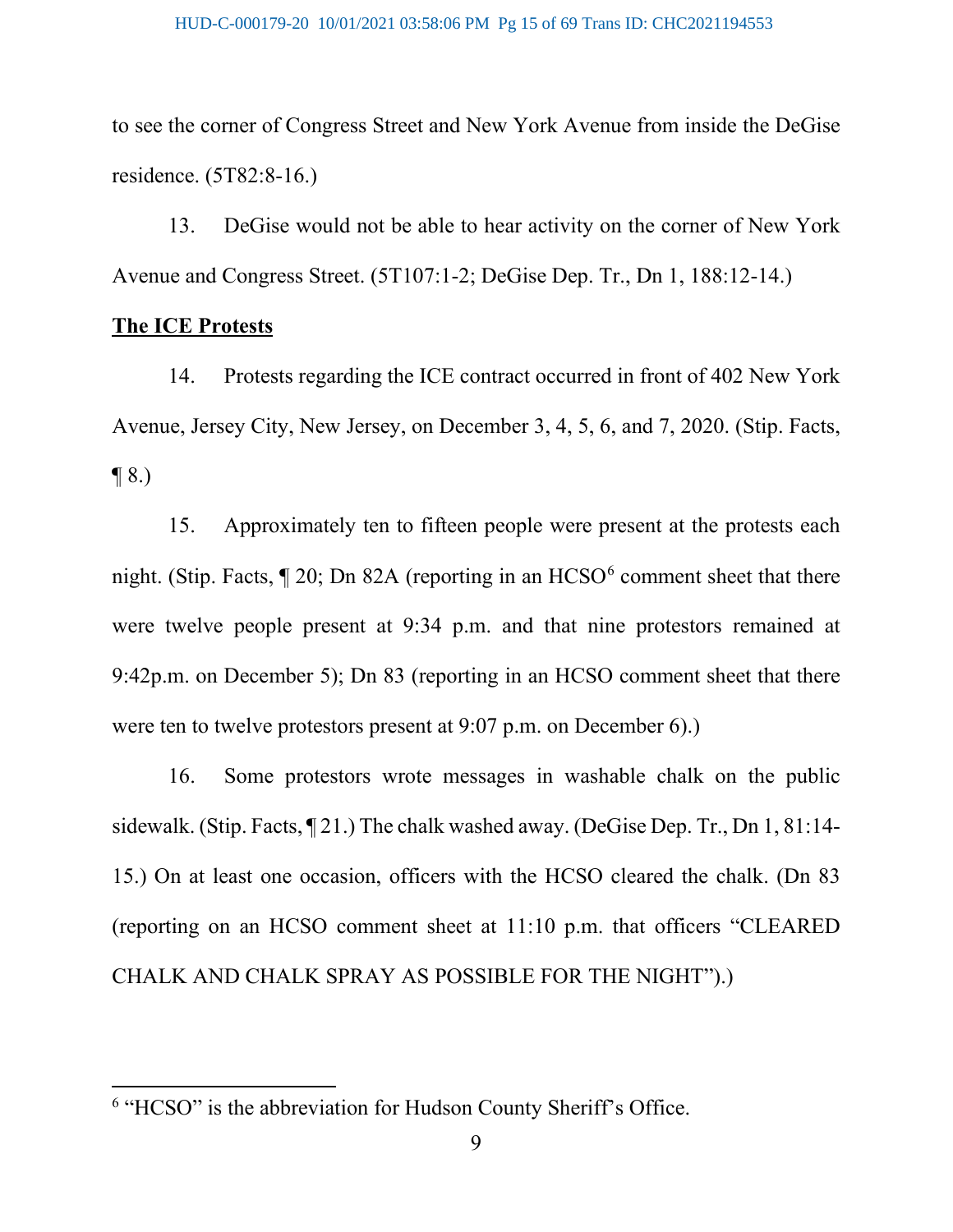17. DeGise never saw any protestors go on to his property. (DeGise Dep. Tr., Dn 1, 75:15-16). Although demonstrators may have stepped into the driveway of the DeGise residence briefly to let someone pass the protestors on the sidewalk, no one stood for a long period of time in the driveway. (8T123:17-124:4.)

18. Within five or ten minutes of when the protests started on December 3, DeGise called 9-1-1. (Stip. Facts, ¶ 17; 5T65:9-13.) He called the police after he "figure[d] out that it was the ICE protestors." (DeGise Dep. Tr., Dn 1, 47:4-9.)

19. DeGise was not afraid of the protestors. During his call to 9-1-1 on December 3, DeGise did not articulate any fear of the protestors. (Dn 67; 5T195:25- 196:2.) Instead, he told the 9-1-1 operator that he was ignoring the protestors. (Dn 67; 5T198:5-8.)

20. On December 3, DeGise "d[id]n't fear for [his] life and everything."  $(5T65:2-3.)$ 

21. DeGise stated that "[a]fter a day or two [he] had the feeling that [the protesters] would not get violent." (5T191:5-6.) He and his wife "talked about it and said these are not violent people." (5T61:8-10.) DeGise told his wife not to worry about the protestors. (5T47:10-11.) He thought that he and his wife would "be all right" so they watched television and worked on crossword puzzles during the protests. (5T47:12-14.)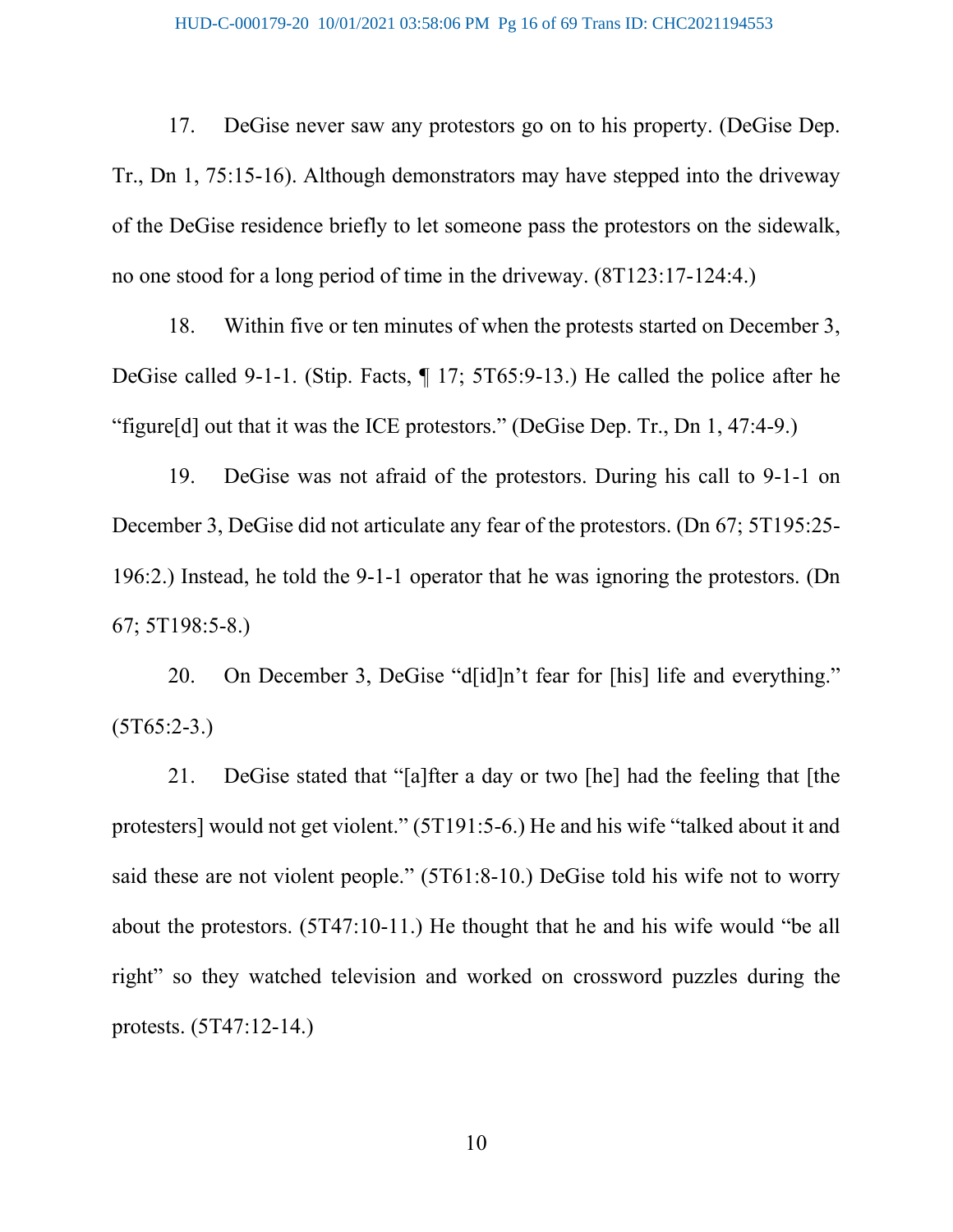#### HUD-C-000179-20 10/01/2021 03:58:06 PM Pg 17 of 69 Trans ID: CHC2021194553

22. DeGise and his wife sat on the couch during the protests. (5T44:13-15.) The couch is five or six feet from the living room's sliding glass doors that look out to New York Avenue. (5T45:17-46:6, 46:12-17.)

23. During the protests, DeGise peeked out from his blinds "three, four" times each night. (5T47:3-5.) He did not want the protestors to see him because he did not want to "engage in a conversation" with them. (5T46:21-23.)

24. On December 4-7, 2020, the protests began around or a little after 9 p.m. and the louder portion of the protests ended at exactly 10 p.m. (Stip. Facts, ¶ 26; 5T160:5-9; 8T125:25-126:3; DeGise Dep. Tr., Dn 1, 60:11-15.) The protesters coordinated this cut-off time to comply with the Jersey City municipal noise ordinance. (Stip. Facts, ¶ 26; Gregg Dep. Tr., 30:25-31:8, 47:11-12; Pl 37, 16:7-12.) At 10 p.m., the protesters held a quiet vigil that lasted from a few minutes to around thirty minutes. (Stip. Facts, ¶ 27; Dn 83 (entry at 10:28 p.m. on December 6 reading "SILENT VIGIL").) The protesters stayed mostly silent during the vigil aside from quietly talking amongst themselves. (8T126:4-13.)

25. The protestors never rang the doorbell to the DeGise residence. (5T108:11-13; 8T124:5-20.) The protestors were peaceful and non-violent. (5T67:18-20, 117:3-8, 120:21-121:24), and they never made any threats (5T121:3- 5). They did not block traffic. (5T120:5-20.)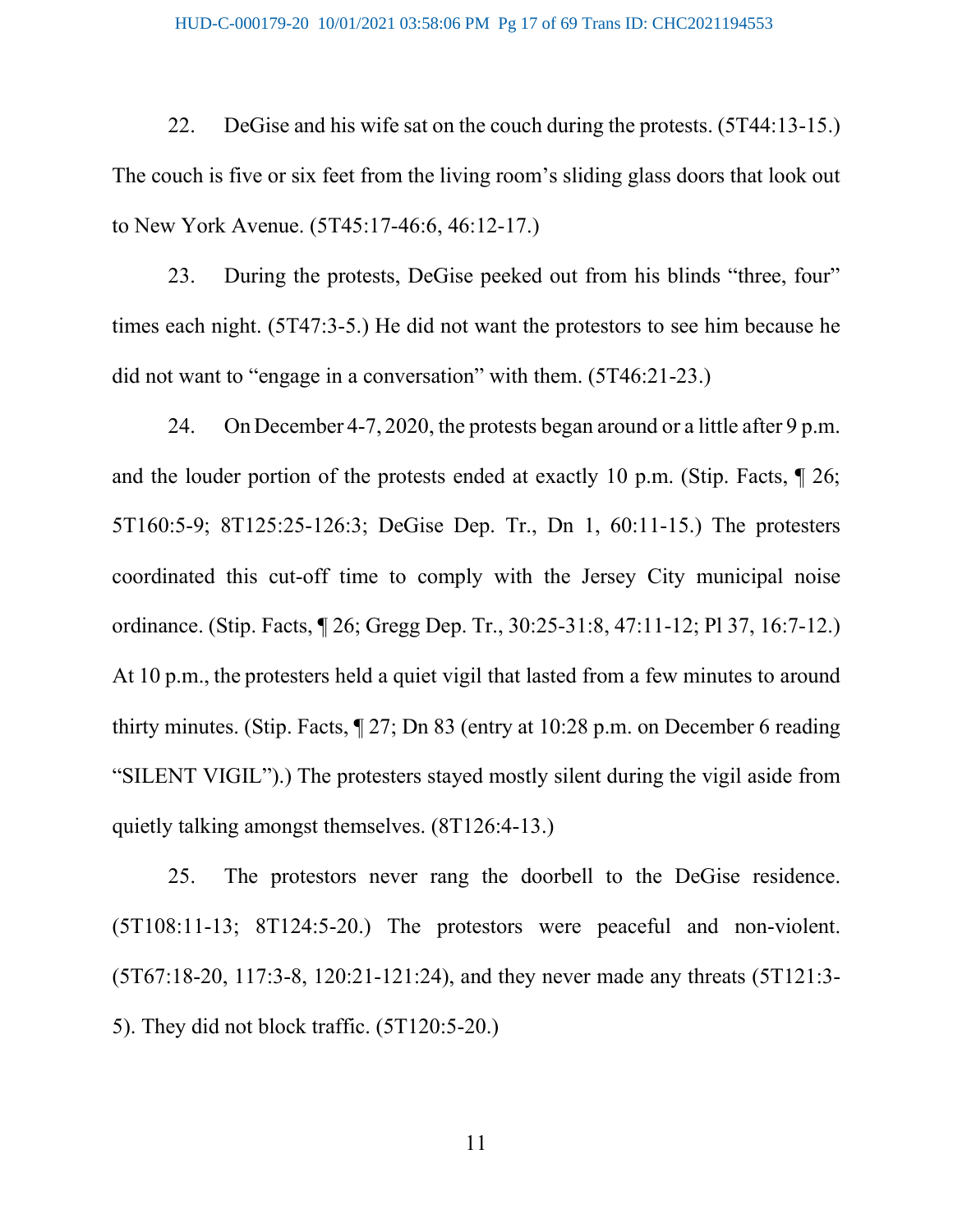#### HUD-C-000179-20 10/01/2021 03:58:06 PM Pg 18 of 69 Trans ID: CHC2021194553

26. No tickets or citations were issued to people participating in the protests on December 3-7, 2020, and no arrests were made during the protests or vigils held on those dates. (Stip. Facts, ¶ 19; 8T73:21-74:2; 8T100:19-23; 8T126:14-19.)

27. HCSO officers described the protestors as "peaceful" in dispatch comment sheets and through radio or phone transmissions. (Dn 82A; Dn 69.) In conversations with Sheriff Schillari, HCSO officers described the situation outside the DeGise residence as "calm," and a "silent vigil" with "no noise." (Dn 43; 8T57:2- 4; Dn 44; 8T57:17-21.)

28. HCSO officers at the protests were on the lookout for people shining lights into the DeGise residence, people going on to the DeGise property, and any safety concerns presented at the scene. (8T92:17-25.) The officers did not see any activity that rose to the level of a criminal offense. (8T99:19-22.)

29. On December 6, only one person shone a light into the DeGise residence; this person was told to stop and they immediately complied. (8T124:21- 125:5.)

30. The lights that the protestors had with them were LED candles. (8T96:10-13.) The lights were like replicas of candles. (8T98:18-24.)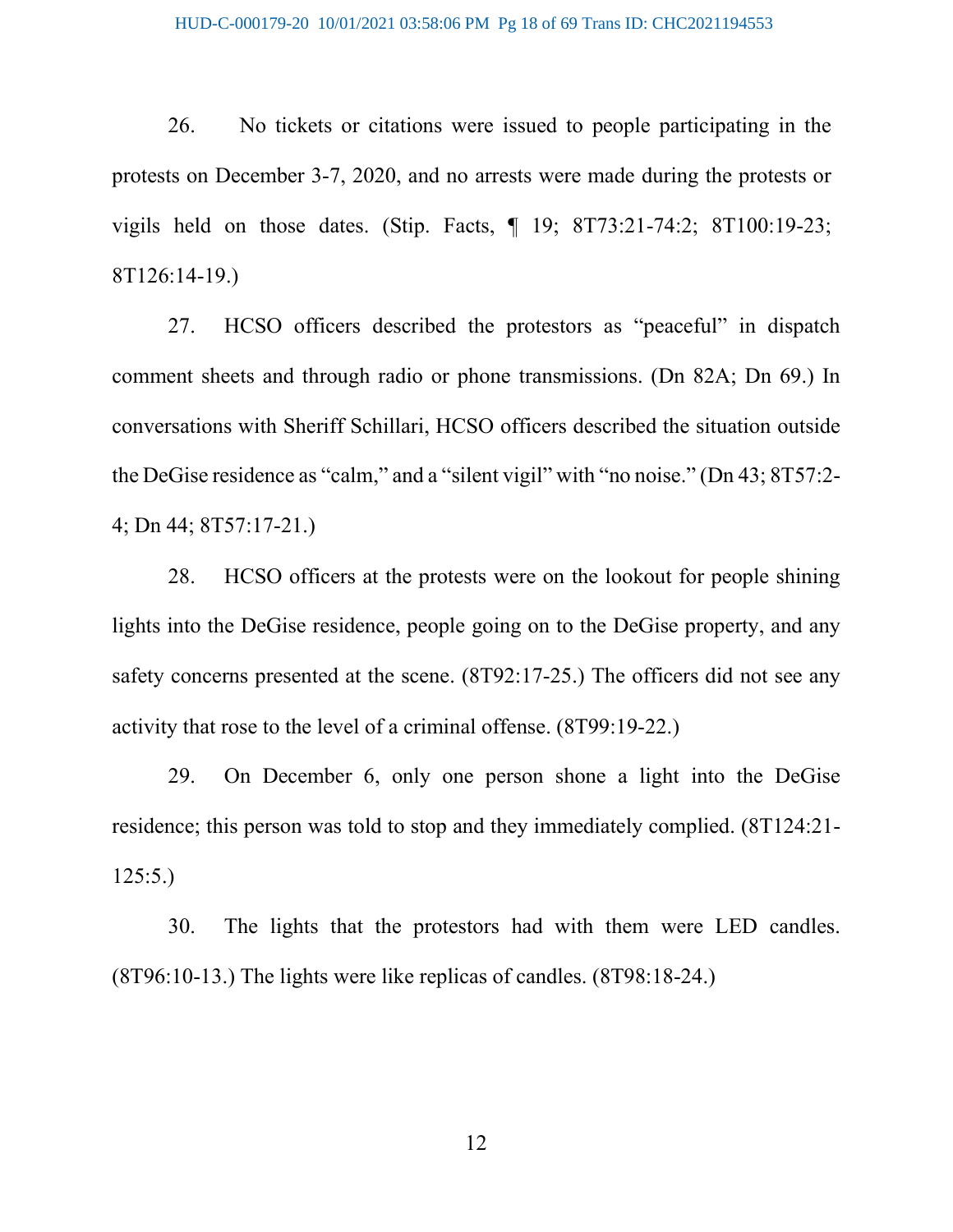#### **Hudson County Sheriff's Office's Involvement**

31. DeGise contacted his chief of staff about the protests on the evening of December 3. (Stip. Facts, ¶ 18.) DeGise also involved Hudson County Sheriff Frank Schillari on the first night of protests. (5T64:23-25; DeGise Dep. Tr., Dn 1, 52:17- 20, 54:8-12.)

32. DeGise spoke often with Sheriff Schillari about the protests. (DeGise Dep. Tr., Dn 1, 53:18-24; 8T48:2-11, 65:4-6.) The Sheriff received calls from DeGise "[a]t least once a night, sometimes twice" while the protests were ongoing. (8T65:4-6.) Such common contact between DeGise and Sheriff Schillari "isn't routine" but "was because of what was happening." (DeGise Dep. Tr., Dn 1, 54:3- 7.)

33. DeGise and Sheriff Schillari have a personal relationship. (8T43:9-14.) Although the County Commissioners control the HCSO's budget, Sheriff Schillari believes the Commissioners consult with DeGise in making their budgetary decisions. (8T46:3-9.) Sheriff Schillari and DeGise both run on the County Democratic line, which is "a very powerful group" in Hudson County. (8T44:21- 45:3.) When relationships among people associated with this line fray, people can lose their position on the line, losing a valuable political boost to their campaigns. (8T45:21-46:2.)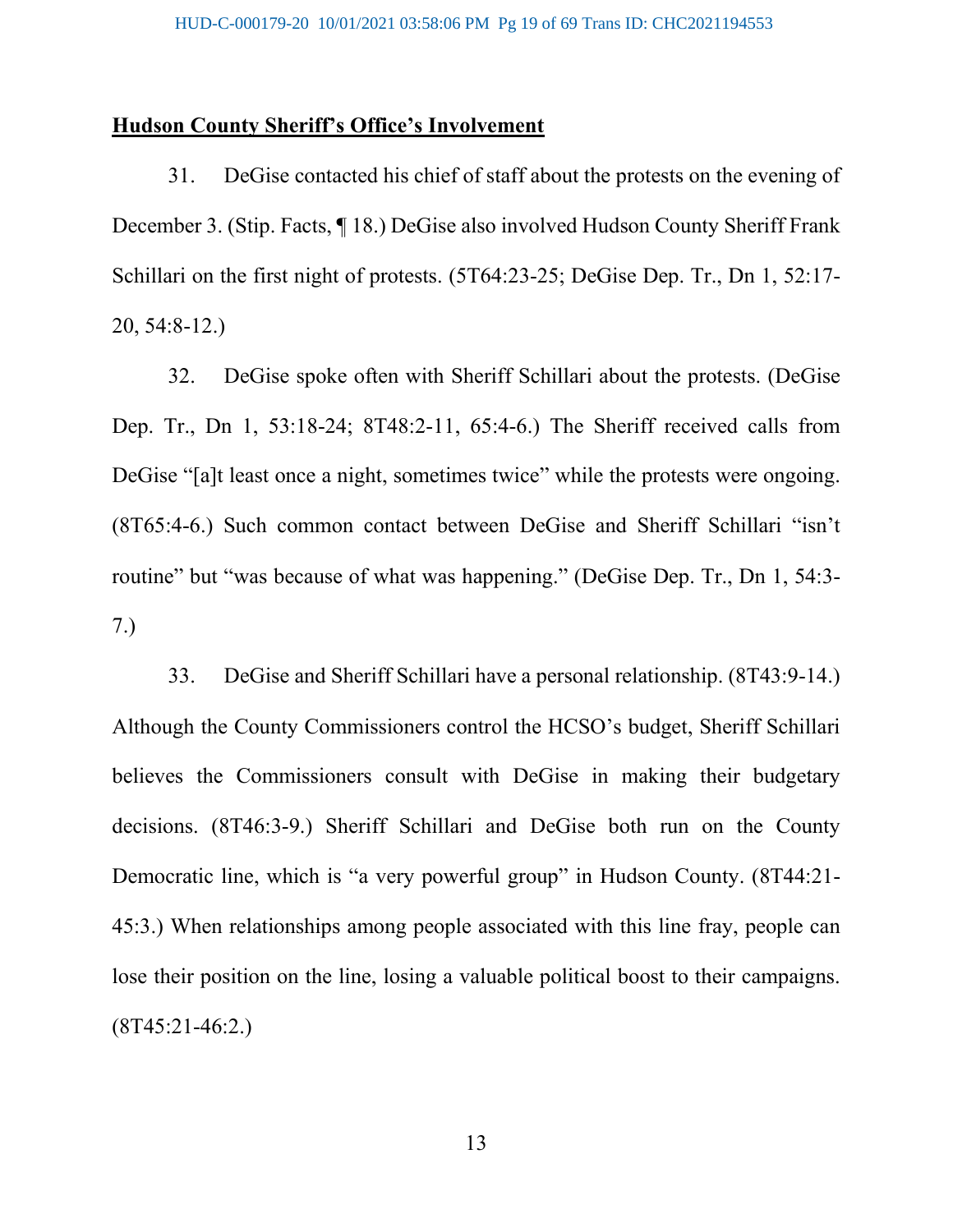34. HCSO officers provided updates about the protests to Sheriff Schillari while they were occurring. (Dn 83 (reading at 9:10 p.m. on December 6 that "SO1" NOTIFIED," indicating that the Sheriff had been notified).) Sheriff Schillari also received calls about the protests from the County's lawyers. (8T65:8-10.) Sheriff Schillari "heard different stories" from different sources (8T50:20-24; Dn 69 (Lt. Rodriguez reporting that officers outside the residence stated the protestors were being "peaceful" and Sheriff Schillari reporting that DeGise called him and "they're not peaceful")): while Sheriff Schillari was informed by officers on the scene that the protests were under control and peaceful, DeGise told him that the protestors were not under control (8T61:24-62:12; Dn 69). When the information from HCSO officers and DeGise conflicted, Sheriff Schillari accepted the information reported by DeGise over the reports of law enforcement officers. (Dn 69 (Sheriff Schillari countering reports of peaceful protestors by stating that "they're not peaceful – the County Executive called me").)

35. Sheriff Schillari ordered HCSO officers to collect protestors' names (8T65:11-15), although he did not know whether he had the authority to demand names if the protestors were not breaking a law (8T70:1-3). He thought collecting the names would be "helpful" to check them against a list of professional agitators. (8T78:6-9.) Sheriff Schillari had no reason to believe that the people in front of 402 New York Avenue were professional agitators. (8T80:8-11, 77:17-78:3.)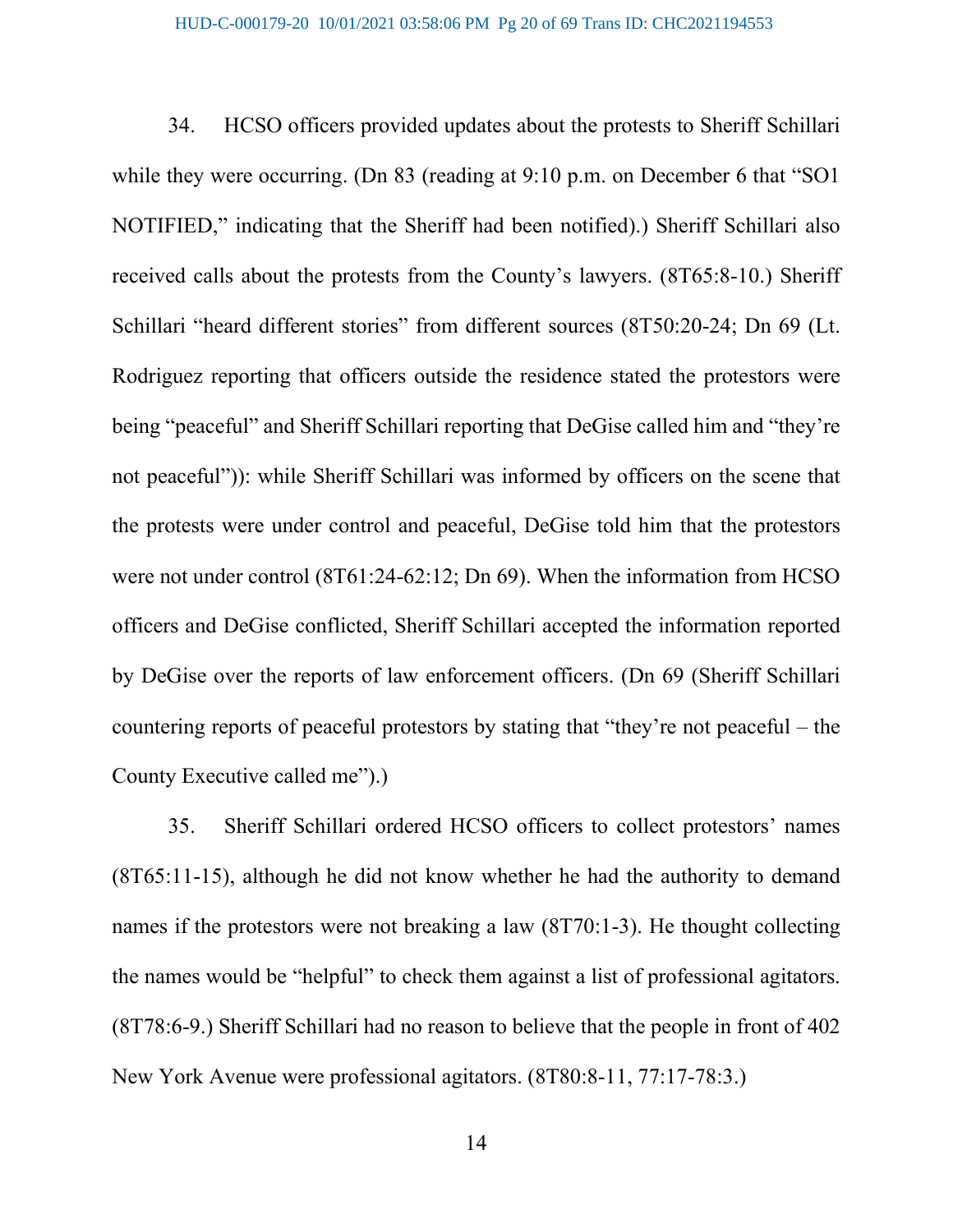#### **Hudson Regional Health Commission Noise Measurements**

36. On December 7, 2020, the Hudson Regional Health Commission ("HRHC") was asked to respond to a noise complaint at 402 New York Avenue in Jersey City. (6T28:20-22.) DeGise was the complainant. (6T28:23-24.)

37. HRHC is tasked with enforcing the state noise code. (6T17:12-13.) The state noise code applies to industrial and commercial sources – nothing else – so noise coming from sources that are not industrial or commercial cannot be in violation of the state noise code. (6T60:10-61:1.)

38. Nick Rivelli, who works for HRHC (6T16:4-6), conducted a noise inspection at 402 New York Avenue on Monday, December 7 (T6 30:10-31:1). This noise measurement assignment was unusual (6T70:1-3) – Rivelli had never before measured noise from a protest (6T63:12-14) and the source of the noise was not covered by the state noise code (6T69:25-70:3). Rivelli had no enforcement authority over the source of noise at the protests because the source was neither commercial nor industrial. (6T68:4-9.)

39. Of the thirteen outdoor decibel readings taken by Rivelli, ten had a lower-level decibel range reading that exceeded 65 decibels. (Stip. Facts, ¶ 8; Pl 21.)

40. The Jersey City noise ordinance sets maximum noise levels within the boundaries of Jersey City. (Pl 22 § 222-1.) Between 7 a.m. and 10 p.m., the maximum decibel limit permitted under the Jersey City noise ordinance when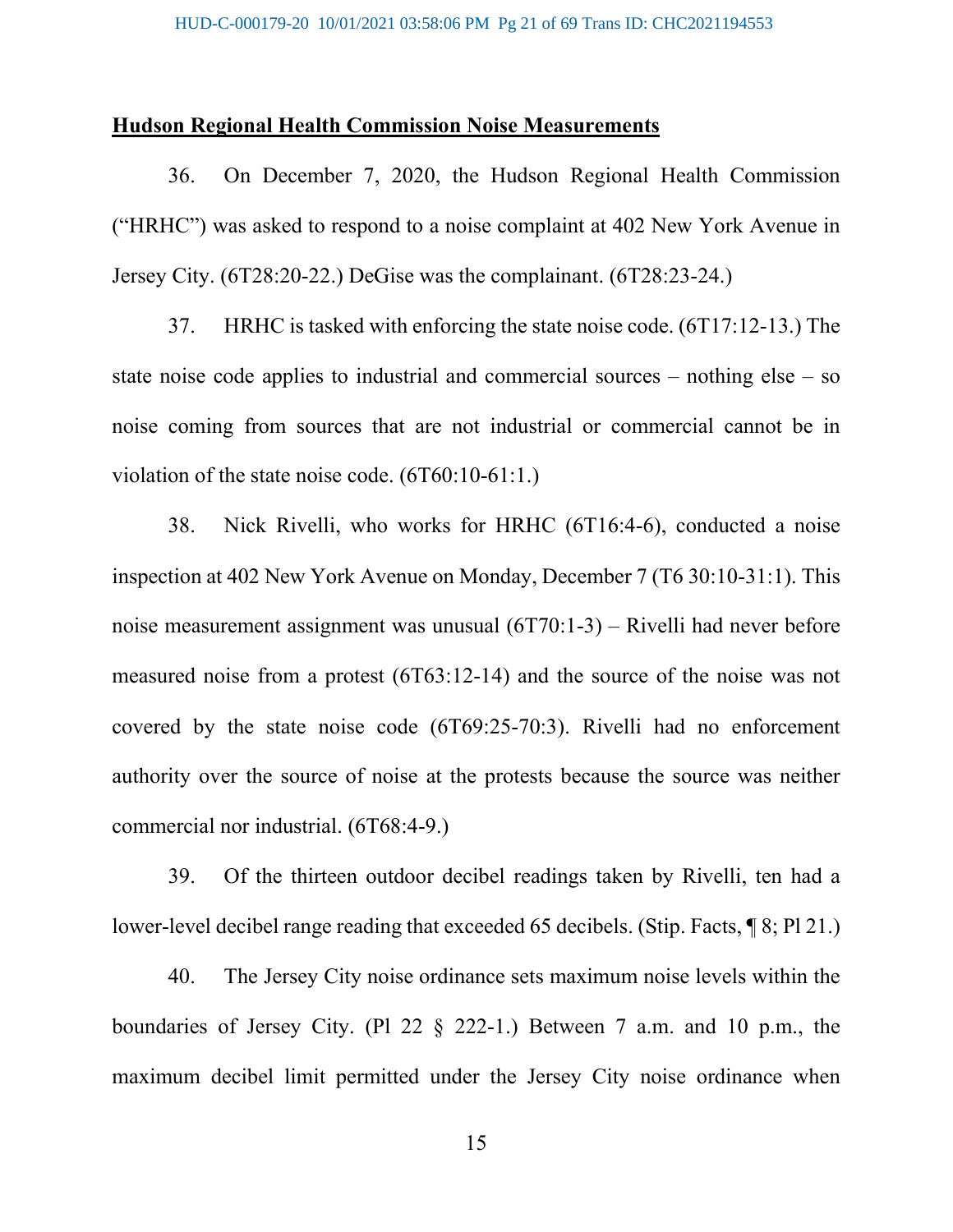measured outdoors is 65. (Pl 22 § 222-5.2, Table I.) At 10 p.m., this maximum level falls to 50 decibels. (Pl 22  $\S$  222-5.2, Table I.) From 7 a.m. to 10 p.m., the maximum sound level permitted when measured indoors is 55 decibels, and falls to 40 decibels at 10 p.m. (Pl 22 § 222-5.2, Table II.)

41. Under a municipal ordinance, the agency with enforcement authority can issue warnings, citations, and fines. (6T62:7-14.) The Jersey City noise ordinance enumerates the "officers and agents of the City" that have the authority to enforce the ordinance. (Pl 22 § 222-5(D).) The ordinance lists police officers as one category of officers with the authority to enforce the noise ordinance. (Pls 22 § 222- 5(D).)

42. Rivelli was never asked to share a noise report with Jersey City law enforcement or with anyone who had the authority to enforce the noise ordinance.  $(6T70:14-21.)$ 

#### **Statements About the Protests and Protesters**

43. DeGise published an op-ed in the *Star Ledger* and on NJ.com in which he referred to the protestors as "a group of left-wing extremists." (5T129:12-130:1.) In the op-ed, he aligned the protestors with "radical extremists who don't understand Hudson County and never will." (5T137:11-16.) DeGise wrote that the protestors either recently moved to Hudson County or did not live in the county, painting them as outsiders. (5T135:7-11.)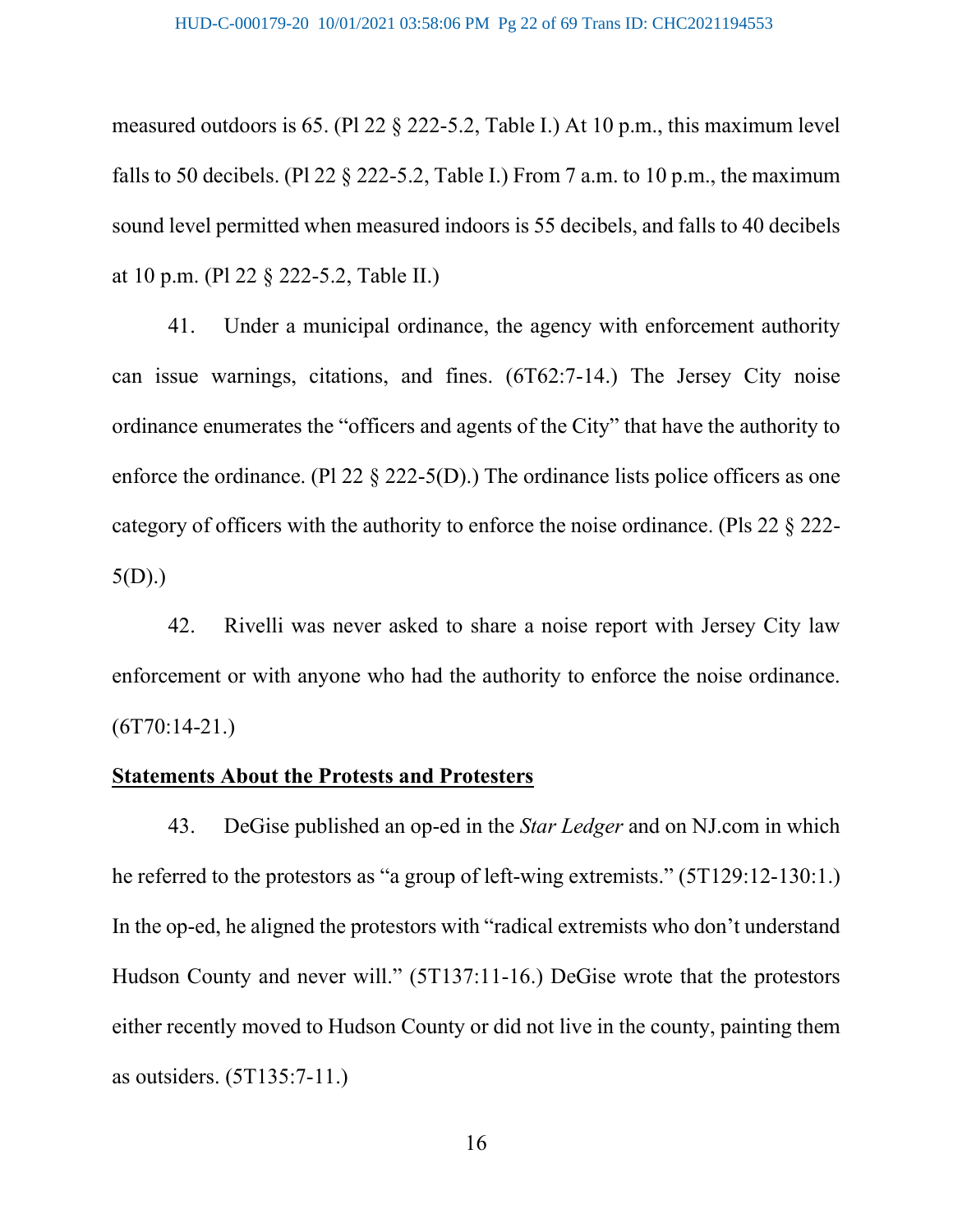44. DeGise – a long-time Democrat – believes that the "radical left" is harmful to the Democratic party, and could push people away from the party. (5T137:17-25.) He considers the protesters to be members of the "radical left." (5T129:23-130:19.)

45. Commissioner Anthony Vainieri, who joined DeGise in obtaining a TRO before voluntarily dismissing his claims (Aug. 20 Order), also made a public statement in which he discussed the protestors outside the DeGise residence (Dn 12; 7T20:21-21:1). In the statement, Vainieri referred to protestors against the ICE contract as "extremists" touting a "radical" position (7T22:18-24; Dn 12) and linked the protestors with people who had vandalized a home and people who had yelled at a priest in Bergen County (7T21:20-22:2; Dn 12).

46. Vainieri has described the protestors as "low-life, dirt bag-type people." (7T28:10-13.) He has no respect for the protestors. (7T28:14-16.)

47. Vainieri believes that when members of the public speak at Hudson County Commissioner meetings about the ICE contract, he and his fellow commissioners should leave because "no one want[s] to listen to the same garbage."  $(TT28:3-9)$ 

48. When DeGise was Council President of the Jersey City Council, at some point between 1993 and 2001, he was picketed at his residence by firefighters who marched in front of his house on New York Avenue. (5T20:24-21:2.) In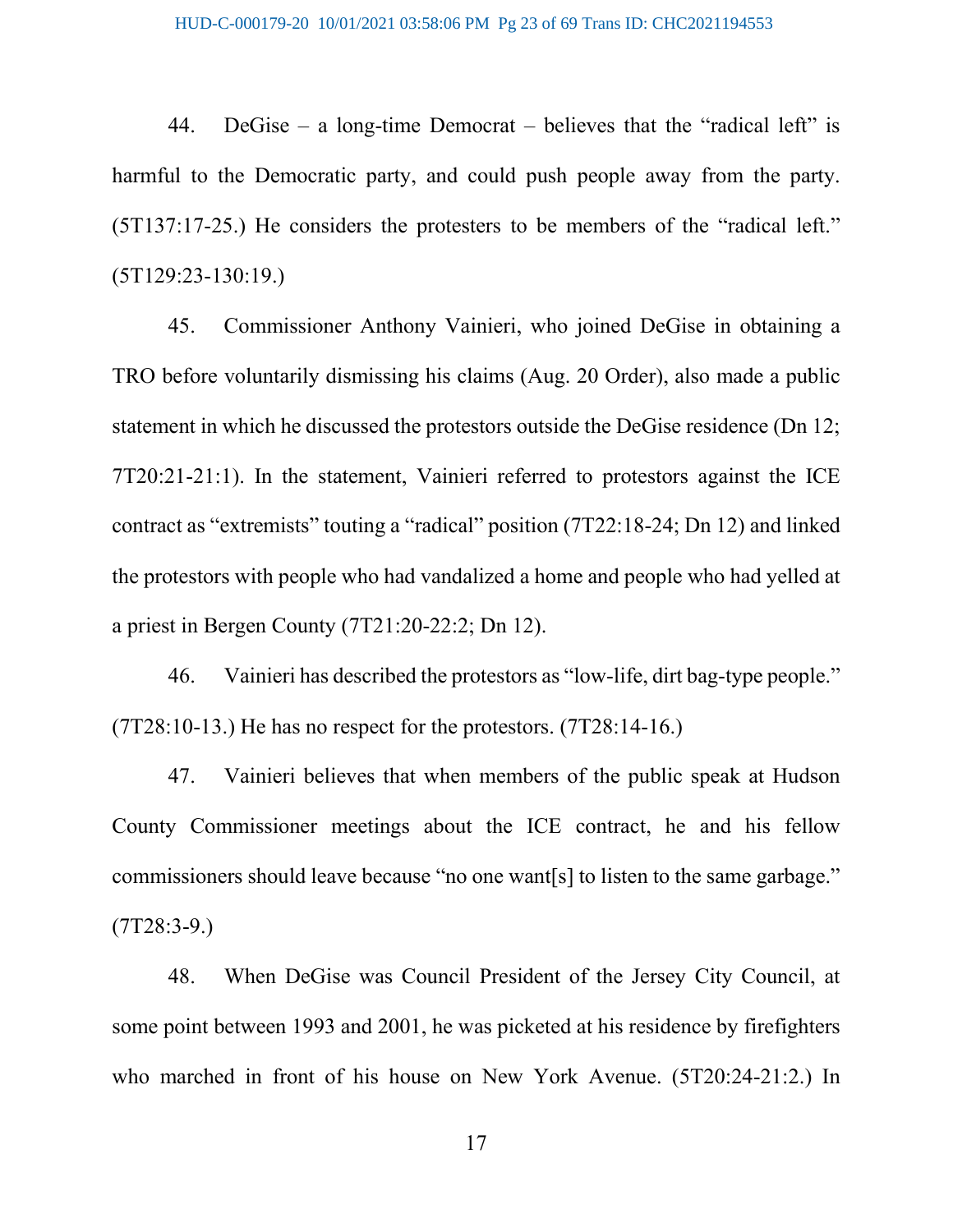response to the protest, DeGise asked his wife to make lemonade and sent his daughters out to give the lemonade to the protesters. (5T21:4-6.) He then went outside and spoke with the protesters. (5T21:7-8.) DeGise "let the firemen know that they weren't bothering [him]," and he "didn't ask them to leave or anything." (5T175:21-23.) He never called the police about the protesters and did not seek a restraining order. (DeGise Dep. Tr., Dn 1, 94:20-95:2.) DeGise "get[s] along fine with ... the firefighters." (DeGise Dep. Tr., Dn 1, 94:6-7.)

#### **LEGAL STANDARDS**

In deciding whether to grant a permanent injunction, the court must parse the evidence to make findings of fact and then "determine whether the applicant has established the liability of the other party, the need for injunctive relief, and the appropriateness of such relief on a balancing of equities." *Rinaldo v. RLR Inv., LLC*, 387 N.J. Super. 387, 397 (App. Div. 2006).

In evaluating Defendants' motion to dismiss under *R.* 4:6-2(e), a court must dismiss a pleading "if it states no basis for relief and discovery would not provide one." *Sashihara v. Nobel Learning Communities, Inc.*, 461 N.J. Super. 195, 201 (App. Div. 2019) (internal quotation marks omitted). "The essential test is whether a cause of action is suggested by the facts." *Id.* at 200 (internal quotation marks omitted). Additionally, summary judgment is appropriate "if the pleadings, depositions, answers to interrogatories and admissions on file, together with the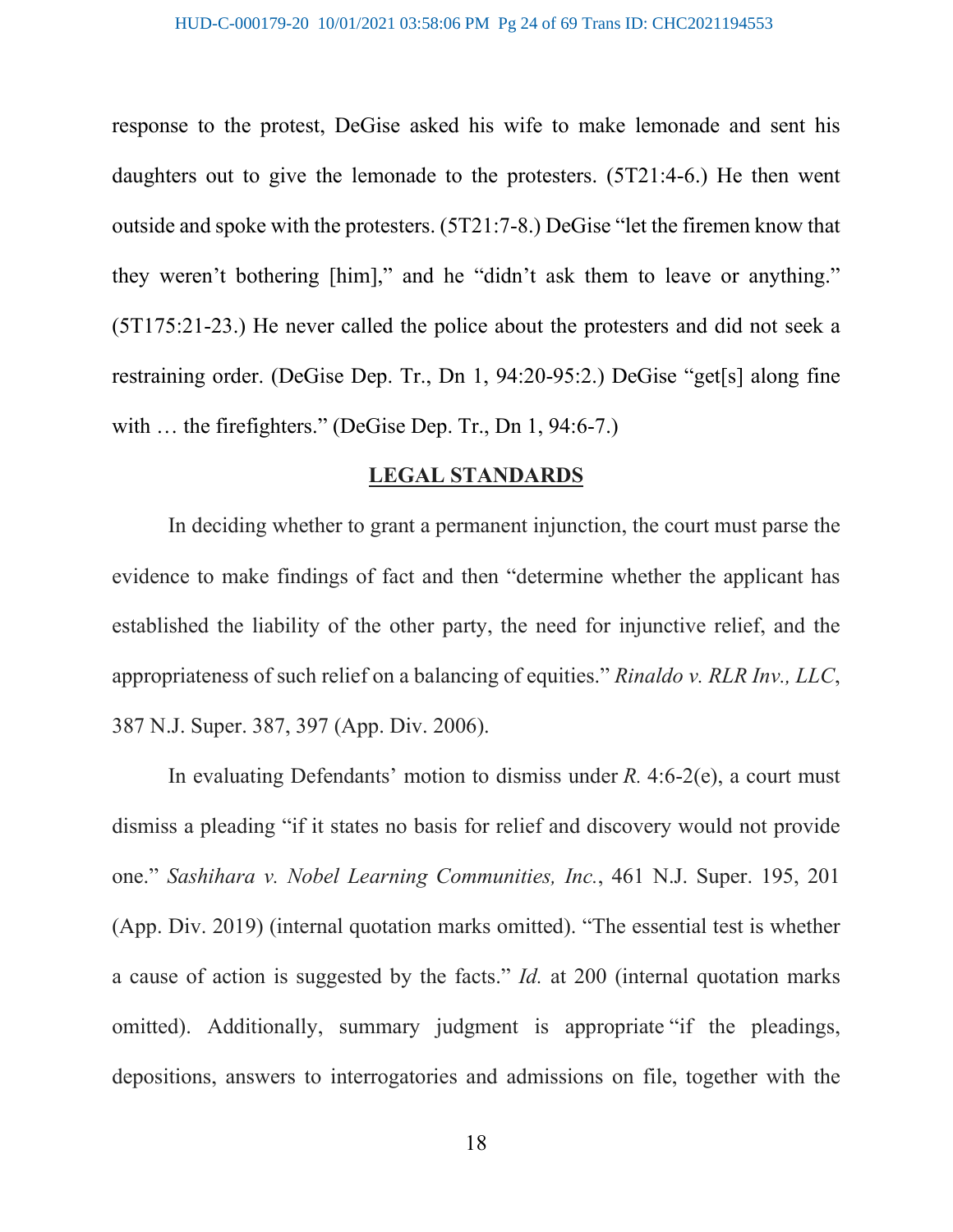affidavits, if any, show that there is no genuine issue as to any material fact challenged and that the moving party is entitled to a judgment or order as a matter of law." *Goldhagen v. Pasmovitz*, 247 N.J. 580, 593 (2021) (quoting *R.* 4:46-2(c)) (citing *Brill v. Guardian Life Ins. Co. of Am.*, 142 N.J. 520, 528-29 (1995)).

### **LEGAL ARGUMENT**

Defendants' rights to free speech and assembly are protected under the First Amendment to the United States Constitution and under Article I, paragraphs 6 and 18 of the New Jersey Constitution. *See Green Party of N.J. v. Hartz Mountain Indus., Inc.*, 164 N.J. 127, 142 (2000). The U.S. Supreme Court has "long [] recognized that members of the public retain strong free speech rights when they venture into public streets and parks," as these spaces "have immemorially been held in trust for the use of the public and, time out of mind, have been used for purposes of assembly, communicating thoughts between citizens, and discussing public questions." *Pleasant Grove City, Utah v. Summum*, 555 U.S. 460, 469 (2009) (internal quotation marks omitted) (quoting *Perry Educ. Ass'n v. Perry Loc. Educators' Ass'n*, 460 U.S. 37, 45 (1983)). The New Jersey Constitution includes even stronger free speech protections, including an affirmative right to free speech—one that is "broader than practically all others in the nation." *Green Party of N.J.*, 164 N.J*.* at 145; *see also Dublirer v. 2000 Linwood Ave. Owners, Inc.*, 220 N.J. 71, 78–79 (2014).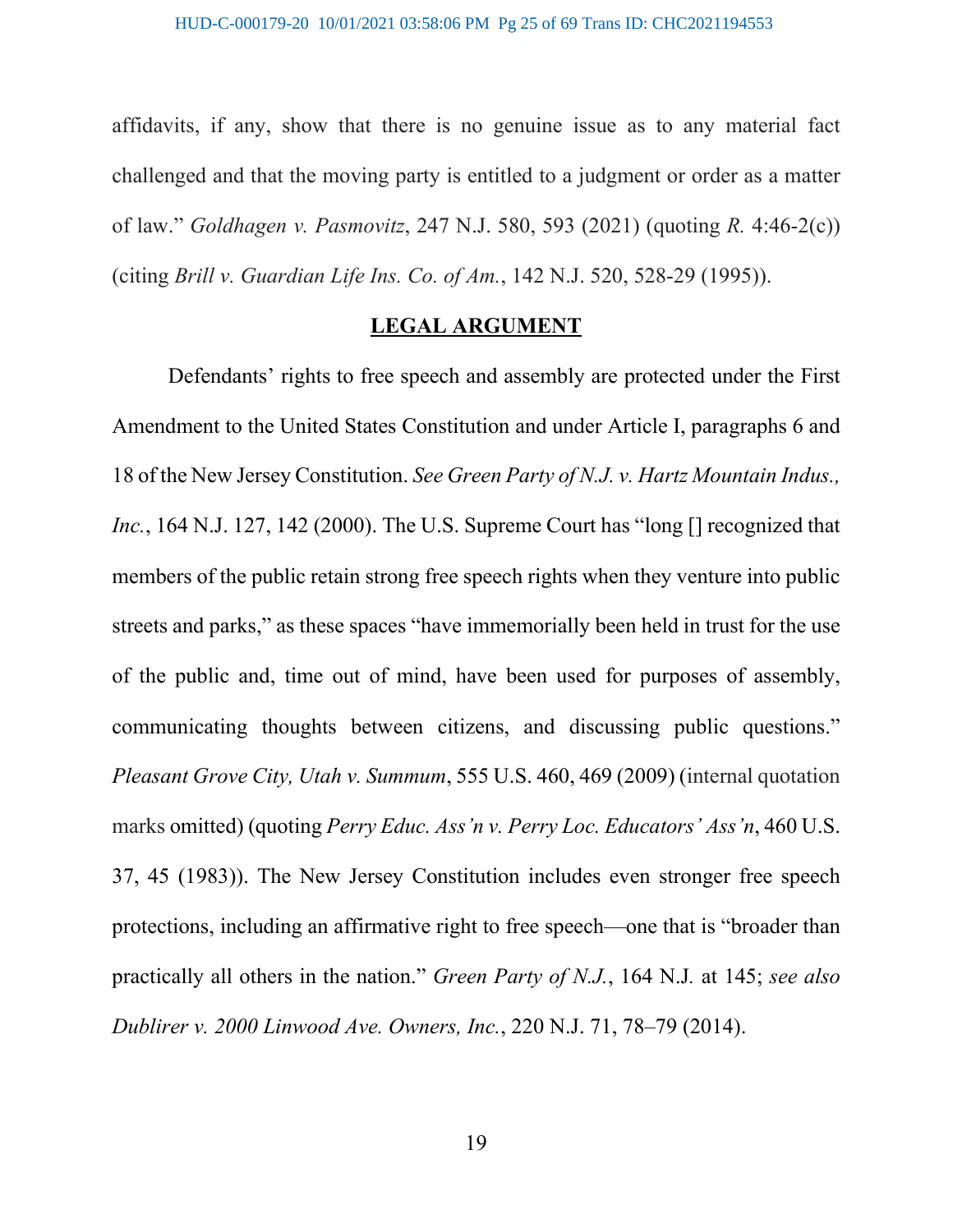As an initial matter, in seeking a permanent remedy, Plaintiff must establish a need for injunctive relief. DeGise cannot make such a showing. Existing municipal ordinances are sufficient to protect Plaintiff's interest in residential privacy; judicial intervention is not an appropriate substitute for the enforcement of local ordinances. Plaintiff DeGise has also failed to demonstrate a basis for making permanent the restraints temporarily imposed by this Court, particularly because DeGise has recently informed ICE that the county will no longer detain people in ICE custody – the very decision that Defendants were advocating when protesting on the sidewalk outside his residence.

The existing and proposed restraints are overbroad and vague, leaving it unclear as to what conduct they prohibit and thereby leaving interpretation of the restraints to the discretion of the County Executive and law enforcement officials. They also create criminal liability without notice for Jane and John Does, an undefined broad swath of people.

The constitutional question before the Court is whether the TRO and requested permanent injunction are presumptively unconstitutional as prior restraints on speech — a determination that requires an analysis of whether the relief is based on the content of Defendants' expression. Based on the evidence admitted at the hearing, the Court should conclude that the injunction was sought due to the content of Defendants' expression, unconstitutionally singles out a particular subject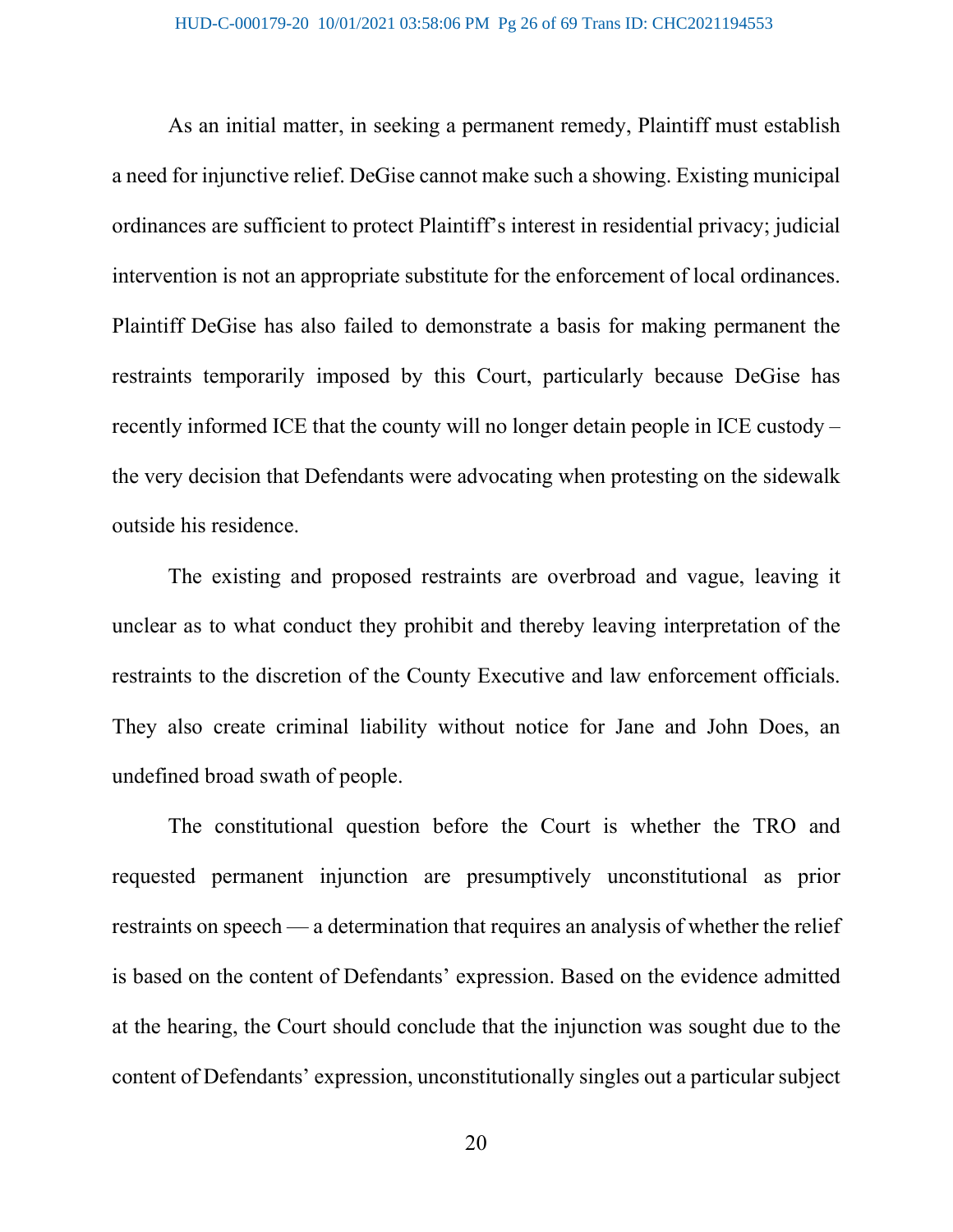#### HUD-C-000179-20 10/01/2021 03:58:06 PM Pg 27 of 69 Trans ID: CHC2021194553

matter for differential treatment, and provides unchecked discretion that allows for discriminatory enforcement.<sup>[7](#page-26-0)</sup>

However, even if the Court finds that the injunction is content neutral, the evidence admitted demonstrates that the current and proposed orders unconstitutionally burden far more speech than necessary to serve a significant governmental interest and should therefore be invalidated. Defendants do not dispute that Plaintiff DeGise has a right to residential privacy, but the Plaintiff has not established any infringement on privacy comparable to that addressed in *Murray v. Lawson*. Here, the Court is contending with speech directed toward an elected public official that occurred on a busy and public city sidewalk. Even if the Court were to find that the governmental interest is identical to that in *Murray*, the TRO is not tailored to the government's alleged harm. Jersey City's existing ordinances provide the least restrictive manner of meeting the limited government interest. The current and proposed injunctions burden far more speech than necessary to serve the government interest.

<span id="page-26-0"></span> $<sup>7</sup>$  Defendants remain concerned about discriminatory enforcement of the injunction,</sup> as suggested by the evidence in the record and because DeGise consistently remarked on the race of the protesters. For instance, Plaintiff noted in his opinion piece, testified at his deposition, and insisted in his hearing testimony that the protesters were predominantly white. (5T131:14-15; DeGise Dep. Tr., Dn 1, 168:13- 169:9, 171:1-16.) And yet, six out of the eight Defendants are people of color and/or Black, including two of the three people who were arrested on December 8, 2020, as John Does, a day on which Plaintiff concedes there was no protest (*see* Pls.' Br. in Supp. of Mot. for Recons., at 4 (filed May 10, 2021)).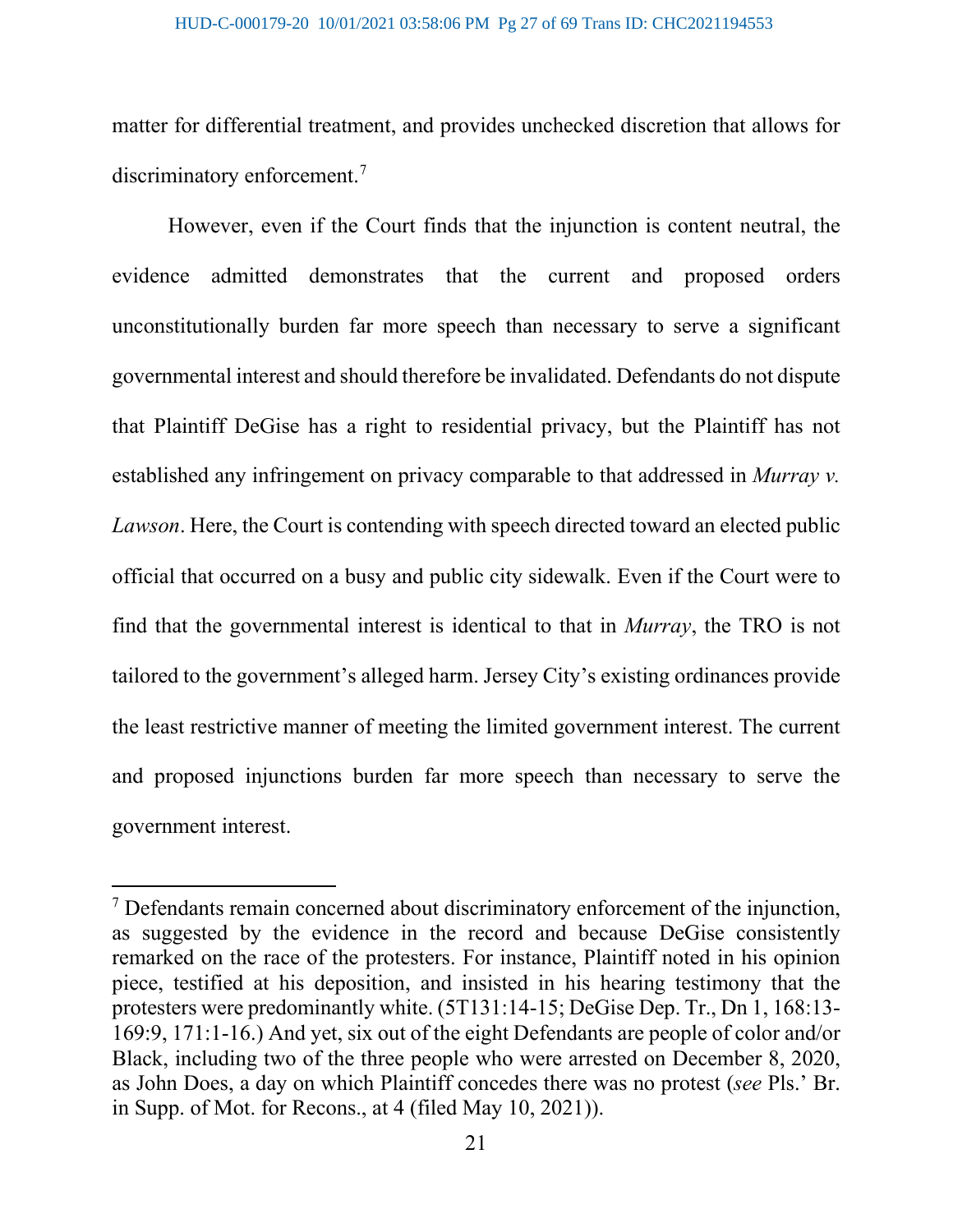Finally, the existing restraints that Plaintiff seeks to make permanent do not leave ample alternative channels of communication for Defendants. The restraints fail to consider how Defendants can reach their intended audience, and instead relegate Defendants to an area where their message can be neither seen nor heard by DeGise.

For the reasons contained herein, $<sup>8</sup>$  $<sup>8</sup>$  $<sup>8</sup>$  the evidence admitted at the evidentiary</sup> hearing only serves to further support Defendants' initial position, and their opposition to Plaintiff's request for a permanent injunction. Defendants ask the Court to dismiss Plaintiff's case and decline to grant Plaintiff's request for permanent relief.

### **I. Restraints are not necessary to protect Plaintiff's residential privacy.**

Plaintiff incorrectly states that the standard for a permanent injunction is set forth in *Crowe v. De Gioia*, 90 N.J. 126, 132-33 (1982) (requiring only a "preliminary showing of a reasonable probability of ultimate success on the merits"). (*See* Pl.'s Br. at 24.) In fact, *Crowe* governs preliminary and not permanent injunctions. In seeking a permanent remedy, Plaintiff must establish the liability of the other party, the need for injunctive relief, and the appropriateness of the relief

<span id="page-27-0"></span><sup>8</sup> Defendants respectfully incorporate by reference and rely on all the arguments contained within their Opposition Brief, opposing the Order to Show Cause, supporting their motion to dismiss, and supporting the motion to dissolve the temporary restraining order.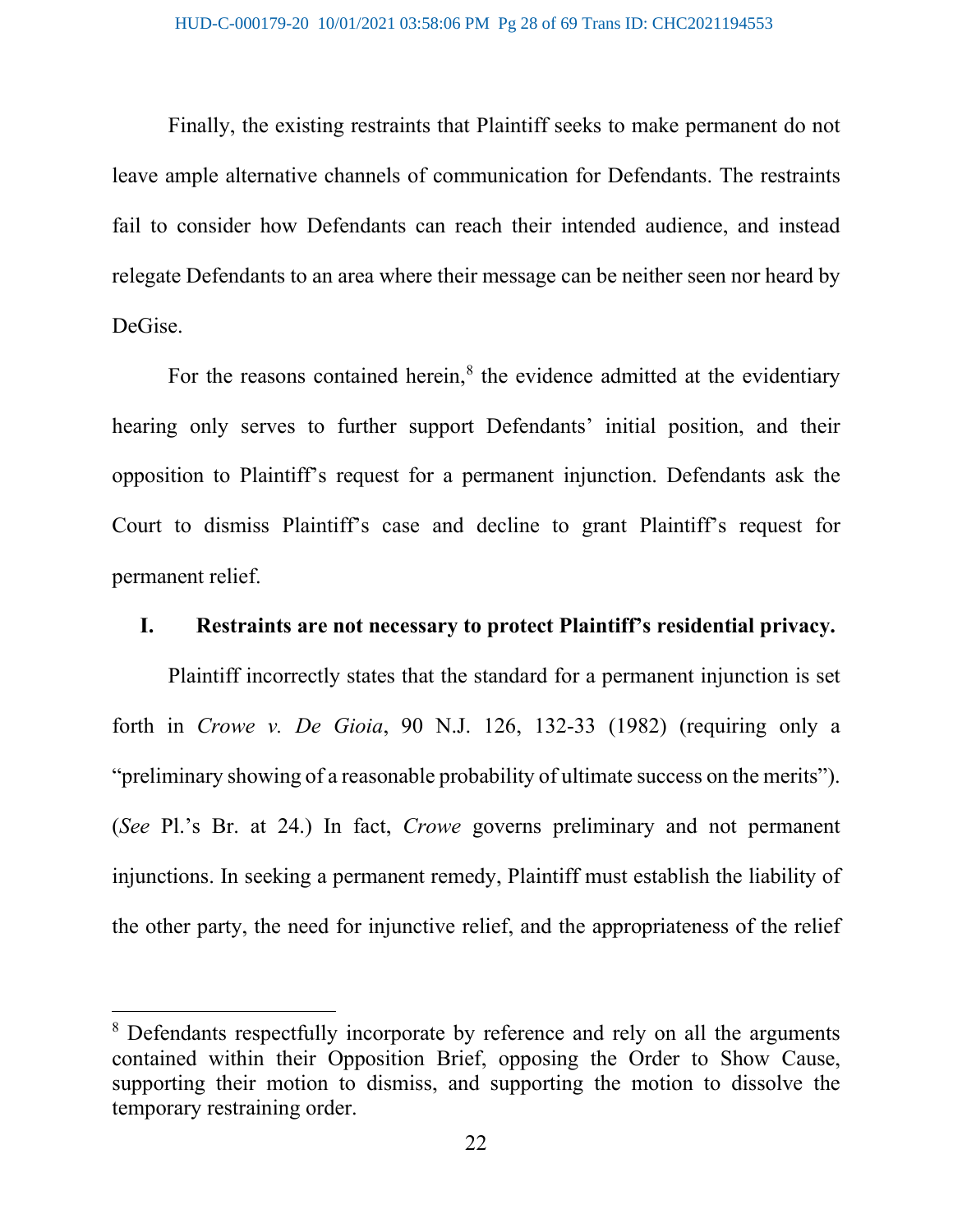when balancing the equities. *Rinaldo*, 387 N.J. Super. at 397. Based on the record before this Court, Plaintiff cannot meet this standard because he cannot demonstrate a need for injunctive relief.

First, Plaintiff does not need particularized injunctive relief because the Jersey City noise ordinance and other existing ordinances are neutral restrictions on activity in neighborhoods, and these ordinances are sufficient to protect Plaintiff's residential interests. *Cf. Horizon Health Ctr. v. Felicissimo*, 135 N.J. 126, 149-50 (1994) (modifying an injunction on protest to more closely hew to Jersey City ordinances). As discussed further *infra* Point IV, Jersey City's ordinances provide the least restrictive means of protecting Plaintiff's residential privacy while preserving Defendants' fundamental right of protest. Unlike injunctive relief, these neutral ordinances have been carefully considered by local legislators to protect residents' interests in privacy and quiet enjoyment of their homes in the context of a big city. Further, because law enforcement officers have experience interpreting them, the risk of discriminatory enforcement is lower than that of vague, court-ordered restraints. Despite the applicability of these ordinances at 402 New York Avenue, there is evidence that they were not enforced during the December protests; Plaintiff instead availed himself of the Court to request personalized protections that tread on Defendants' rights far more than necessary.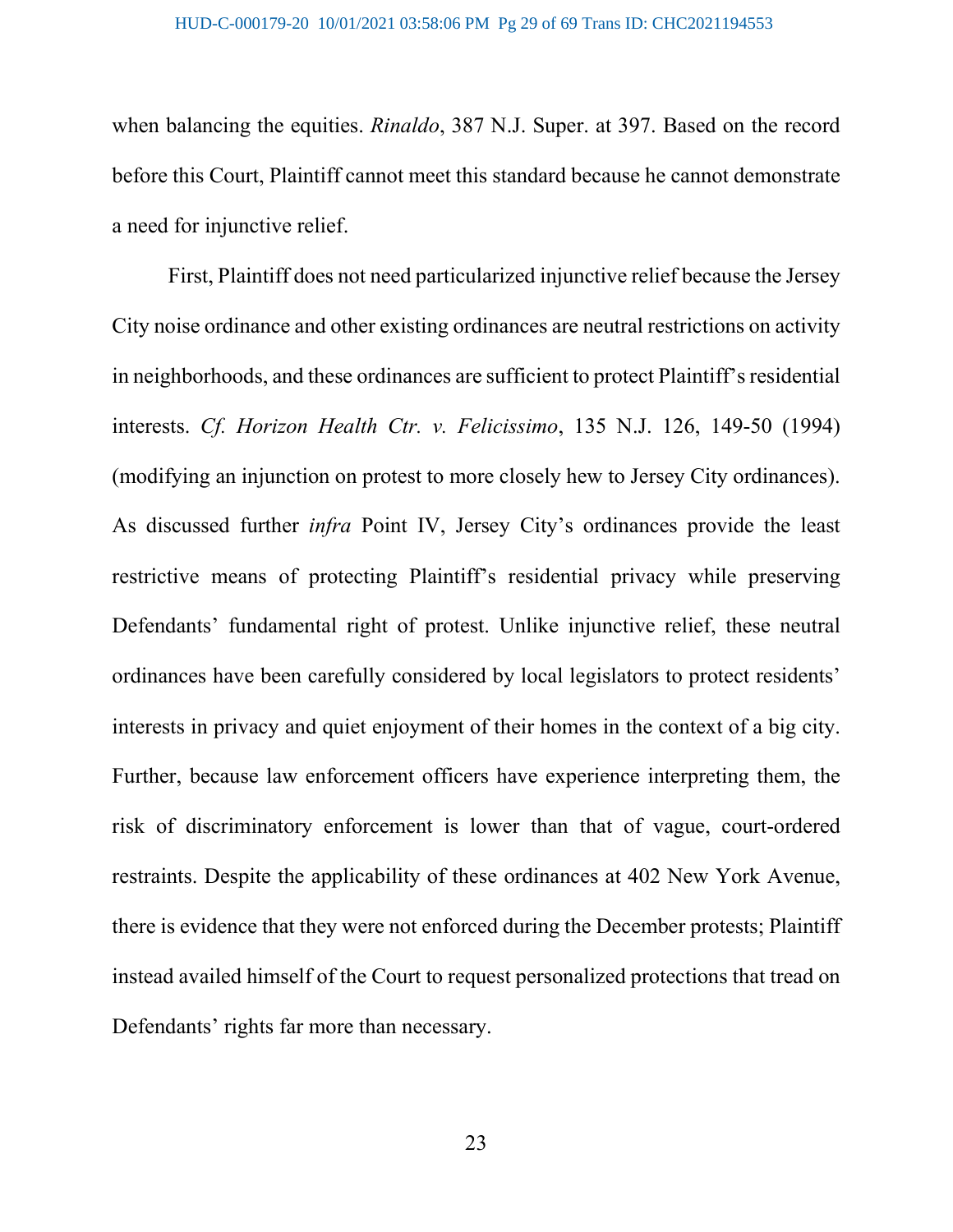Among the neutral ordinances available to protect Plaintiff's interests is Jersey City's noise ordinance, which sets maximum noise levels within the city. (Pl 22 § 222-1.) Between 7 a.m. and 10 p.m., the maximum outdoor decibel limit permitted under the ordinance is 65. (Pl 22 § 222-5.2, Table I.) At 10 p.m., this maximum level falls to 50 decibels. (*Id.*) Defendants sought to comply with this ordinance, taking care to end the louder portion of the protests at exactly 10 p.m. (Stip. Facts, ¶ 26; 5T160:5-9; 8T125:25-126:3; DeGise Dep. Tr., Dn 1, 60:11-15; Gregg Dep. Tr., 30:25-31:8, 47:11-12; Pl 37, 16:7-12.) However, as Defendants concede, many of the noise measurements on the night of December 7 exceeded the noise ordinance limits. (Stip. Facts, ¶ 8; Pl 21.) Although police officers have the authority to enforce the ordinance (Pls 22  $\&$  222-5(D)), and DeGise has unusual access to law enforcement (*see*, *e.g.*, 5T161:3-18; DeGise Dep. Tr., Dn 1, 53:18-24), Defendants were never issued any citations or fines. (Stip. Facts, ¶ 19; 8T73:21- 74:2; 8T100:19-23; 8T126:14-19.) Indeed, the HRHC employee who performed the noise measurements was never asked to share a report with anyone who had the authority to enforce the noise ordinance. (6T70:14-21.)

Plaintiff and local law enforcement could have enforced the existing ordinances. Defendants' efforts to comply with the noise ordinance suggest that enforcement efforts would have been effective. DeGise therefore has no need for additional injunctive relief.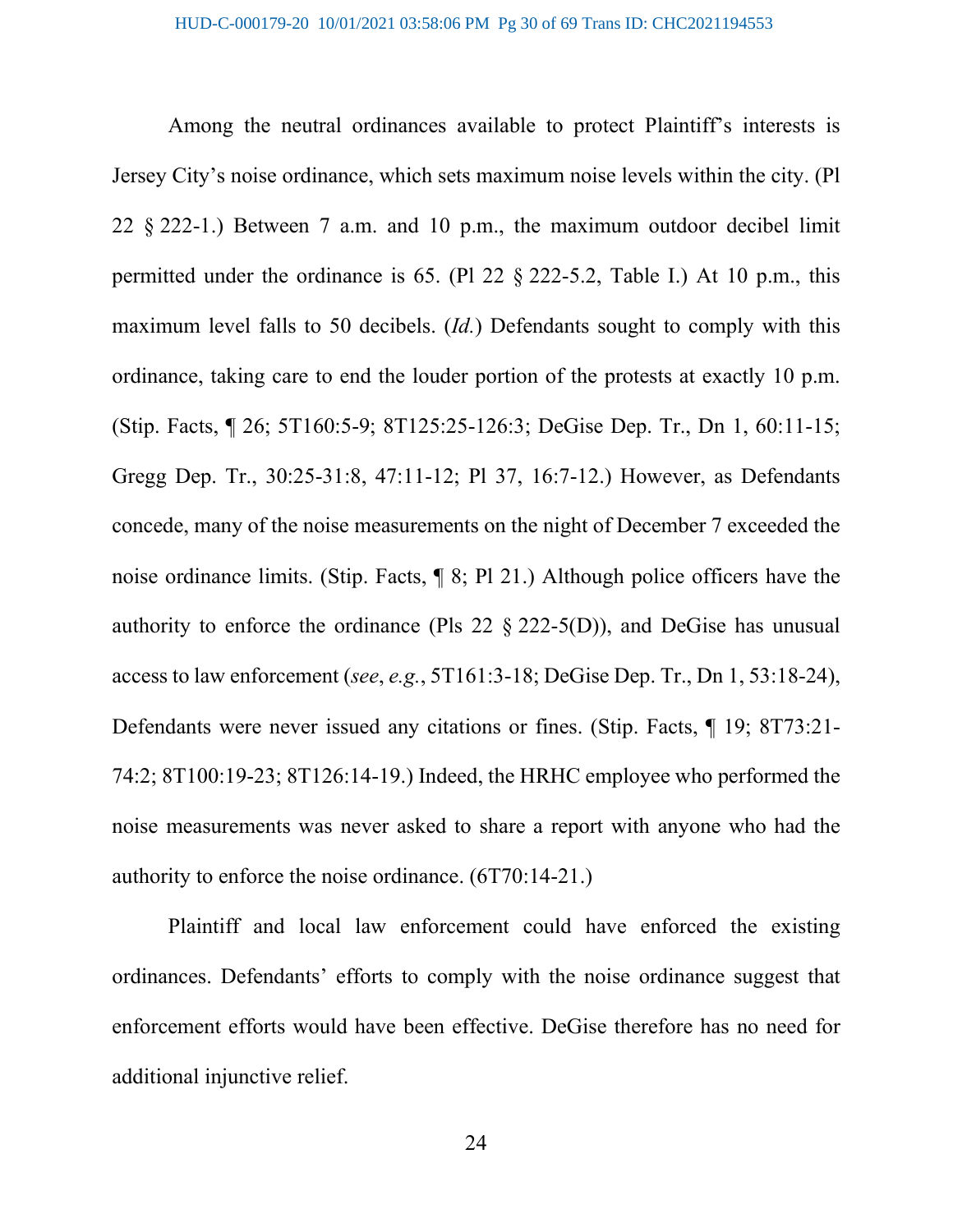Plaintiff also cannot meet the standard for permanent injunctive relief because there is no evidence that Defendants will return to protest outside the DeGise residence. Plaintiff cites to Defendants' "refusal to agree not to protest in front of Plaintiff's home if the TRO was not in place" to justify permanent restraints. (Pl.'s Sept. Br., at 24.) Notably, Plaintiff cites to Defendant Little's deposition to emphasize that Defendants would continue to protest "*if the ICE contract was not canceled*" (*id.* (emphasis added)), and quotes the flyers distributed in DeGise's neighborhood which state "every night 'til Tom does right" to mean that the protests would continue "*until the County Executive canceled the ICE contract*" (Pl.'s Sept. Br., at 15 ¶ 93 (emphasis added)). Plaintiff pins his argument on the assumption that protests will continue in opposition to the ICE contract. On September 10, 2021, however, Plaintiff did exactly what Defendants urged him to do: he penned a letter indicating that Hudson County would no longer house people at the behest of ICE. Consequently, DeGise cannot point to any evidence suggesting that protests outside of his residence will continue, and he fails to demonstrate any need for permanent injunctive relief.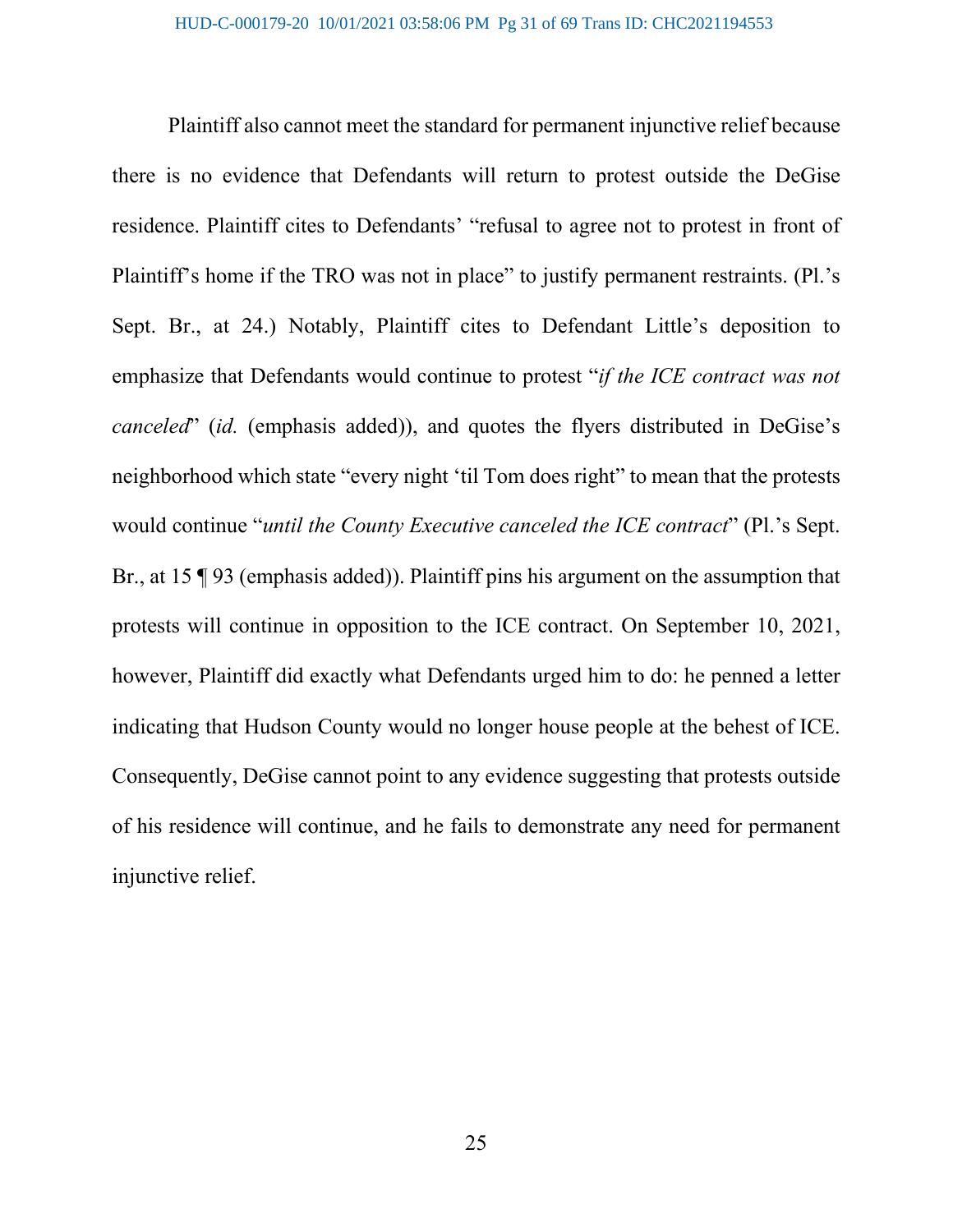### **II. The current and proposed orders are vague and overbroad.**

Defendants have argued in their opposition to the TRO and proposed injunction<sup>[9](#page-31-0)</sup> that the language of these orders is unconstitutionally vague, overinclusive, and fails to provide notice of what is prohibited both to those bound by them and to those charged with enforcing them. While Defendants acknowledge that the Court refused to admit evidence related to these issues, to preserve this constitutional argument, they respectfully incorporate their June 15, 2021 Letterbrief ("June 15 Letter") and June 23, 2021 Reply-brief ("June 23 Letter") to the Court supplementing their objection to the decision not to permit argument or evidence on the vagueness of the TRO.

As argued previously, the TRO on its face is unconstitutionally vague and overbroad. *See Grayned v. City of Rockford*, 408 U.S. 104, 108 (1972) ("It is a basic principle of due process that an enactment is void for vagueness if its prohibitions are not clearly defined."); *see also State v. Moran*, 202 N.J. 311, 326 (2010) ("Vague laws violate due process by failing to 'provide adequate notice of their scope and

<span id="page-31-0"></span><sup>&</sup>lt;sup>9</sup> Defendants note that despite the withdrawal of four out of five of the named plaintiffs in this matter, Plaintiff asks the Court to "impose [] a permanent injunction in Plaintiff's favor barring protesting in accordance with the terms and conditions imposed by the Court's December 8, 2020 TRO," (Pl.'s Sept. Br., at 3-4), and added a new request that the permanent injunction bar the use of sound amplifying devices (*id.* at 4 n.2), without submitting a proposed order for this Court's consideration. Defendants assume that Plaintiff's proposal for injunctive relief remains largely the same and preserves their right to ask the Court to reconsider its decision on permitting them to file a sur-reply should that position change.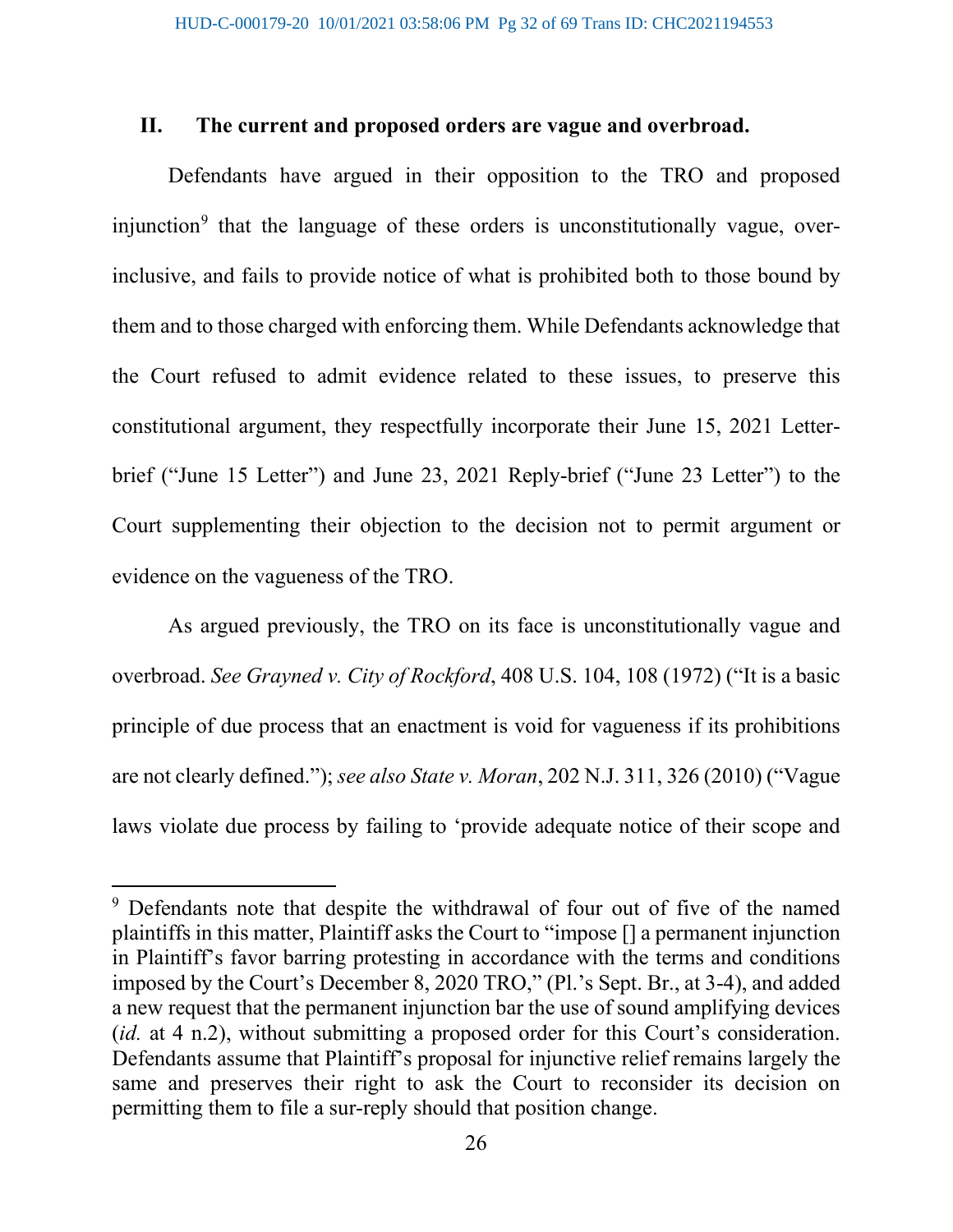sufficient guidance for their application.'" (quoting *State v. Cameron*, 100 N.J. 586, 591 (1985)); *State v. Clarksburg Inn*, 375 N.J. Super. 624, 633 (App. Div. 2005) (requiring that ordinance define offense "with sufficient definiteness that ordinary people can understand what conduct is prohibited . . . ." (internal quotation marks omitted) (quoting *State v. Golin,* 363 N.J. Super. 475, 482-83 (App. Div. 2003)). Among other defects, the TRO and proposed injunction do not define "protest," and they restrain speech and assembly throughout the county, not only near Mr. DeGise's residence.[10](#page-32-0)

As explained on the record, had Defendants been permitted to ask witnesses about the events of December 8, 2020, and about the enforcement of the TRO, and to introduce relevant evidence obtained in discovery, such evidence would have further supported their argument that the TRO was not clear on its face as to the conduct prohibited, and imposes overbroad restrictions on protected First Amendment activities. For example, documents produced by HCSO show that Sheriff Schillari construed the order to permit his agents to arrest anyone present in the vicinity of Mr. DeGise's residence, regardless of whether they were participating in a protest. Evidence of how law enforcement officers understood or construed the

<span id="page-32-0"></span><sup>10</sup> Leafletting is a core constitutionally protected activity, *see*, *e.g.*, *Schenck v. Pro-Choice Network of W.N.Y.*, 519 U.S. 357, 377 (1997), and, among other constitutionally protected actions, one engaged in by Defendants (*see*, *e.g.*, Compl., Ex. 1) before this Court prohibited activities outside of the DeGise residence.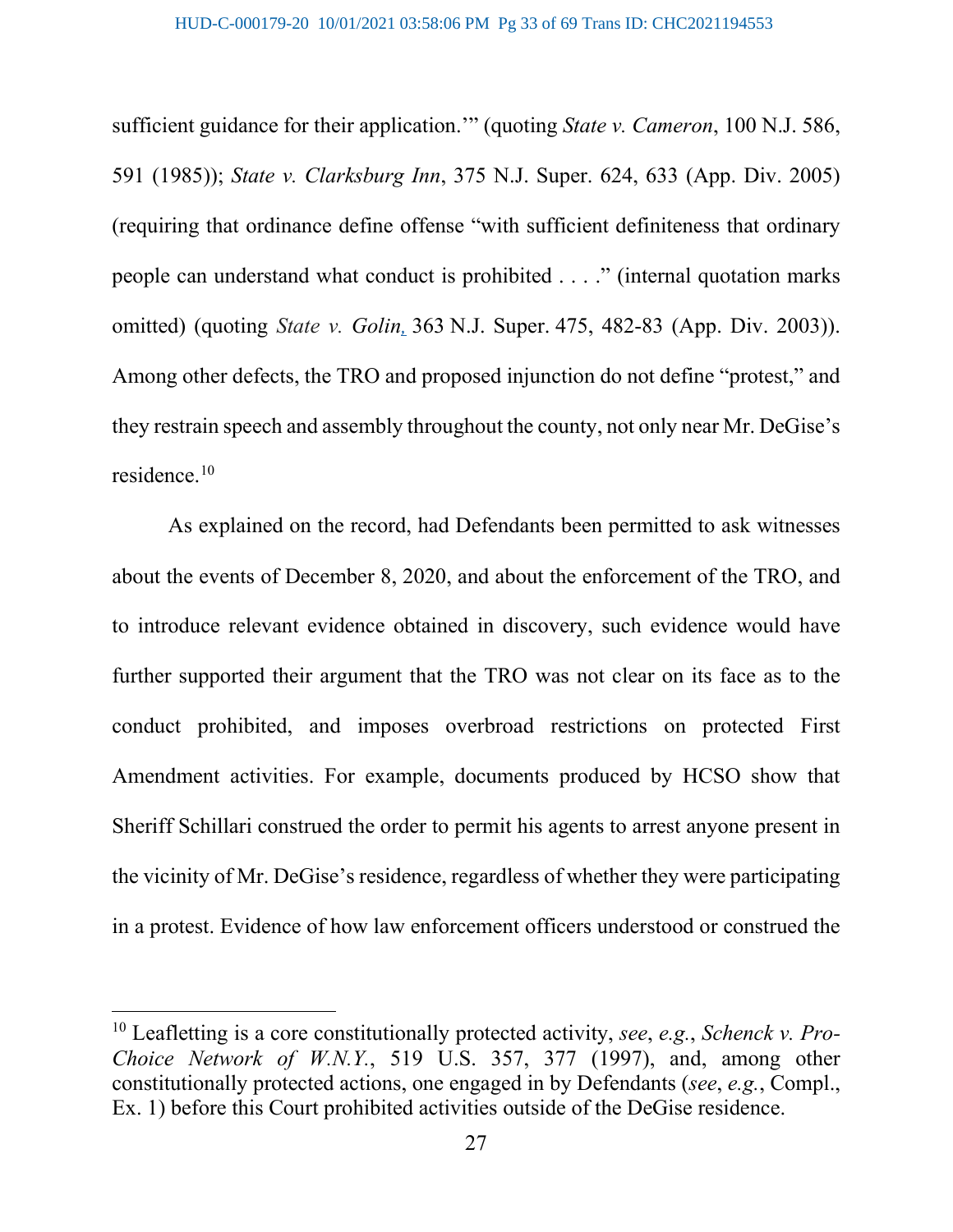TRO is directly relevant to whether the TRO's language, and that of any permanent restraints, is unconstitutionally vague. Evidence of prior enforcement against Defendants themselves is also highly relevant to understanding the breadth and clarity of the document. *Cf. Susan B. Anthony List v. Driehaus*, 573 U.S. 149, 164 (2014) (finding standing to bring First Amendment claims because "the threat of future enforcement . . . is substantial . . . . We have observed that past enforcement against the same conduct is good evidence that the threat of enforcement is not chimerical" (internal quotation marks omitted)).<sup>[11](#page-33-0)</sup>

If permitted, Defendants would have sought to admit evidence including: recordings of HCSO radio transmissions and/or phone calls between HCSO officers, including instruction that officers could arrest anyone present near Mr. DeGise's residence; arrest reports from December 8, when Plaintiff concedes no protest occurred; and testimony from DeGise, Sheriff Schillari, and Sergeant Flannelly with regard to the events of December 8, their understanding of the TRO's restraints, and enforcement efforts.[12](#page-33-1)

<span id="page-33-0"></span><sup>&</sup>lt;sup>11</sup> The *Murray* Court also considered the ease of enforcement when evaluating the constitutionality of proposed injunctive terms. 138 N.J. at 234.

<span id="page-33-1"></span><sup>&</sup>lt;sup>12</sup> Plaintiff erroneously contends that the fact that "Defendants exercised their First Amendment right to protest the ICE contract in other public venues even *after* the TRO was entered . . . dispels any argument that the TRO and proposed permanent injunction are vague and overbroad." (Pl.'s Sept. Br., at 23.) Defendants' participation in protests outside of Hudson County or unrelated to the ICE protests aimed at DeGise does not resolve the deterrent effect that the overbroad TRO had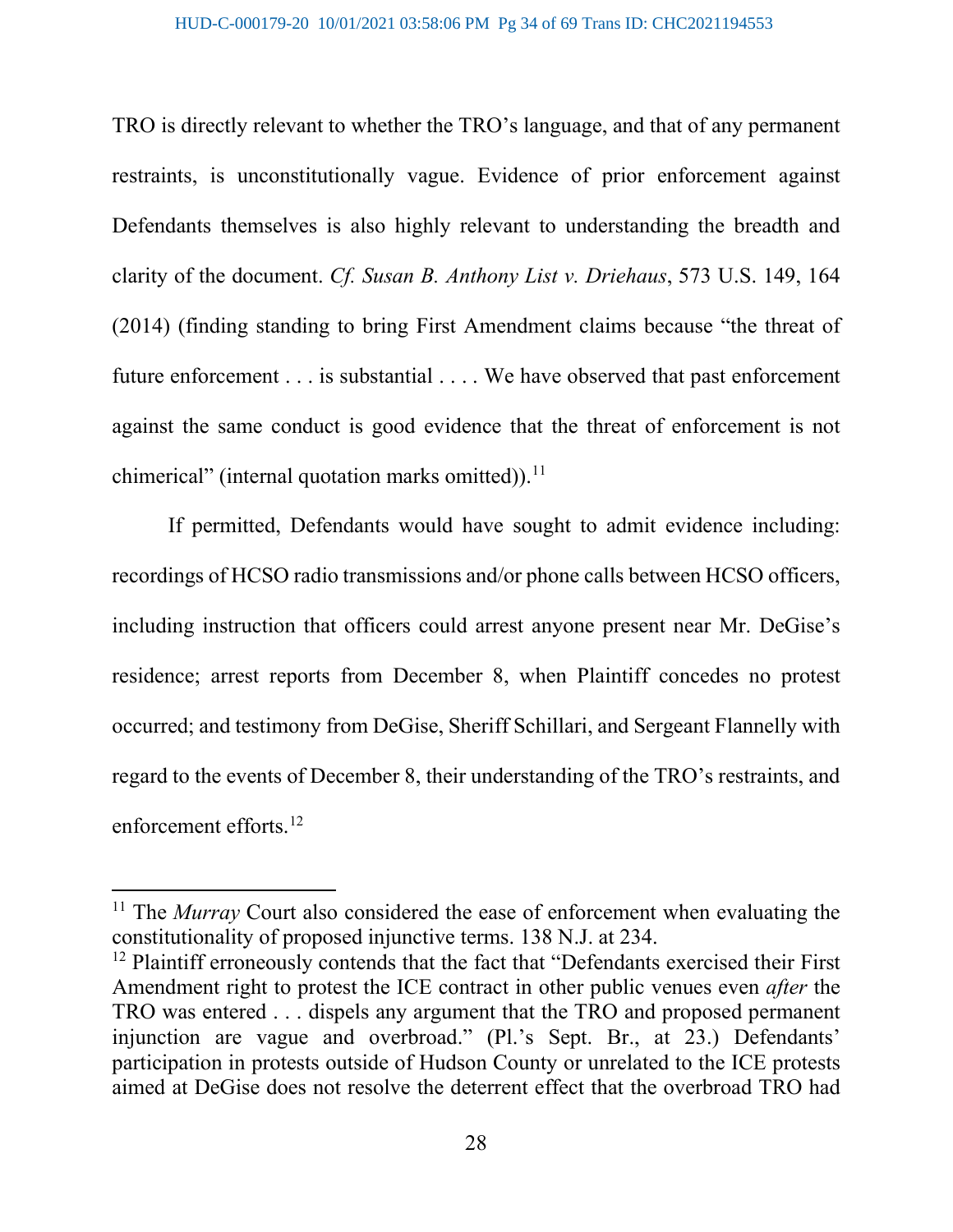# **III. The evidence elicited at the hearing confirmed that the injunctive relief sought is based on the viewpoints of the protesters, is not content neutral, and is a prior restraint and presumptively unconstitutional.**

Defendants similarly urge the Court to engage in a full constitutional analysis when assessing whether the TRO should remain in place, and whether a more permanent injunction is appropriate. "Above 'all else, the First Amendment means that government' generally 'has no power to restrict expression because of its message, its ideas, its subject matter, or its content.'" *Barr v. Am. Ass'n of Pol. Consultants, Inc.*, 140 S. Ct. 2335, 2346 (2020) (quoting *Police Dep't of Chi. v. Mosley*, 408 U.S. 92, 95 (1972)). While the Court has stated it would limit its inquiry to the tailoring prong of the constitutional analysis, Defendants respectfully submit that the State and Federal Constitutions require analysis of the earlier prongs as well. When curtailing otherwise protected speech under the First Amendment, a court

on Defendants' fundamental rights, nor suggests that Defendants were able to parse the contours of the TRO's restraints. First, public participation in county council meetings is not a protest. (*See id.* at 16 ¶ 98; 23). Second, that some Defendants participated in protests outside of Hudson County (*see id.* at 16 ¶¶ 99, 101) does not address the question of whether the TRO would restrict their participation in such protests within Hudson County. Finally, the fact that Defendant Little managed to participate in protests in Hudson County after the TRO was issued, (*see id.* at 16-17 ¶ 101), speaks only to the risk one Defendant was willing to take, not to the question of whether Hudson County law enforcement intend to enforce the TRO against him or other Defendants in the future. In light of the vague, overbroad TRO language, this isolated fact does not eliminate the risk, fear, and deterrence that Defendants are currently experiencing. (*See*, *e.g.*, Torres Dep. Tr., 103:12-15 ("Q. Your statement that people feel fear for their personal safety, that's not you, right, you don't feel for your personal safety, do you? A. I do. I don't want to be arrested.").)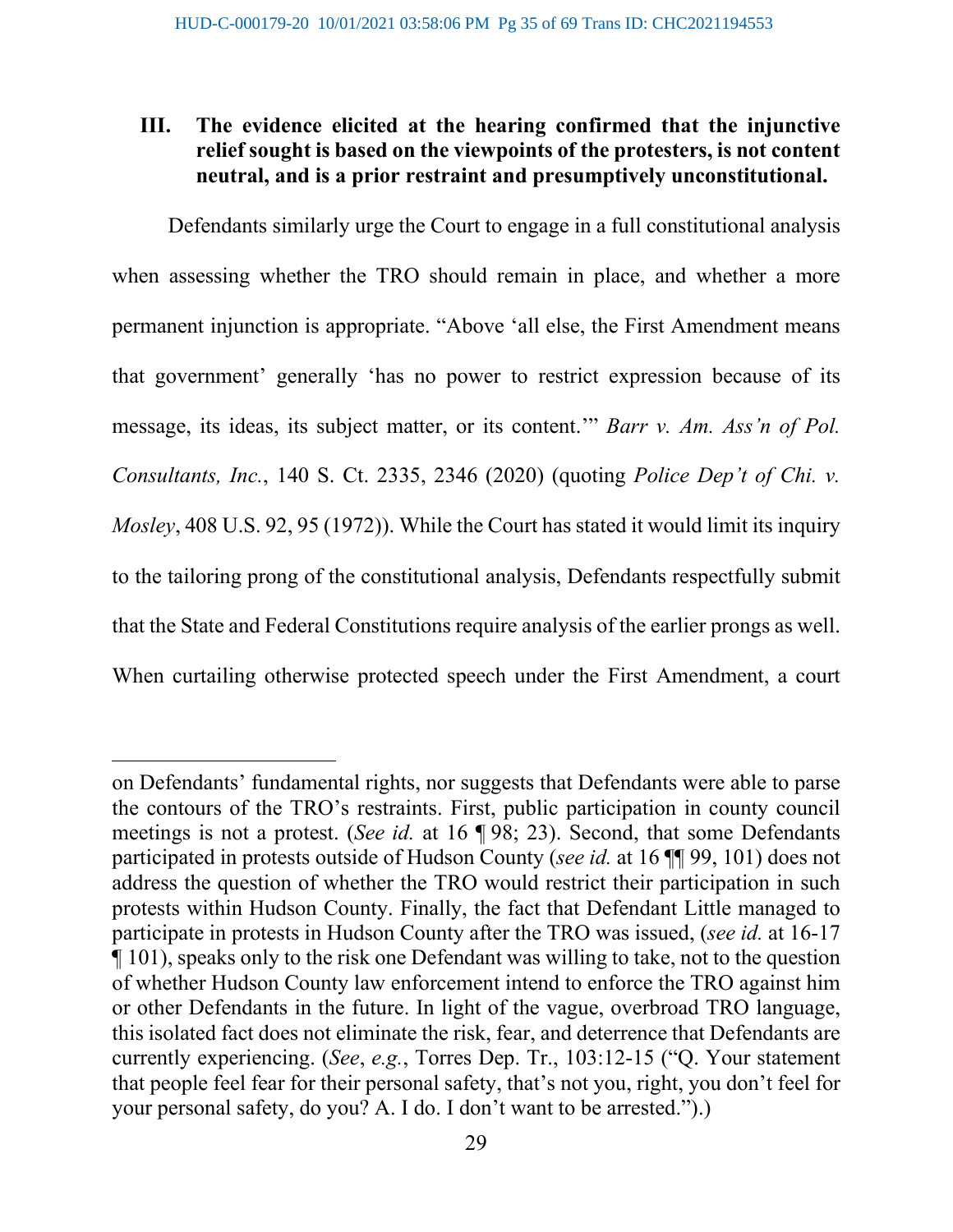must conduct an initial inquiry that assesses the appropriate level of scrutiny, which depends in part on whether the injunction is based on the content of the expression. *E&J Equities, LLC v. Bd. of Adjustment of the Twp. of Franklin*, 226 N.J. 549, 570 (2016); *see also Reed v. Town of Gilbert, Ariz.*, 576 U.S. 155, 166 (2015) (explaining that the first inquiry by the Court must be "whether a law is content neutral on its face *before* turning to the law's justification or purpose" (emphasis in original) (collecting cases)). Should the Court issue the proposed permanent injunction without considering the first part of the constitutional analysis, Defendants will have had no opportunity to contest either the motivation for government action or the level of scrutiny that should be afforded the temporary and permanent restrictions requested by the Plaintiff.

The TRO as written, and the permanent injunction sought, are not content neutral. As an initial matter, the text of the TRO is itself not content neutral. As explained in Defendants' Opposition Brief, the TRO restricts protest around the homes of elected officials who supported the decision to continue the ICE contract but who have had no protests at their homes, illustrating that it was intended to target only people demonstrating in opposition to the ICE contract; TRO provisions (D)– (G) show an intent to prevent named Defendants from protesting without geographic restriction, as opposed to an interest tethered to Plaintiff's residential privacy; and the TRO's requirement that Defendants notify the HCSO and local police in advance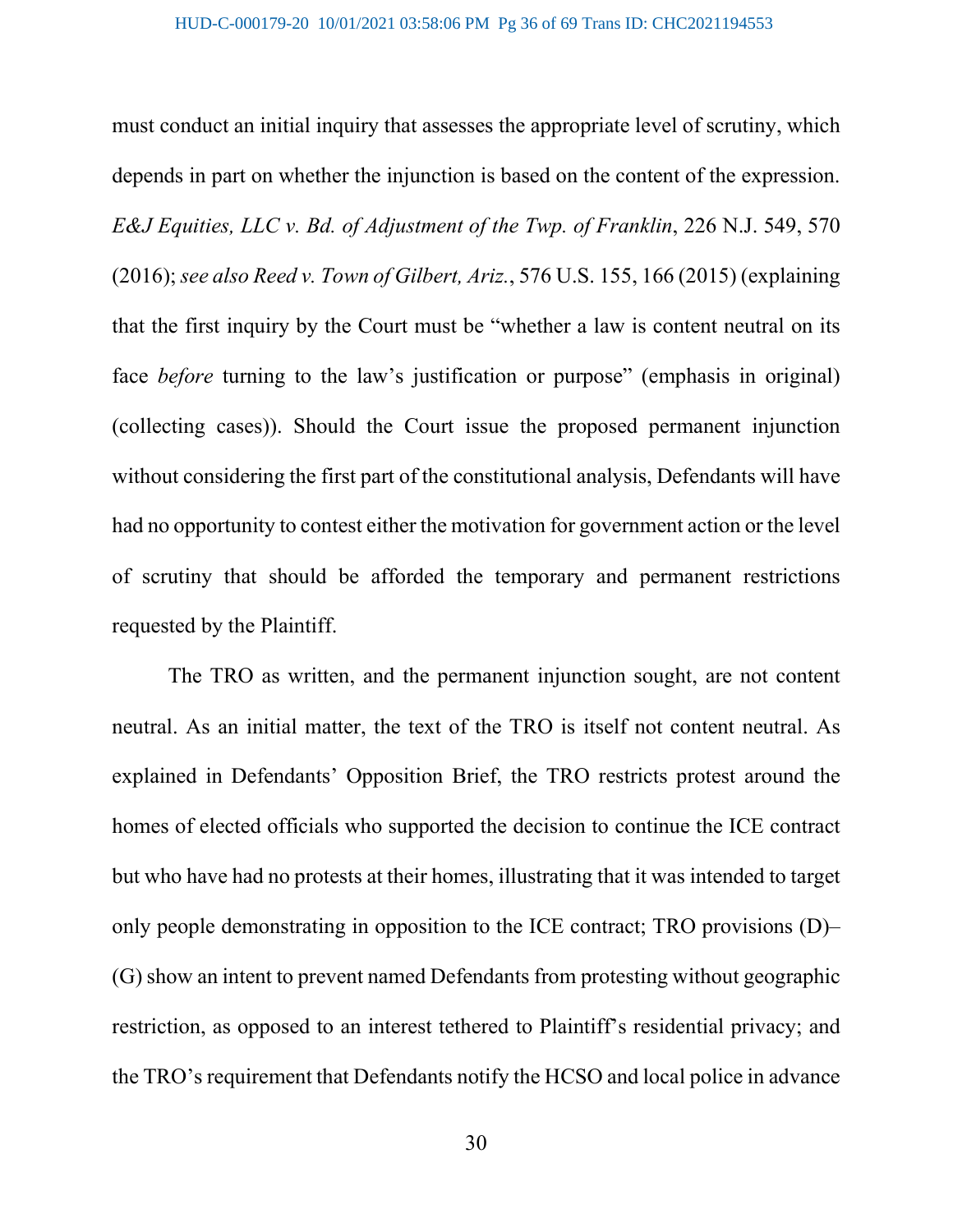of any protest suggests a particular intent to target and monitor the activities of Defendants, presumably for expressing their views on the contract, because notice is not required for other similar activities in Jersey City.

Moreover, as further described herein and outlined in the Opposition Brief, the TRO and proposed injunction are so vague and indefinite that they provide unbridled discretion to the officials enforcing them, amounting to *per se* viewpoint discrimination. *See Lakewood v. Plain Dealer Publ'g Co.*, 486 U.S. 750, 763–64 (1988). Such policies are unconstitutional because "without standards governing the exercise of discretion, a government official may decide who may speak and who may not based upon the content of the speech or viewpoint of the speaker." *Id.*; *see also Forsyth County v. Nationalist Movement*, 505 U.S. 123, 132–33, 133 (1992) (striking down an ordinance for providing "unbridled discretion" because its standards were not narrowly drawn, reasonable, and definite).

Even if this Court does not consider the relief sought by Plaintiff to amount to *per se* viewpoint discrimination, the evidence shows that the TRO and proposed permanent injunction result in viewpoint discrimination. As outlined in Defendants' Opposition Brief, and as the First Circuit has effectively summarized, the Supreme Court has identified "various situations which will lead a court to conclude that, despite the seemingly neutral justifications offered by the government, nonetheless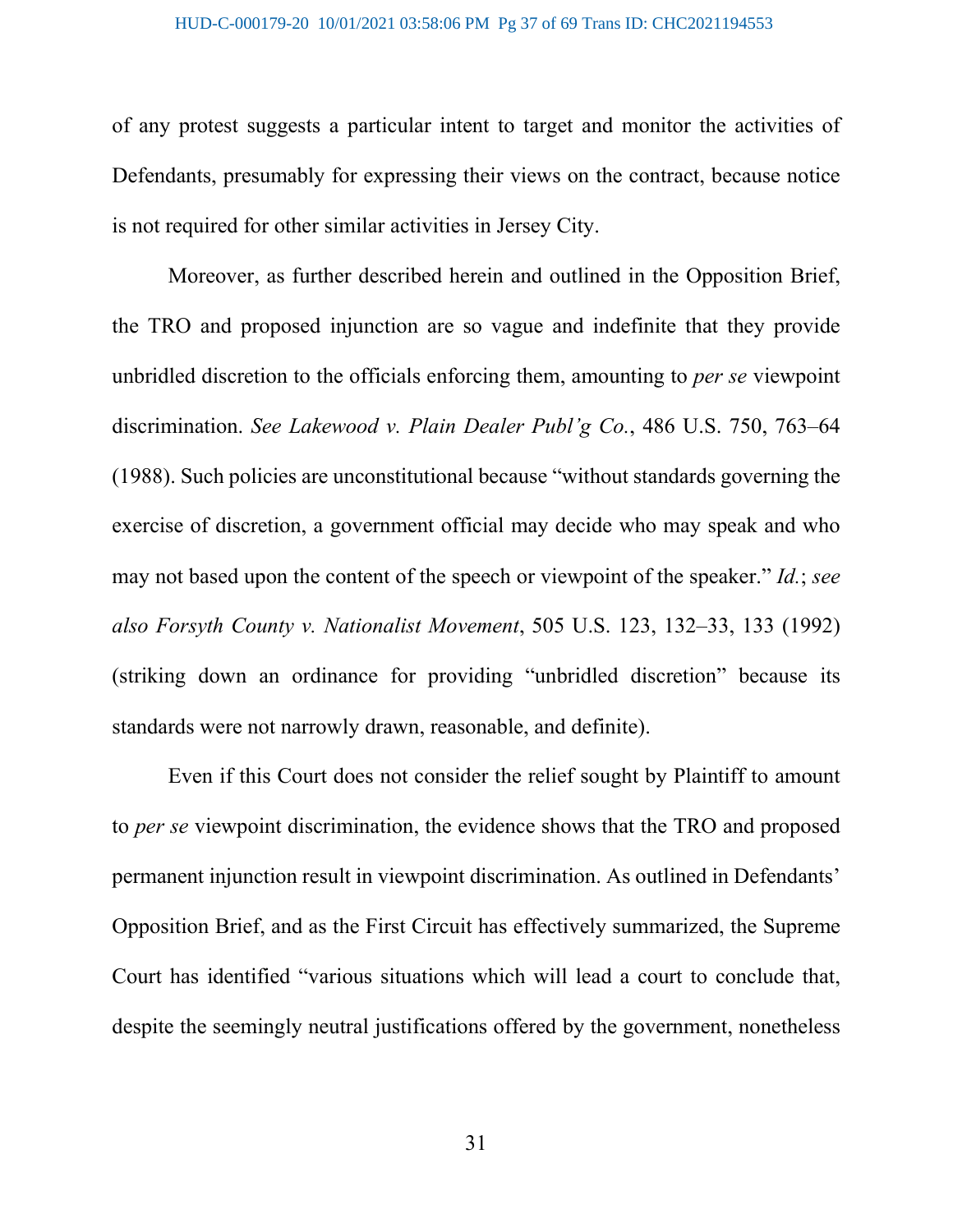the decision to exclude speech is a form of impermissible discrimination." *Ridley v.* 

*Mass. Bay Transp. Auth.*, 390 F.3d 65, 87 (1st Cir. 2004). Three are relevant here:

First, statements by government officials on the reasons for an action can indicate an improper motive. Second, where the government states that it rejects something because of a certain characteristic, but other things possessing the same characteristic are accepted, this sort of underinclusiveness raises a suspicion that the stated neutral ground for action is meant to shield an impermissible motive. . . . Third, suspicion arises where the viewpoint-neutral ground is not actually served very well by the specific governmental action at issue; where, in other words, the fit between means and ends is loose or nonexistent.

*Id.* (internal citations omitted) (citing in support to *Vill. of Arlington Heights v. Metro. Housing Dev. Corp.*, 429 U.S. 252, 268 (1977); *Cornelius v. NAACP Legal Def. and Educ. Fund,* 473 U.S. 788, 812 (1985); *Purkett v. Elem*, 514 U.S. 765, 768 (1995)). All three scenarios are present here. First, DeGise tolerates certain forms of protest and not others. Second, evidence shows he has an improper motive rooted in animus. Finally, the proposed relief is over-inclusive.

# **A. Plaintiff treated Defendants differently than other picketers based on the content of their message.**

Government action is content based under the First Amendment when it is

premised on actions rooted in animus towards a particular group.[13](#page-37-0) *See*, *e.g.*, *Reed*,

<span id="page-37-0"></span><sup>&</sup>lt;sup>13</sup> As Defendants argued in the Opposition Brief, Plaintiff's decision to seek injunctive relief only for protesters who hold a particular political viewpoint, and to take no action with respect to other protests, is inconsistent with the Equal Protection Clause. *Police Dep't of City of Chi.*, 408 U.S. at 96 ("[The government] may not select which issues are worth discussing or debating in public [facilities]. There is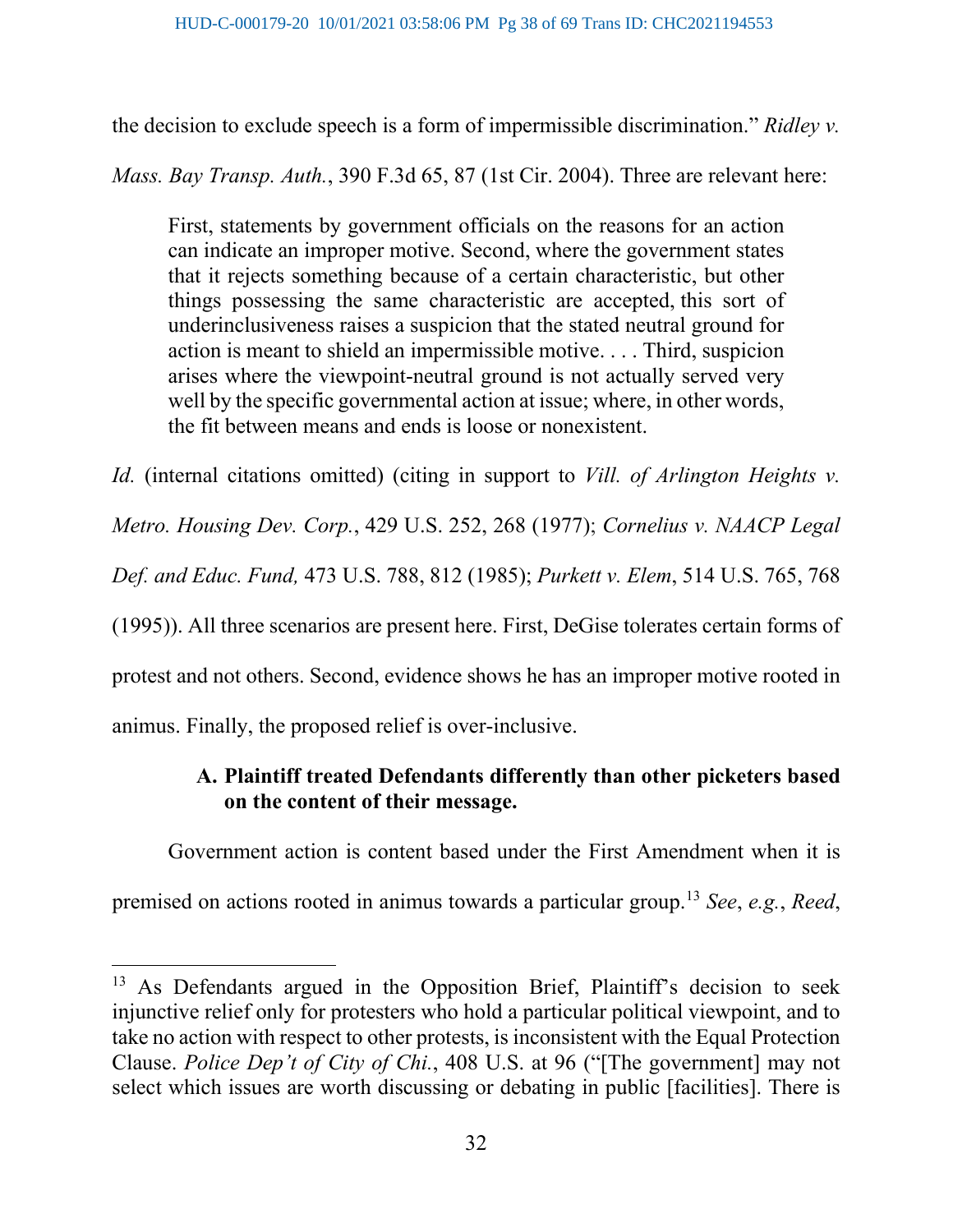576 U.S. at 165; *City of Cincinnati v. Discovery Network, Inc.*, 507 U.S. 410, 429- 30 (1993); *Simon & Schuster, Inc. v. Members of N.Y.S. Crime Victims Bd.*, 502 U.S. 105, 117 (1991). The protests and vigils at issue were not the first time that DeGise experienced a protest outside of his residence. (*See generally* 5T20-21, 175.) When Plaintiff was the president of the Jersey City Council, a group of firefighters marched in front of his home on New York Avenue. (*Id.* at 20:24-21:2.) Without first observing the protest but after learning that the firefighters were picketing outside, DeGise "asked [his] wife if she would make a big thing of lemonade and send the girls [his daughters, out] . . . with the lemonade." (*Id.* at 21:4-6.) He "[t]hen [] went out and chatted with them." (*Id.* at 21:7-8.)

These actions stand in stark contrast to Plaintiff's response to the protesters that gathered outside of his home in December 2020 to oppose the County's contract with ICE — he refused to speak with them (5T46:21-23), he called the police, and did so just after determining that they were protesting the ICE contract (5T65:9-13; DeGise Dep. Tr., Dn 1, 47:4-9), and he joined other government officials who never had protests outside of their homes to secure a restraining order.

# **B. Plaintiff and the former Plaintiff-Commissioners targeted Defendants for restrictions on speech because their political views were at odds with Plaintiffs'.**

an equality of status in the field of ideas, and government must afford all points of view an equal opportunity to be heard." (internal quotation marks and footnote omitted)).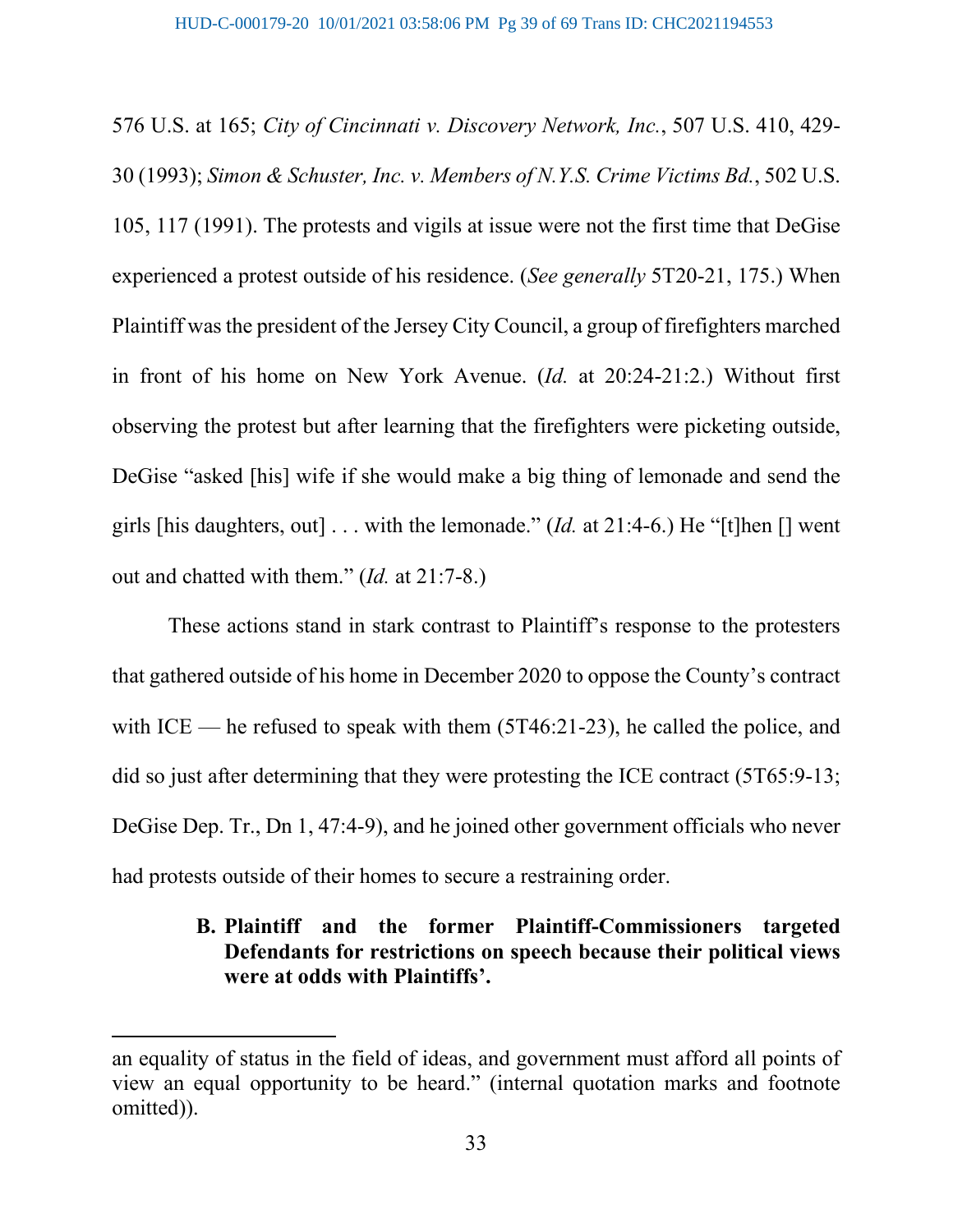The record shows that DeGise and former plaintiffs displayed animus toward the particular political viewpoints of Defendants and others opposing the ICE contract or promoting other progressive views. DeGise's animus was evident from the opinions he shared publicly and his testimony.[14](#page-39-0) *Cf. Ridley*, 390 F.3d at 86 ("Suspicion that viewpoint discrimination is afoot is at a zenith when the speech restricted is speech critical of the government, because there is a strong risk that the government will act to censor ideas that oppose its own.") (citing in support to *Texas v. Johnson*, 491 U.S. 397, 411-17 (1989)).

When testifying about how he identified the protesters, DeGise emphasized their likely political affiliations with the Hudson County "progressive[s]" multiple times. (*See*, *e.g.*, 5T134:18, 136:10.) Plaintiff made that leap without even knowing whether Defendants are part of that political group. (*See* 5T136:15-21 (Q: But that – what you are doing is, I think – correct me if I am wrong here – is you are describing people who are commenting on the Hudson County progressive

<span id="page-39-0"></span> $14$  DeGise's animus is also evident in the differential treatment he afforded different groups of protesters: he characterized Defendants as "outsiders" who are telling him and other people in Hudson County what to do (DeGise Dep. Tr., Dn 1, 160:9-14, 170:21-25 (stating that "when people from out of town . . . come here and tell us everything that we're doing wrong, kind of ticks us off a little bit"), while describing firefighters who protested at his home as part of his community (*id.* at 94:5-7 (stating "I get along fine with people with the firefighters"), 184:22-185:3 (describing the firefighters as "friends of mine doing their thing")). He was only willing to speak with and listen to the viewpoints he deemed acceptable. (5T21:7-8 (explaining that he went outside his home to speak with the protesting firefighters); 5T46:21-23 (stating that he did not want to "engage in conversation" with the ICE protesters).)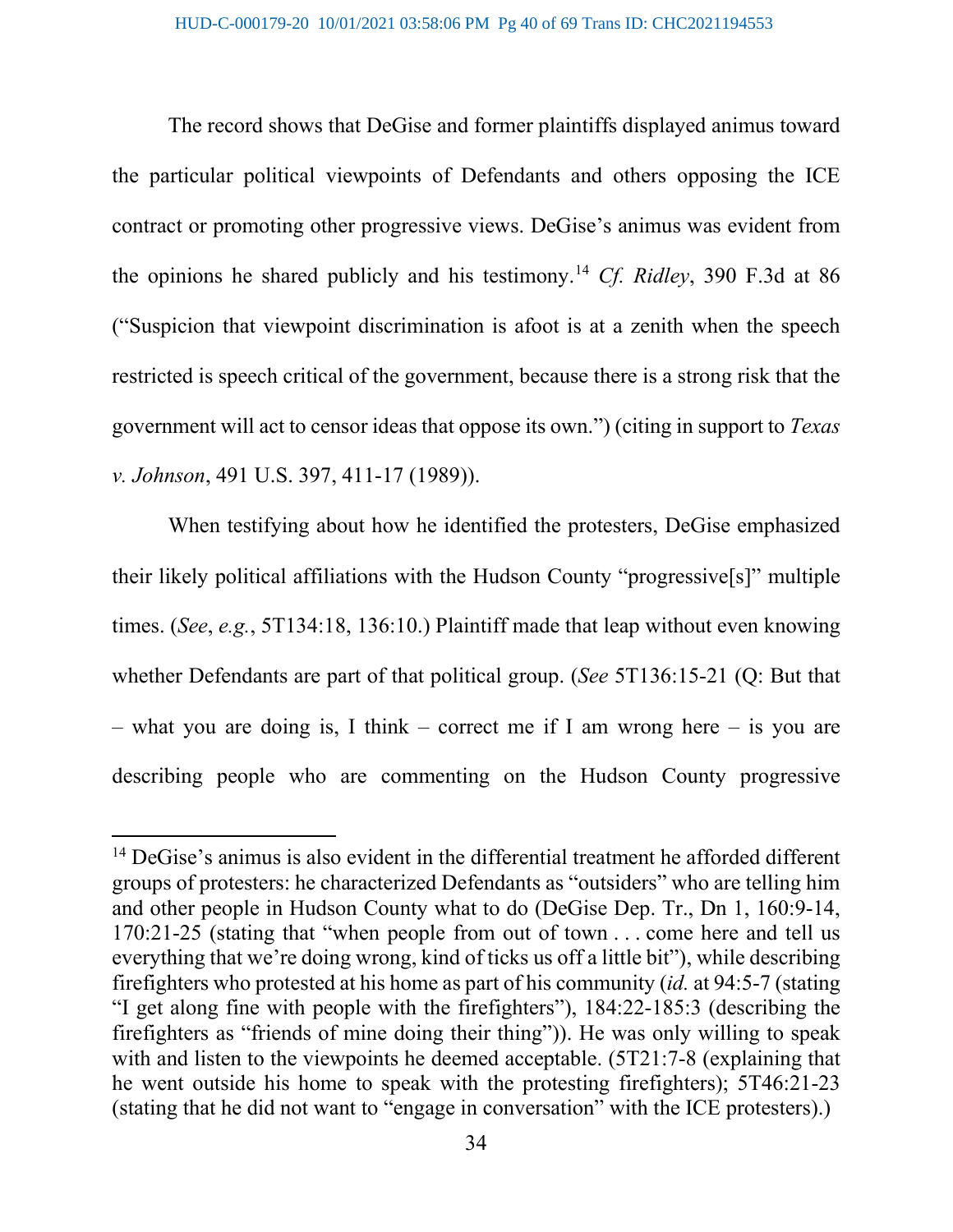Democrats site. How do you know that those are the people who are in front of your house? A: I don't know that.").) Indeed, during his testimony, DeGise identified a political reason for disallowing protests outside of his residence as not wanting to "continue to drive people away from our [Democratic] party." (5T138:23-24.)

Plaintiff further showed his animus when maligning Defendants and other protesters in public statements that emphasized their political viewpoint. In his testimony at the evidentiary hearing, DeGise did not deny that he authored an op-ed "call[ing] this group of people isolated radical extremists who don't understand Hudson County and never will." (5T137:11-16.) He noted that "the movement that has begun, runs the risk of pushing people into another party" and that they must "find some middle ground if we [the Democrats] are going to survive." (5T137:17- 20.) In making that argument Plaintiff identified Defendants as being "radical leftist[s]" who are "harmful to that effort." (5T137:21-22; *see also* 139:1-3 ("I referred to our [political] party. We are nothing if we can't bring it together. We are nothing. And I believe the progressive thing is pushing you away.").) Plaintiff verbalized the same sentiments during his deposition. In response to a question about what he meant when calling Defendants and other anti-ICE protesters "a group of left-wing extremists," he explained:

I called them – because they are, you know, for most of the country and for our party, the Democratic Party, you know, I remember one time I said something along the lines that I wanted to see what happened when we had a new president, that Joe Biden, you know, would be a game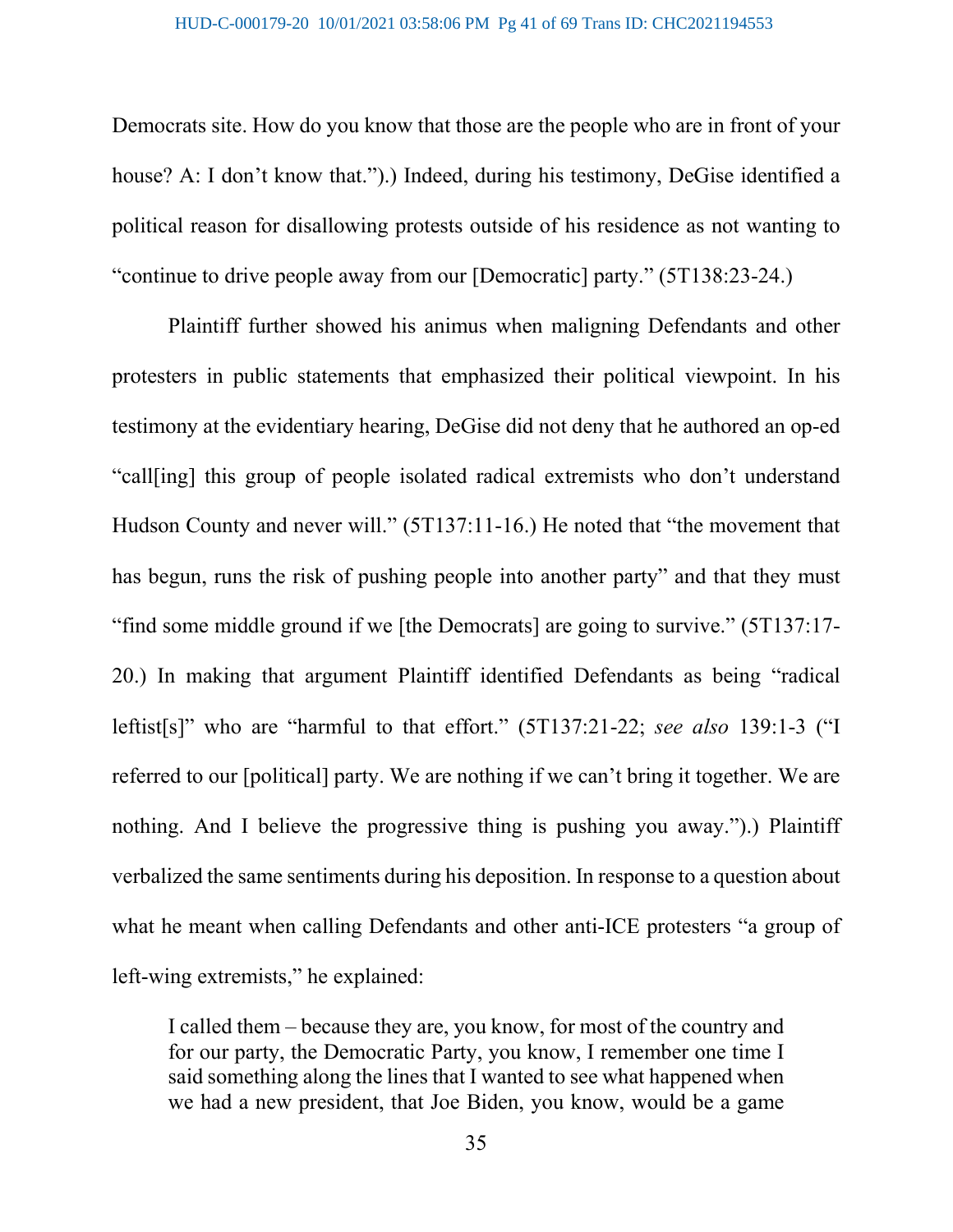changer and I'd like to sit down. And I was criticized by them saying that nobody threw more people out of the country than Barack Obama and Joe Biden. That they didn't like Biden, they didn't like that at all. You know, that is a left wing extremist.

(DeGise Dep. Tr., Dn. 1, 167:9–21.) Plaintiff brought this case to target a particular political viewpoint, one that he believes will endanger the Democratic Party as he knows it.

This argument comes into sharper focus when considering that there was no protest outside the homes of the former Plaintiff-Commissioners who initiated this suit, and that these government officials have now voluntarily dismissed their claims. The prohibition against protesting outside of the homes of the former Plaintiff-Commissioners was *never* constitutional since at every point in this litigation they failed to establish any harm or need for injunctive relief, and the relief granted and sought was never tailored as to them. (*See*, *e.g.*, 2d Am. Compl. (discussing solely DeGise's experiences).) Moreover, the fact that Plaintiff-Commissioners dropped out of the lawsuit without introducing individualized evidence of harm or waiting for permanent relief underscores the animus that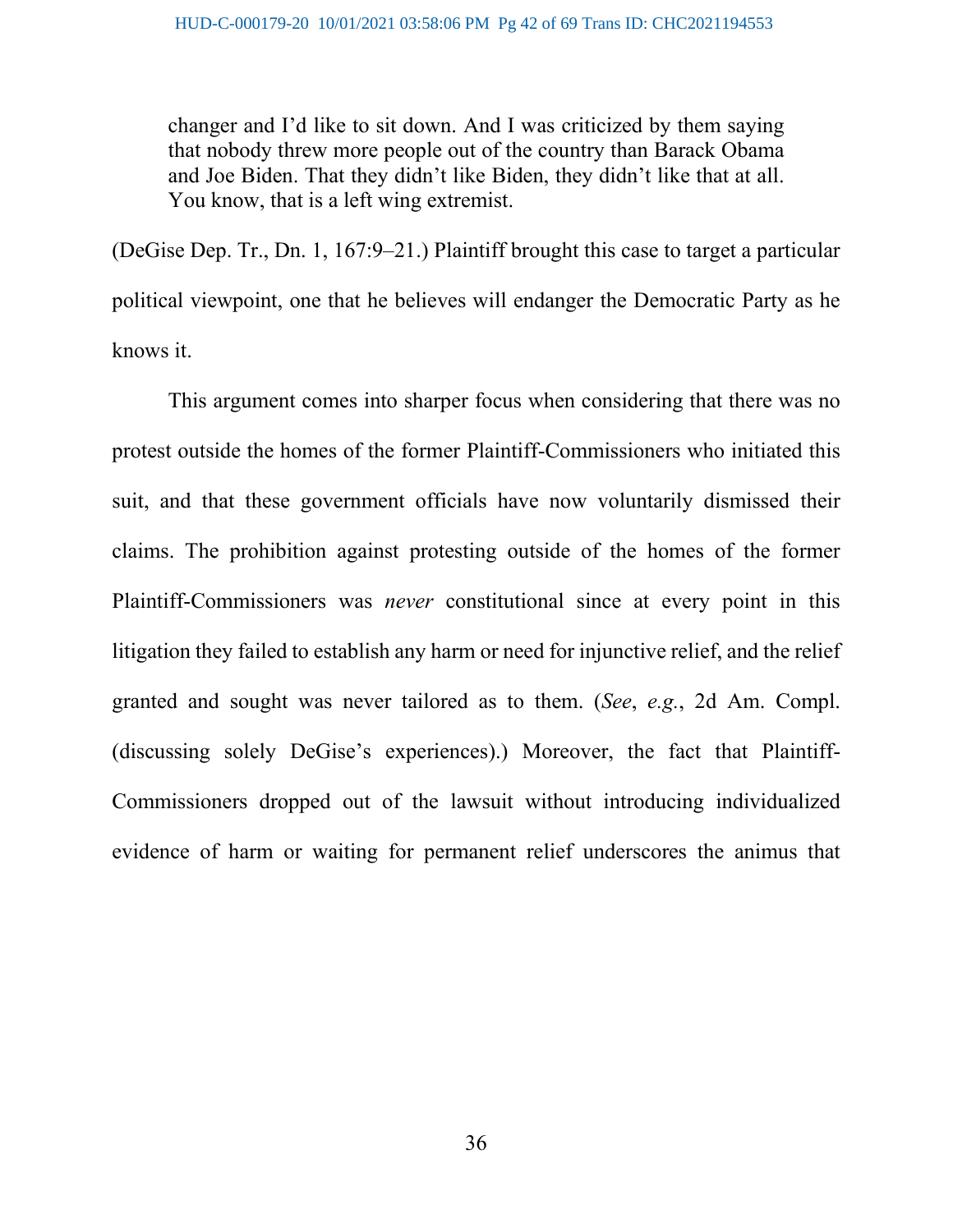motivated all Plaintiffs' claims.[15](#page-42-0) They never had a concrete need for the Court to protect their residential privacy or any other governmental interest.<sup>[16](#page-42-1)</sup>

# **C. A higher level of scrutiny is warranted because this matter concerns political speech in a public forum.**

Regardless of whether the Court finds that animus motivated Plaintiff's lawsuit, heightened scrutiny is required here because the restraints focus on political speech, which "lies at the core of our constitutional free speech protections." *Mazdabrook Commons Homeowners' Ass'n v. Khan*, 210 N.J. 482, 499 (2012) (internal quotation marks omitted). As Defendants noted in their Opposition Brief, "[t]here is practically universal agreement that a major purpose of [the First] Amendment was to protect the free discussion of governmental affairs. This of course includes discussions of . . . all matters relating to political processes." *Id.*

<span id="page-42-0"></span><sup>&</sup>lt;sup>15</sup> For example, Vainieri has described the protestors as "low-life, dirt bag-type" people." (7T28:10-13.) He has no respect for the protestors. (*Id.* at 28:14-16.) Like DeGise, Vainieri made a public statement about the protesters in which he referred to them as "extremists" touting a "radical" position. (*Id.* at 22:18-24; Dn 12.) Vainieri has also portrayed individuals opposed to the ICE contract as holders of a minority opinion, contrasting them with a "strong majority of people" and the "vast majority of Americans." (Dn 12; *see also* 7T22:3-8 (stating that he believes opponents to the ICE contract are the "minority view" in his Commissioner district).) He has encouraged his fellow commissioners to leave their public meetings when members of the public speak out against the ICE contract because "no one want[s] to listen to the same garbage." (7T28:3-9.)

<span id="page-42-1"></span><sup>&</sup>lt;sup>16</sup> If the Court finds that that the TRO is content based, the government's interest in residential privacy is "not such a transcendent objective" to outweigh speech in a public forum, making this analysis moot. *See Boffard v. Barnes*, 264 N.J. Super. 11, 16 (App. Div. 1993) (citing *Carey v. Brown*, 447 U.S. 455, 465 (1980)).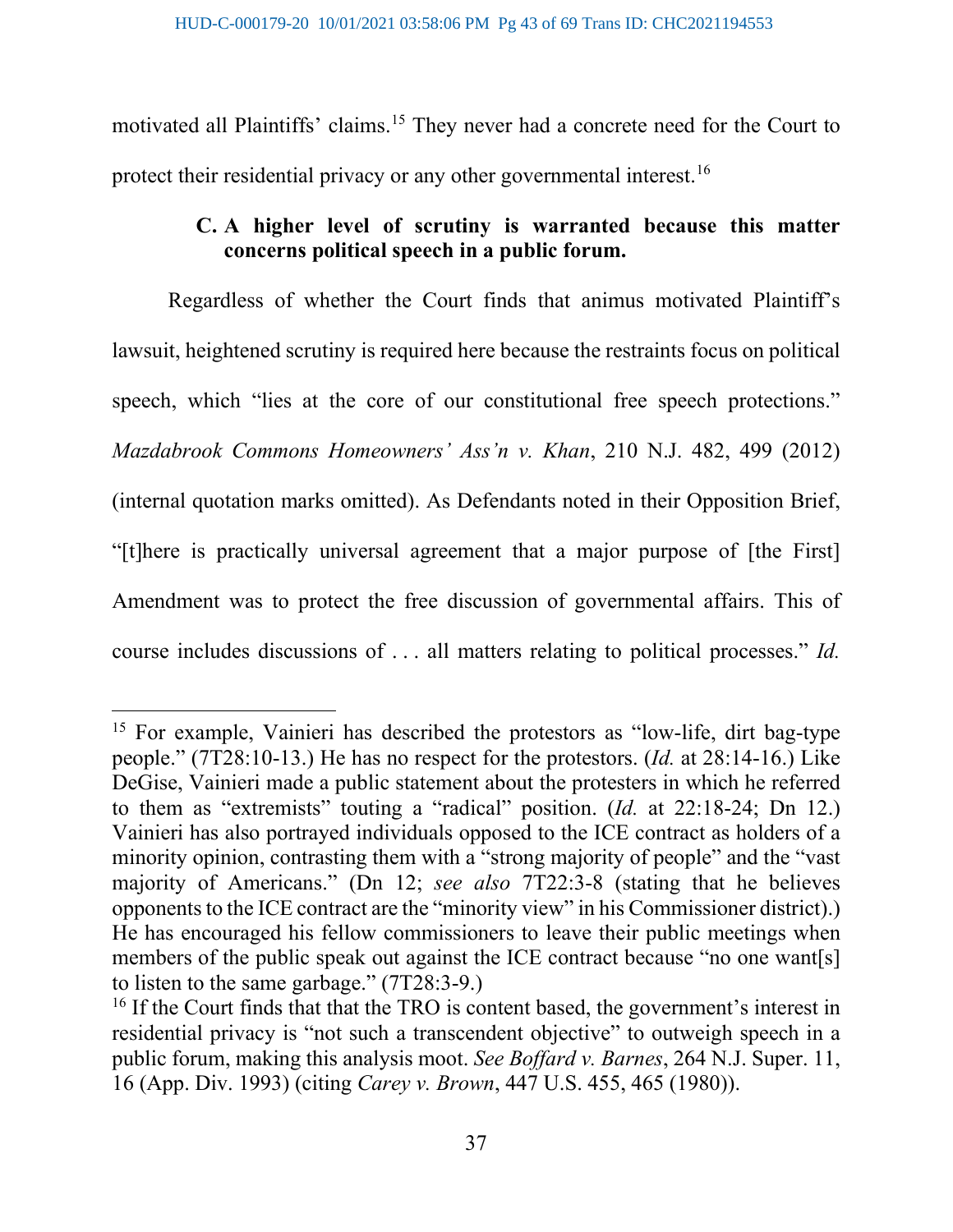(internal quotation marks and alteration omitted) (alterations added) (quoting *Mills v. Alabama*, 384 U.S. 214, 218-19 (1966)). Strict scrutiny is the standard used for content-based restrictions on speech because content-based actions "have the constant potential to be a repressive force in the lives and thoughts of a free people." *Free Speech Coal., Inc. v. Att'y Gen. U.S.*, 974 F.3d 408, 420 (3d Cir. 2020) (quoting *Ashcroft v. ACLU*, 542 U.S. 656, 660 (2004)). Such actions are "presumptively unconstitutional" and may only be justified if they serve a compelling governmental interest, are narrowly tailored to achieve that interest, and are the least restrictive means of advancing that interest. *Id.* For the reasons discussed in the preceding section and prior briefing, the record establishes that the TRO and proposed injunction restrict speech based upon the speakers' political views.

Notably, the restraints at issue in this case not only restrict political speech, but they do so in a forum quintessentially reserved for free expression. *See Packingham v. North Carolina*, 137 S. Ct. 1730, 1735 (2017) (finding that "a street or park is a quintessential forum for the exercise of First Amendment rights" as an "essential venue[] for public gatherings to celebrate some views, to protest others, or simply to learn and inquire"). As described *supra*, the protests, vigils, and leafletting at issue occurred only on a public street and sidewalk, and did not cross the line onto Plaintiff DeGise's property.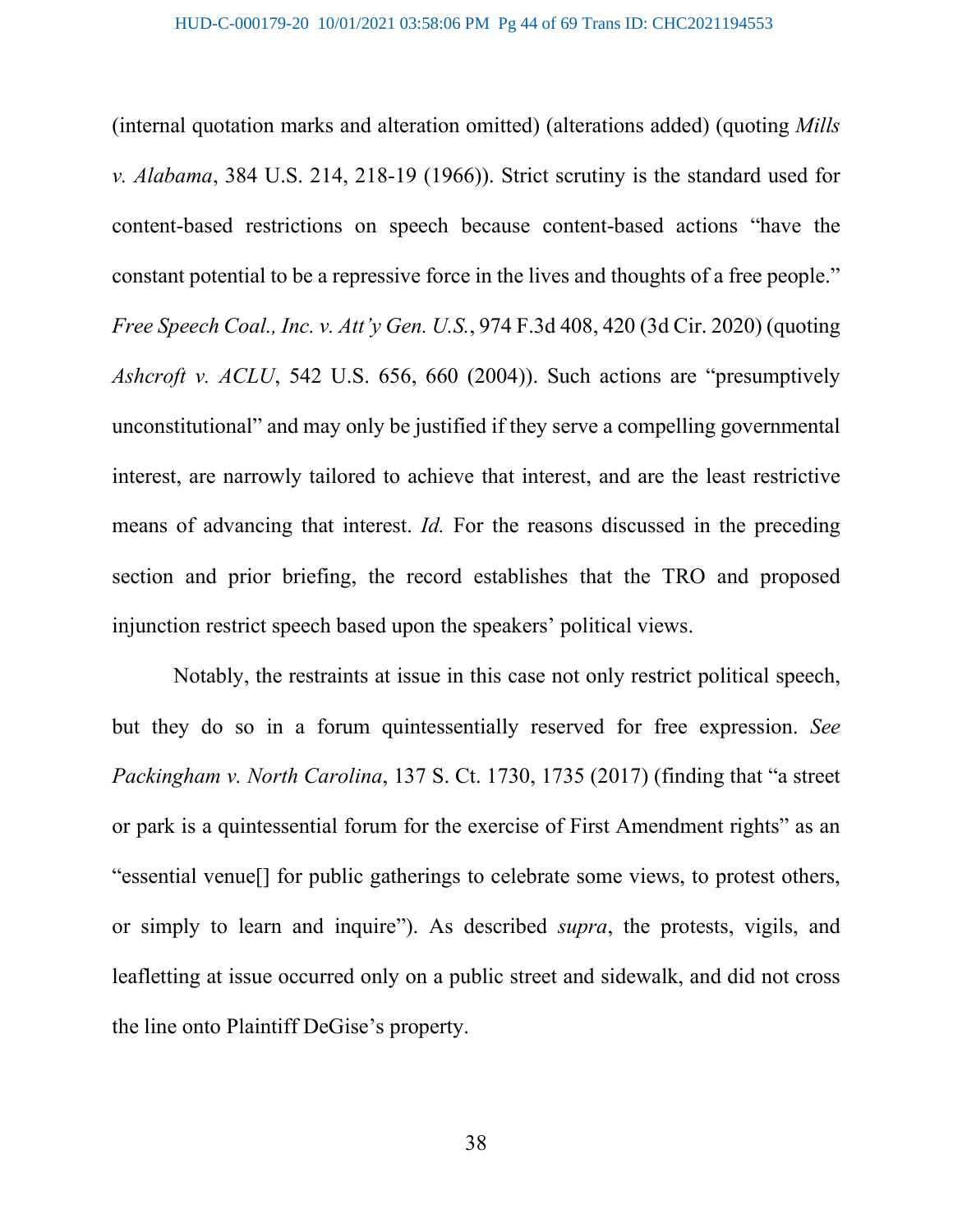Significantly, government actors brought this case in their official capacities and have expended enormous public resources to litigate it. For that reason alone, strict scrutiny is necessary to ensure appropriate government action. *State v. Burkert*, 231 N.J. 257, 275–76 (2017) (The "scrutiny to be accorded [government action] that trenches upon first amendment liberties must be especially scrupulous.") (internal citation omitted).

Government resources were used in several ways. Most significant is the use of the HCSO in responding to DeGise. (*See*, *e.g.*, 8T123:4-6 (testimony from Sergeant Flannelly that he was outside of the DeGise residence as part of an overtime detail).) In fashioning HCSO's response, the County Executive communicated directly with Sheriff Schillari about the protests, vigils, and leafleting (*see*, *e.g.*, 8T49:2-11, 65:2-11; DeGise Dep. Tr., Dn 1, 53:22-24), and the HCSO officers, employed by the County, who responded to the DeGise residence reported to the Sheriff every day that there were protests (8T69:14-15). The HCSO response was not typical—in orchestrating the officers' response, Sheriff Schillari prioritized the County Executive's telling over that of his own staff. (*See*, *e.g.*, Dn 69 (Sheriff Schillari countering reports of peaceful protestors by HCSO officers, stating that "no, they're not peaceful – the County Executive called me").)

The County also expended its resources to gather evidence for this case. For example, Nick Rivelli, an employee of HRHC – an independent agency paid by the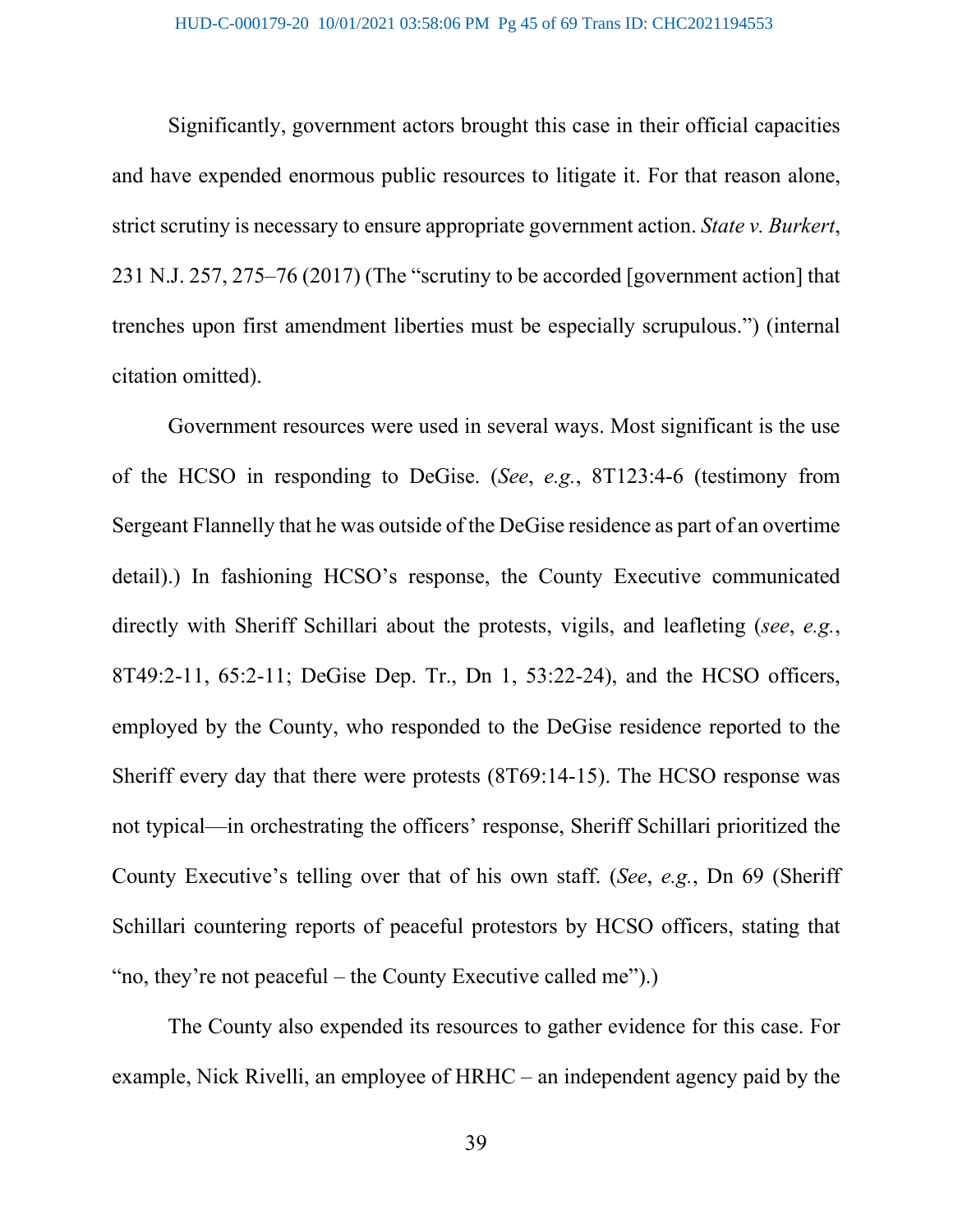county (5T188:21-189:4) that enforces the State noise code – was tasked with collecting noise measurements at the DeGise residence even though the State noise code applies only to industrial and commercial sources, and is not applicable when connected to a residential property (6T60:7-24). In fact, Rivelli had no authority to enforce the relevant municipal noise ordinance. (*Id.* at 68:22-24.) In his two decades of service at HRHC, Rivelli had never before been asked to measure noise from a protest (*id.* at 62:15-63:14), and only took noise measurements after a personal request by the County Executive (DeGise Dep. Tr., Dn1, 71:22-25 ("I'll take responsibility for, you know, to bringing them in."); 5T147:14-16 (describing "the plan" for HRHC).) Additionally, the Special Investigations Unit ("SIU") of the Law Department for the County investigated and documented the protest because the County Executive believed that he would have to "go on the offensive and force the protestors from 402 New York Avenue," and "the SIU was gathering information that would be helpful in that effort." (DeGise Dep. Tr., Dn 1, 178:21-79:2). This type of governmental action against residents of the State based on the political content of their message warrants increased scrutiny.

\* \* \*

The County Executive treated different groups of protesters differently, publicly derided the political content of Defendants' speech, and used governmental resources to bring this litigation, rendering strict scrutiny the appropriate level of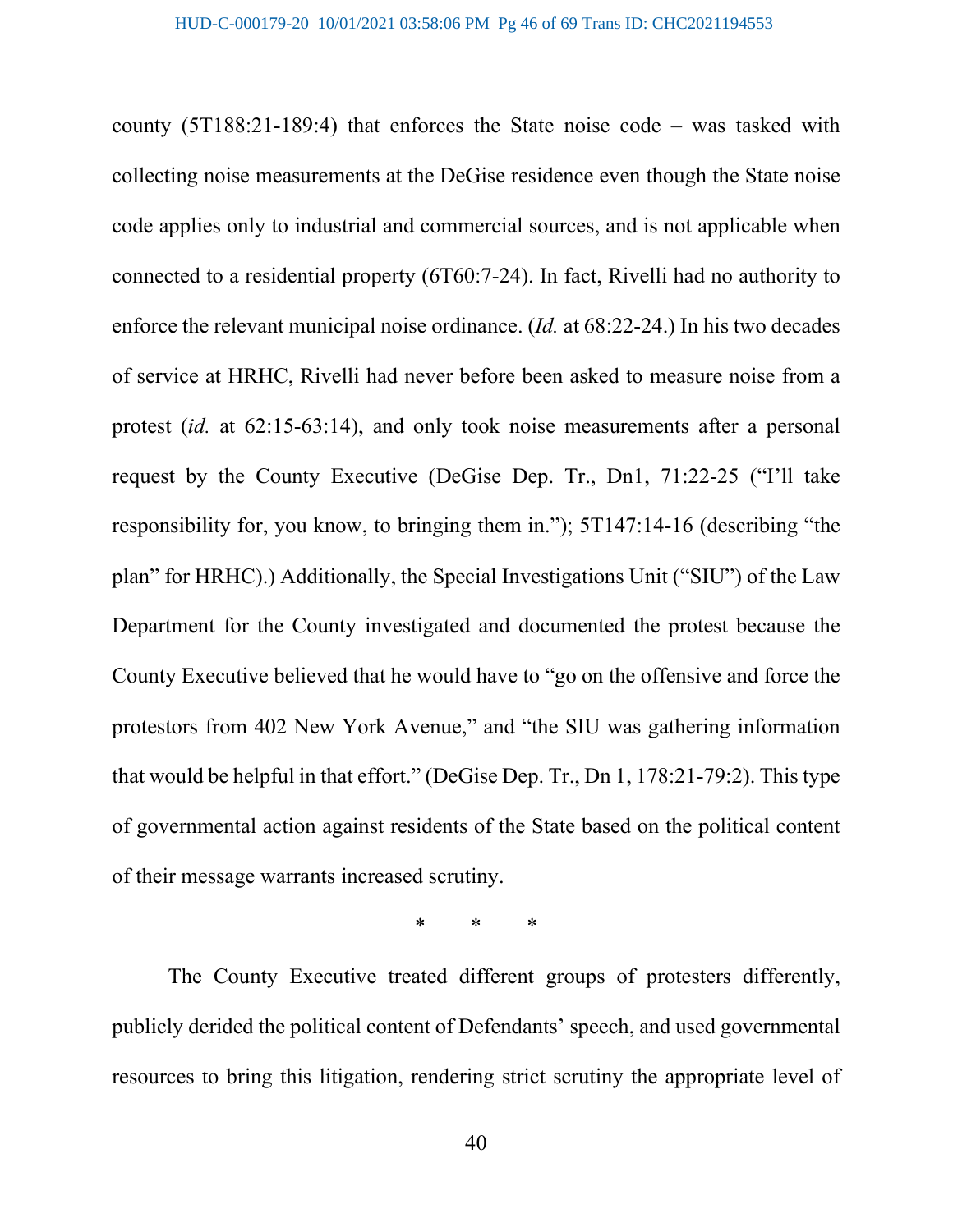review under the federal and state constitutions. As described below, the evidence on the record further clarified that the restrictions in place and proposed are not narrowly tailored under any level of scrutiny, and are not the least restrictive means of advancing the limited government interest in this matter.

# **IV. Even if the injunction sought is found to be content neutral, it is not narrowly tailored because it burdens far more speech than necessary to serve the government's interest.**

Defendants recognize that the Court has stated that it intends to analyze whether the time, place, and manner restrictions imposed on Defendants are constitutionally tailored. Defendants respectfully preserve their objection that a time, place, and manner analysis is not the constitutionally correct standard when evaluating injunctive relief. Because generally applicable ordinances "represent a legislative choice regarding the promotion of particular societal interests" and injunctions "carry greater risks of censorship and discriminatory application," an injunction—even a content-neutral one—is held to "a somewhat more stringent application of general First Amendment principles[.]" *Madsen v. Women's Health Ctr., Inc.*, 512 U.S. 753, 764–65 (1994). [17](#page-46-0) In *Madsen*, finding the time, place, and

<span id="page-46-0"></span><sup>&</sup>lt;sup>17</sup> For that reason, Defendants contend that the federal circuit cases relied on by Plaintiff are inapposite to the question of appropriate restrictions as they evaluate the constitutionality of ordinances—legislative choices—and not injunctive relief, or a judicial decision aimed solely at a particular group of people, and therefore utilize the incorrect legal standard. (*See* Pl.'s Sept. Br., at 20-21 (citing *Bell v. City of Winter*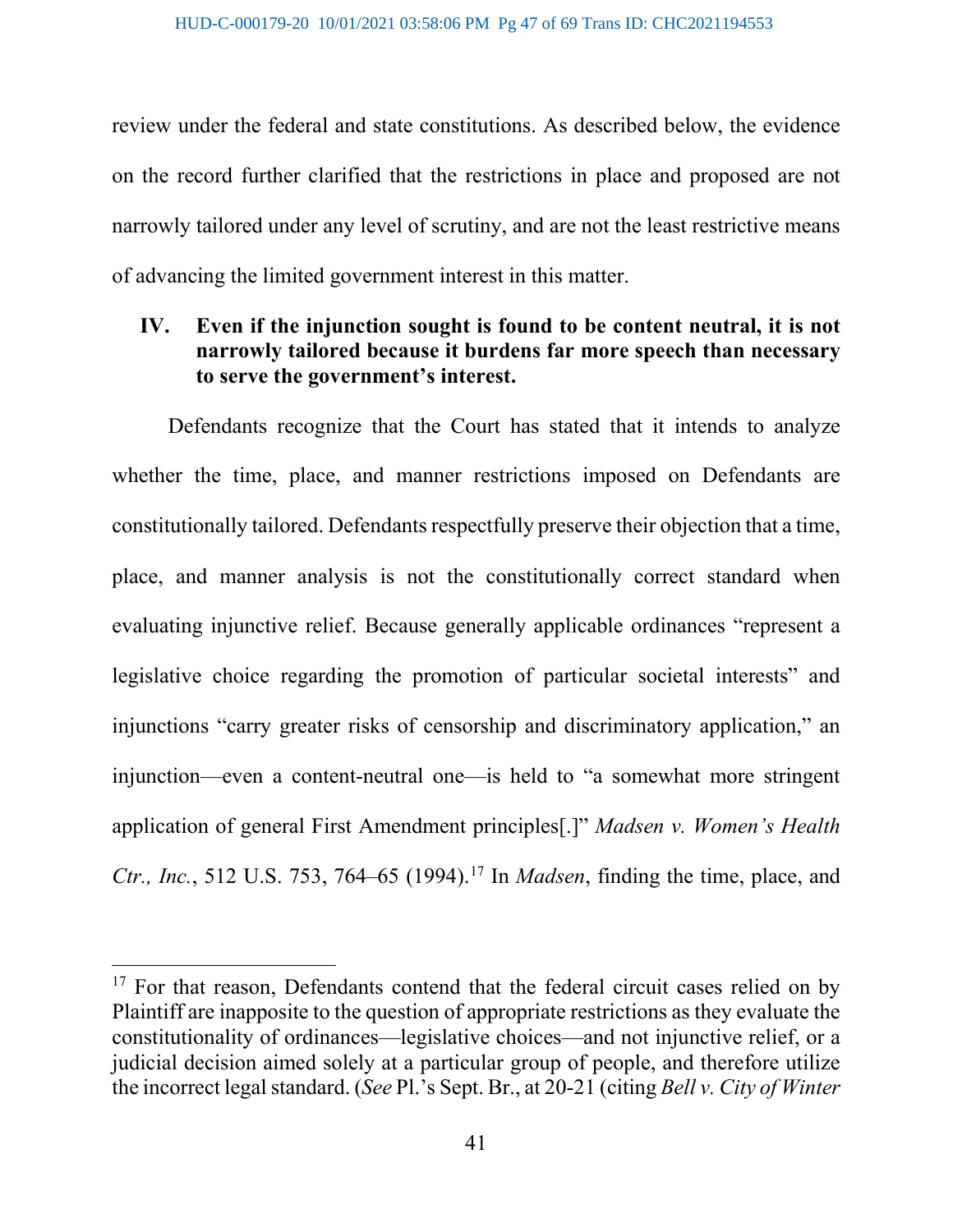manner analysis insufficiently rigorous, the U.S. Supreme Court "ask[ed] instead whether the challenged provisions of the injunction burden no more speech than necessary to serve a significant government interest." *Id.* at 765–66 (collecting United States Supreme Court cases). Similarly, the New Jersey Supreme Court in *Murray v. Lawson* did not use the "time, place, and manner" formulation as the relevant inquiry but considered whether the "restrictions burden[ed] [] more speech than necessary to protect plaintiffs' residential-privacy interest." *Murray*, 138 N.J. at 234. Using the more restrictive test from *Madsen*, the *Murray* Court narrowed the terms of the injunction following remand from the United States Supreme Court. *Id.* at 227, 232-233. Contrary to Plaintiff's arguments (*see* Pl.'s Sept. Br., at 18-19), injunctive relief "must be crafted on a fact-specific basis," *Murray*, 138 N.J. at 232;

*Park*, 745 F.3d 1318 (11th Cir. 2014)); *Thorburn v. Austin*, 231 F.3d 1114 (8th Cir. 2000); *Klein v. San Diego County*, 463 F.3d 1029 (9th Cir. 2006)).)

Defendants do, however, amplify two teachings from the cases cited by Plaintiff. First, the Eleventh Circuit's decision in *Bell v. City of Winter Park* strikes as unconstitutional the section of an ordinance that "does not target any particular form of speech or conduct . . . [but] grants virtually unfettered discretion in how it is enforced." 745 F.3d at 1324-25. Defendants also note that the ordinance at issue in *Bell* defined the word "protest" and the particular conduct prohibited. *Id.* at 1321 n.3. Defendants also highlight the Ninth Circuit's statement in *Klein v. San Diego County* which, citing to *Murray*, states that "[t]he combined teaching of *Frisby* and *Madsen* is that the government's interest in residential privacy does not trump all other rights. . . . [T]he right to residential privacy does not encompass a right to remain blissfully unaware of the presence of picketers." *Compare Klein*, 463 F.3d at 1035 (citing to *Murray*, 138 N.J. at 232-33), *with* Pl.'s Sept. Br., at 26 ("[T]he First Amendment must yield to an individual's right to residential privacy as recognized in *Murray*, *Frisby*, and their progeny.").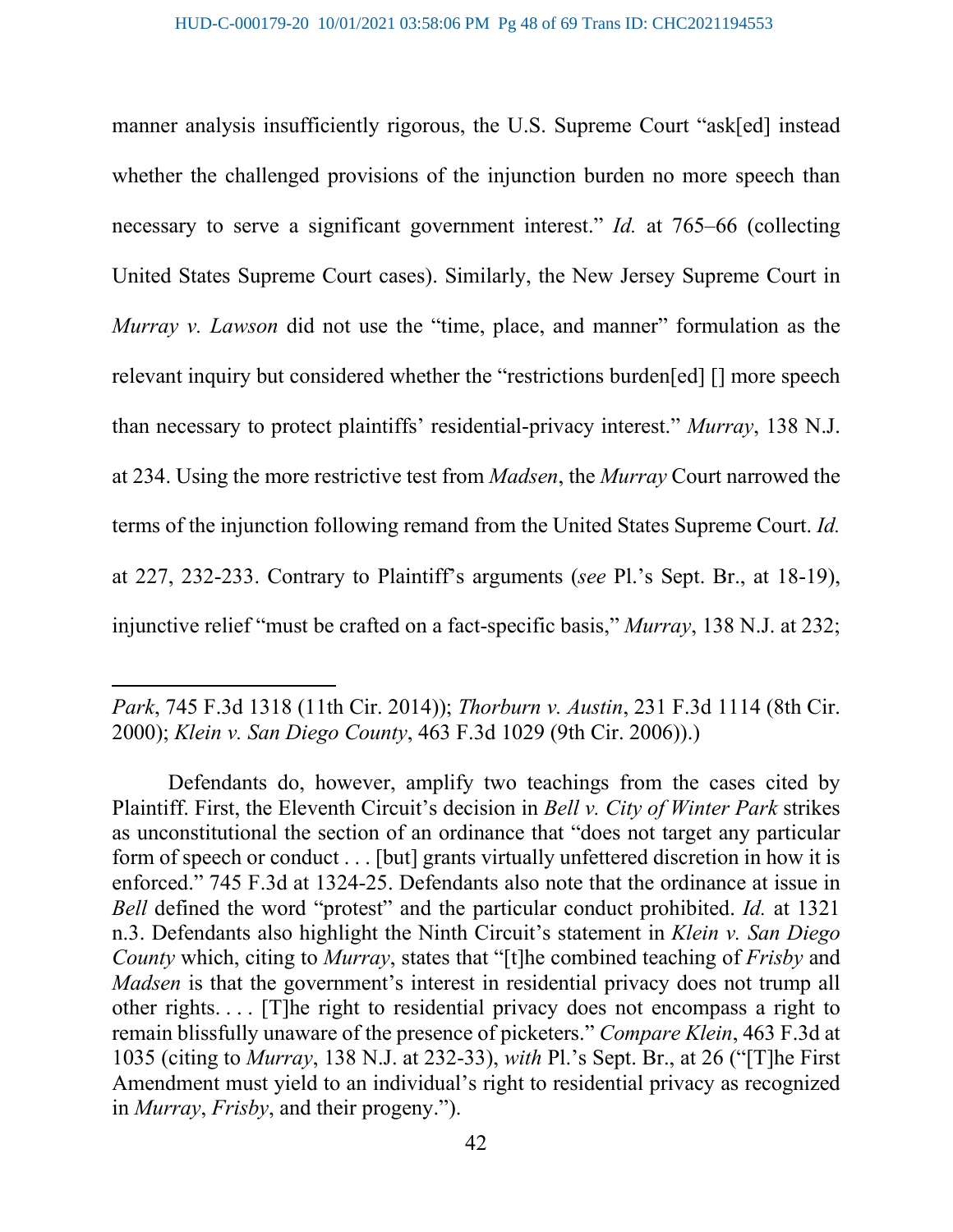*see also Horizon Health Ctr.*, 135 N.J. at 148 ("Injunctions necessarily require an individualized balancing of rights."). The Court therefore cannot simply adopt the restrictions the *Murray* Court found appropriate without analyzing whether those restrictions are tailored to the evidence of alleged harm on which Plaintiff relies.

# **A. Plaintiff's residential privacy interests do not justify the proposed injunction.**

While the government has an interest in safeguarding residential privacy, *see*, *e.g.*, *Frisby v. Schultz*, 487 U.S. 474, 484 (1988); *Carey*, 447 U.S. at 470–71, the facts on the record do not justify the restrictions in place or requested by Plaintiff.<sup>[18](#page-48-0)</sup> Moreover, jurisprudence from the New Jersey Supreme Court and U.S. Supreme Court does not support Plaintiff's contention that "the fact that the ICE Protests occurred in front of Mr. DeGise's home is, in and of itself, dispositive of the issue entirely." (Pl.'s Sept. Br., at 19.) In contrast to Plaintiff's argument that the First Amendment always yields to residential privacy (Pl.'s Sept. Br., at 26), the two interests must be balanced. *Murray*, 138 N.J. at 232-33 ("[K]eeping defendants at such a great distance, thereby rendering plaintiffs' awareness of the picketing most unlikely as a practical matter, is unnecessary to protect plaintiffs' residential-privacy

<span id="page-48-0"></span><sup>18</sup> Notably, *Frisby* addressed the issue of residential privacy in the context of a local ordinance limiting residential picketing. *See* 487 U.S. at 488. In contrast, Plaintiff's proposed order does not reflect any legislative process. Jersey City has elected to protect residents from undue noise through its noise ordinance (*see* Pl 22 § 222-1), and not by restricting assembly.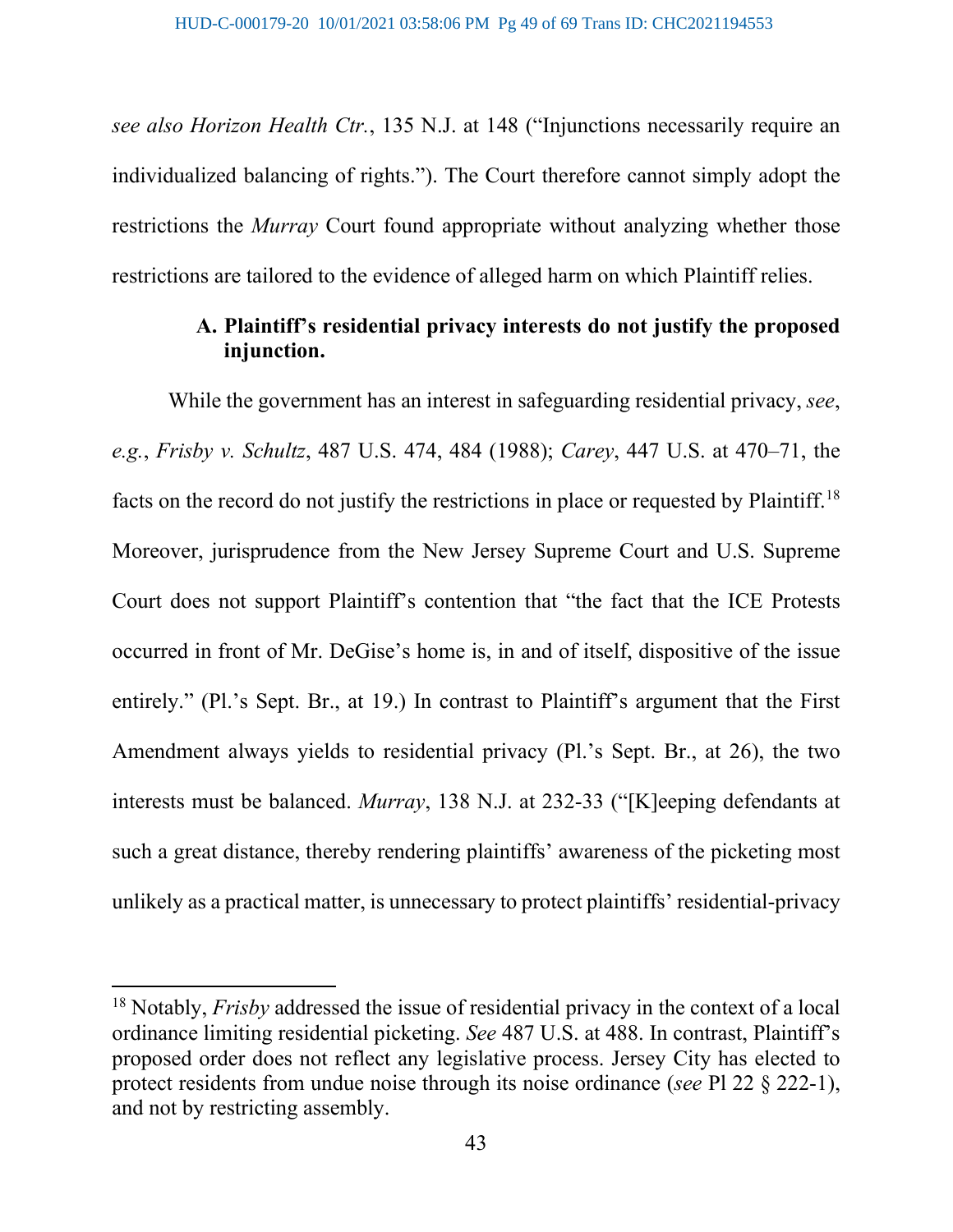interest."). Furthermore, that analysis necessarily includes a complete record and understanding of the facts of the neighborhood. *See id.* at 232-35 (analyzing the street and neighborhood of plaintiffs when considering appropriate restrictions).

Because this is a balancing analysis, the Court should consider not only the existence of a residential privacy interest, but also the appropriate tailoring of any restrictions. By restricting protests to a certain corner (*see* Pl.'s Sept. Br., at 18), the Plaintiff argues for restrictions so broad that the Defendants would have no effective way of sharing their message with the neighborhood.<sup>[19](#page-49-0)</sup> The record before this Court does not support such a drastic curtailing of First Amendment rights.

In *Madsen*, the U.S. Supreme Court, in discussing the right to residential privacy, differentiated the 300-foot zone around the residences in that case from the ordinance at issue in *Frisby* that "made it unlawful for any person to engage in picketing before or about the residence or dwelling of any individual." 512 U.S. at 775 (internal quotation marks omitted) (citing to *Frisby*, 487 U.S. at 477). But, in evaluating injunctive relief, the *Madsen* Court did not find that the record justified a "broad [] ban on picketing" akin to that in *Frisby*. 512 U.S. at 775. Rather, it noted that the injunctive provisions would "ban . . . even walking a route in front of an entire block of houses." *Id.* (internal quotation marks omitted) (quoting *Frisby*, 487

<span id="page-49-0"></span><sup>&</sup>lt;sup>19</sup> A discussed *infra* section V, restraints must leave open ample alternative channels for communication, which must take into account the practical realities of how speakers can reach their intended audience.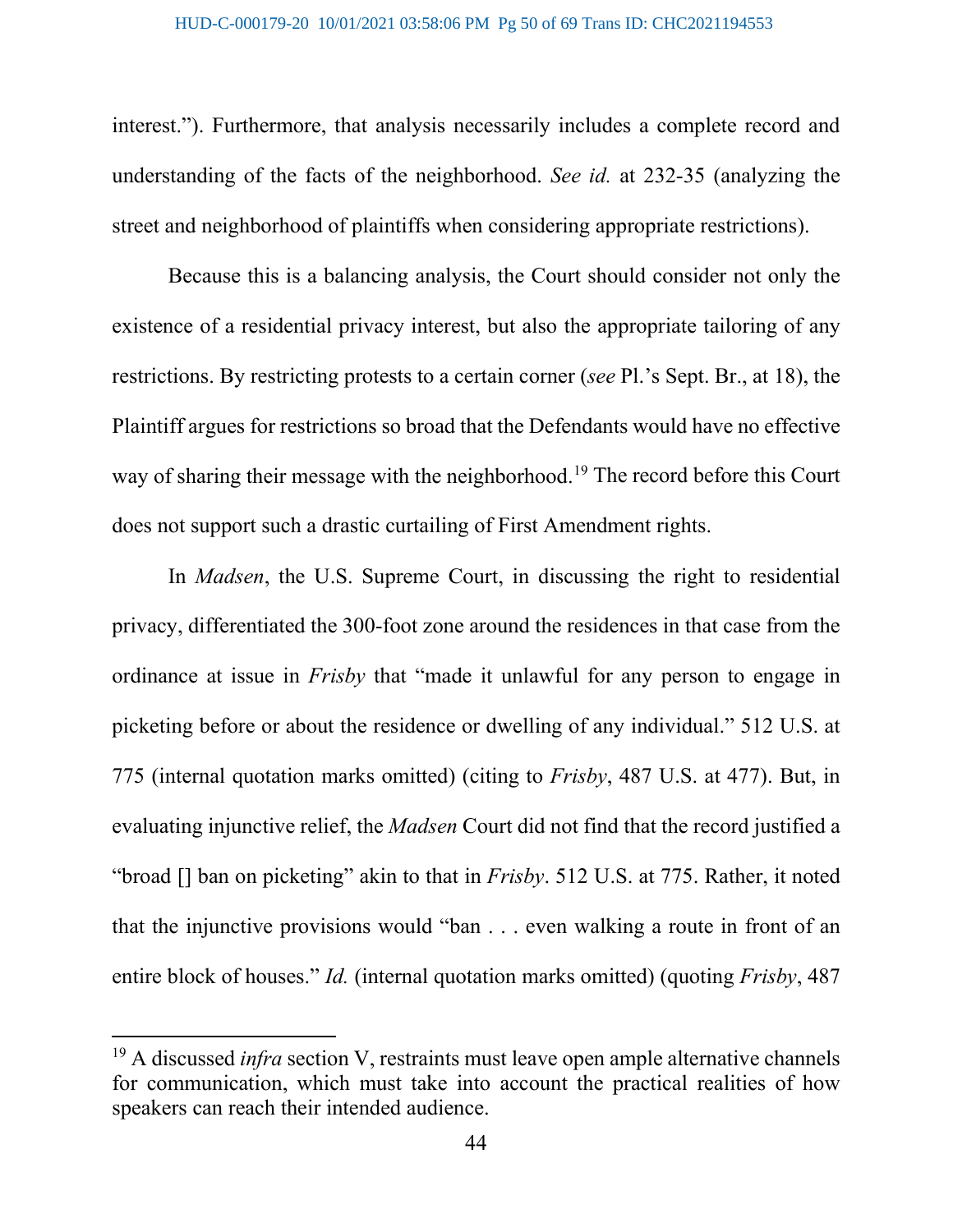U.S. at 483). That type of ban, found unconstitutional in *Madsen*, is exactly what Plaintiff is seeking. (Pl.'s Sept. Br., at 18-20.)

Additionally, for the same reasons that Plaintiff's residential privacy interests cannot justify court intervention, Plaintiff's contention that restraints are necessary to prevent DeGise from being a "captive audience" must fail. (Pl.'s Sept. Br., at 19- 20.) Defendants not only generally conformed with applicable ordinances when they were aware of potential violations, but their actions were similar to those of prior protesters whom Plaintiff DeGise welcomed. An injunction in this case would result in a blanket rule with no limiting principle. Under this interpretation of *Murray*, anyone could get an injunction to stop people from free speech activities in the vicinity of their home regardless of what the municipality's governing body had already determined was appropriate for all who might protest in a residential neighborhood.

### **B. The TRO and proposed injunction burden more protected speech than required to serve the government's limited interest.**

The TRO and proposed injunction burden far more protected speech than necessary to serve the government's limited interest. As Defendants have maintained, and as the testimony supports, the current and proposed restrictions are overinclusive, *see Brown v. Ent. Merchs. Ass'n*, 564 U.S. 786, 805 (2011) (holding that "when they affect First Amendment rights," governmental interests "must be pursued by means that are neither seriously underinclusive nor seriously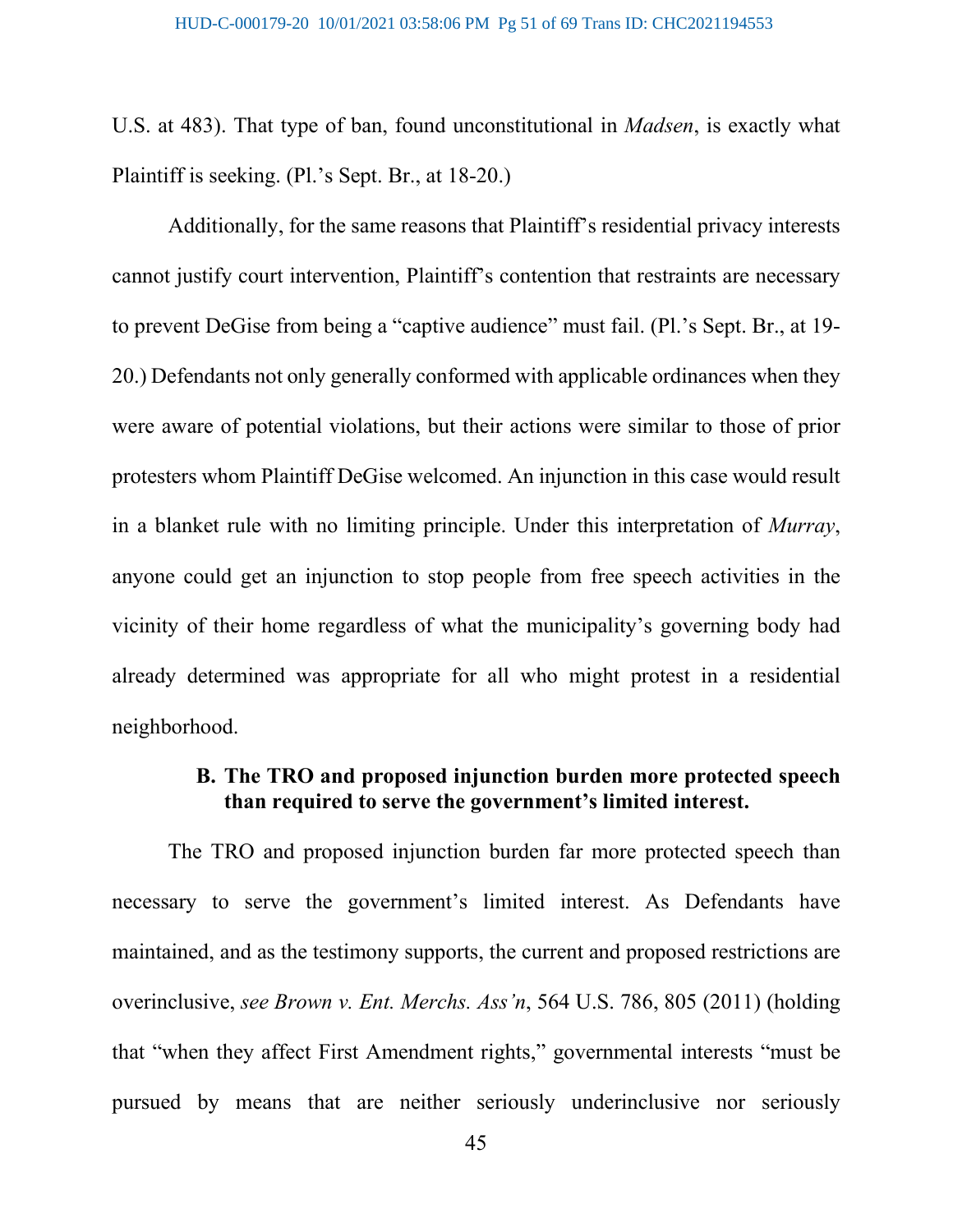overinclusive"), and insufficiently precise to pass constitutional muster, *see Madsen*, 512 U.S. at 765-66 (quoting *NAACP v. Claiborne Hardware Co.,* 458 U.S. 886, 916 (1982), for proposition that "when sanctionable conduct occurs in the context of constitutionally protected activity precision of regulation is demanded" (alteration omitted) (internal quotation marks omitted)). The Jersey City noise ordinance and other ordinances already in place are neutral restrictions on activity in neighborhoods and are sufficient to protect Plaintiff's residential interests. *Cf. Horizon Health Ctr.*, 135 N.J. at 149-50 (modifying an injunction on protest to more closely hew to Jersey City ordinances).

# **i. The TRO, on its face, burdens far more speech than necessary.**

Even if content-neutral, "laws may not transgress the boundaries fixed by the Constitution for freedom of expression." *Burkert*, 231 N.J. at 275–76 (internal quotation marks omitted) (quoting *Winters v. New York*, 333 U.S. 507, 515 (1948)). An order relating to First Amendment rights "must be couched in the narrowest terms that will accomplish the pin-pointed objective permitted by constitutional mandate and the essential needs of the public order." *Carroll v. President and Comm'rs of Princess Anne*, 393 U.S. 175, 183 (1968). "In this sensitive field, the State may not employ 'means that broadly stifle fundamental personal liberties when the end can be more narrowly achieved.' In other words, the order must be tailored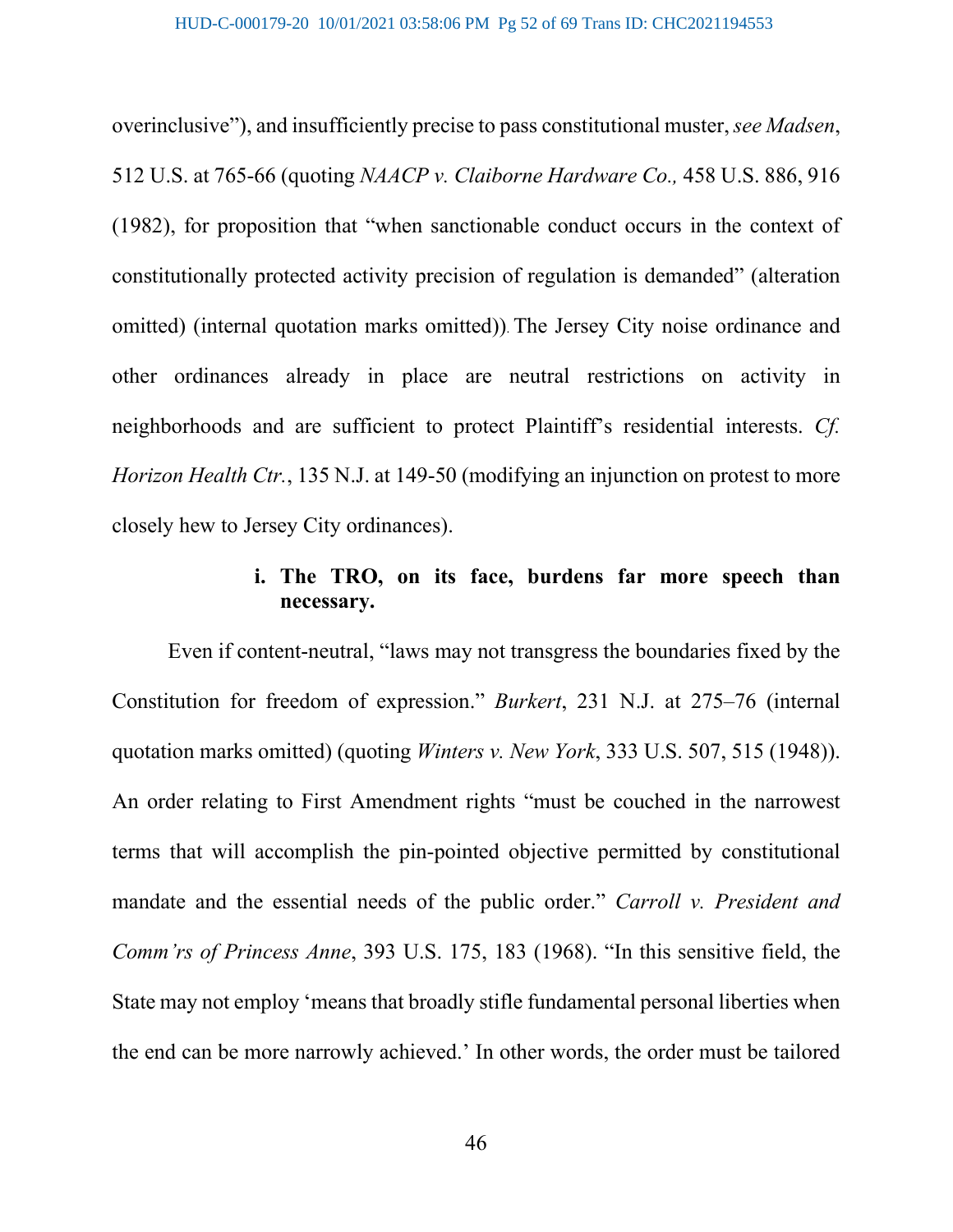as precisely as possible to the exact needs of the case." *Id.* at 183-84 (quoting *Shelton v. Tucker*, 364 U.S. 479, 488 (1960)).

The activities prohibited by the TRO and proposed injunction in this matter burden a substantial amount of First Amendment speech and are not narrowly tailored. The limitations here are more restrictive than even those imposed in *Murray v. Lawson*, in which the New Jersey Supreme Court modified the trial court's initial injunction after the U.S. Supreme Court's remand and decision in *Madsen*. As modified, the injunction in *Murray* provided that Defendants and all those in active concert or participation with them:

(1) are prohibited at all times and on all days from picketing in any form within 100 feet of the property line of the Murray residence, located at 917 Carlton Road, Westfield, New Jersey;

(2) may picket in a group of no more than ten persons outside the 100– foot zone around the Murray residence for one hour every two weeks;

[and]

(3) must notify the Westfield police department at least twenty-four hours prior to any intended instance of picketing pursuant to this injunction of the number of picketers and of the time and duration of the intended picketing.

138 N.J. at 234.

In modifying the injunction, the *Murray* Court attempted to ensure that "defendants w[ould] be able to get their message across." *Id.* Because the TRO in this case does not strike this balance, it cannot withstand scrutiny.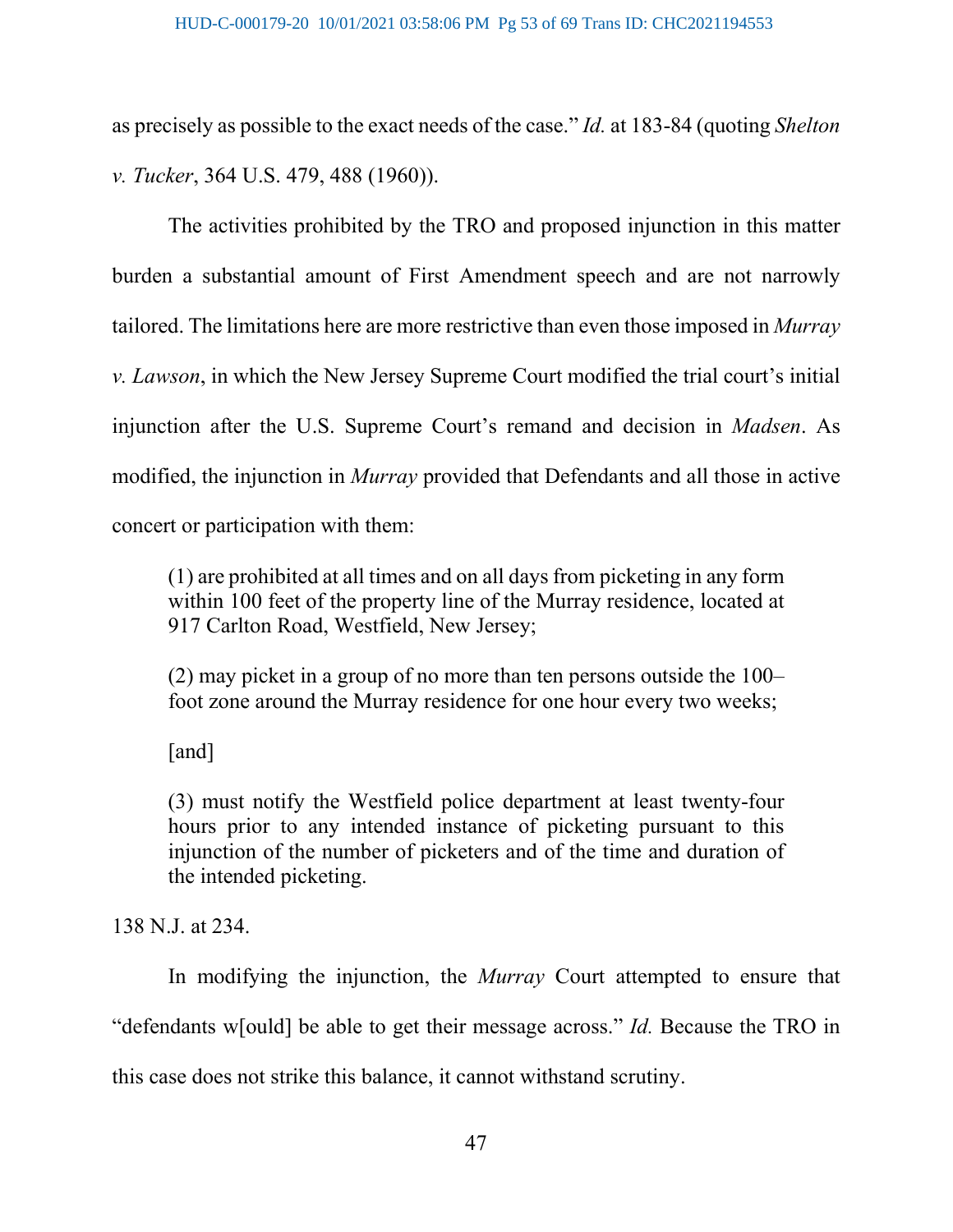As to Plaintiff, the TRO and proposed permanent injunction preclude Defendants from protesting or picketing *anywhere except* "in the area limited to the corner of New York Avenue and Congress Street." (TRO, at ¶ B.) By its own terms, which Plaintiff has asked this Court to make permanent, the TRO may be read to prohibit protesting and picketing in all of Jersey City. A TRO that confines *all* expressive activity directed toward DeGise to a single street corner in the entirety of Jersey City–also precluding, presumably, speech outside of DeGise's county office– is clearly not narrowly tailored.

However, even if the parties were to read the TRO as instituting a 200-foot buffer zone, that zone is not warranted, is not narrowly tailored, and is not crafted to the facts of this case; it is based on the facts of *Murray v. Lawson*. *See Murray*, 138 N.J. at 232 ("Although the trial court appropriately looked for guidance to decisions of other courts considering similar issues, an injunction must be crafted on a factspecific basis."). In *Murray*, the injunction was modified to a 100-foot buffer zone that considered the lot size of the plaintiff, narrowing the buffer zone between picketers and the intended recipient to a mere one-and-a-half lots. *Id.* at 234. The buffer zone also still permitted the picketers to picket on the plaintiff's block. *Id.* at 223*.* Considering these facts, the *Murray* Court specifically tailored its injunction to prevent only activity that "inherently and offensively" interfered with the plaintiff's residential privacy, *id.* at 224, including entering the property to ring the doorbell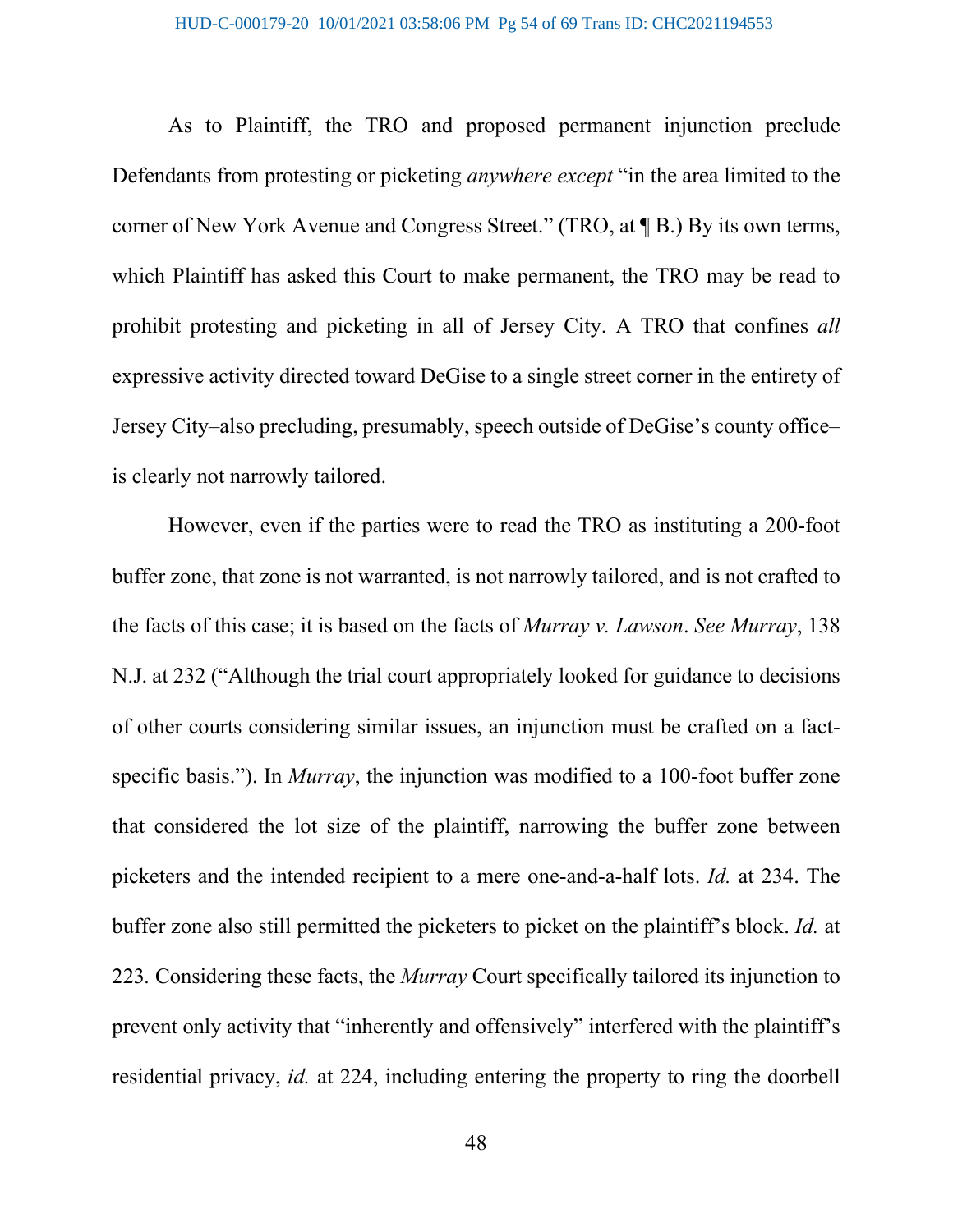and initiating direct contact with the occupants of the home. *See id.* at 212. Most importantly, the modified *Murray* injunction was sufficiently limited to allow the plaintiff to hear the picketers' message and was tailored to permit "the Murrays [to] enjoy their domestic tranquility inside their house, but if they choose to go out into their yard, they will see the picketers a mere lot-and-a-half away." *Id.* at 234. The Court concluded that the initial 300-foot injunction was "too broad" because "if plaintiffs stayed within their residence or even walked out into their yard, the picketers and their placards would not likely be visible 300 feet away." *Id.* at 232– 33.

Most of the lots on DeGise's block are the same size as his or smaller, and measure—25 by 100 feet. (5T85:23-86:11; Stip. Facts, ¶ 25.) If the Court were to approach the reasoning of *Murray* simply as an equation, a buffer zone that is oneand-a-half lot sizes would measure 37.5 feet. And the Court found equally important the question of whether the protest was visible to the residents of the household. *Murray*, 138 N.J. at 232-33. DeGise offered conflicting testimony as to whether he could hear activity on the corner delegated by the Court. In his deposition he was clear that he could not hear activity on that corner. (DeGise Dep. Tr., Dn1, 188:12- 14.) Thus, his testimony to the contrary at evidentiary hearing was not credible. (5T82:21-83:2.) Moreover, DeGise consistently admitted that it was impossible to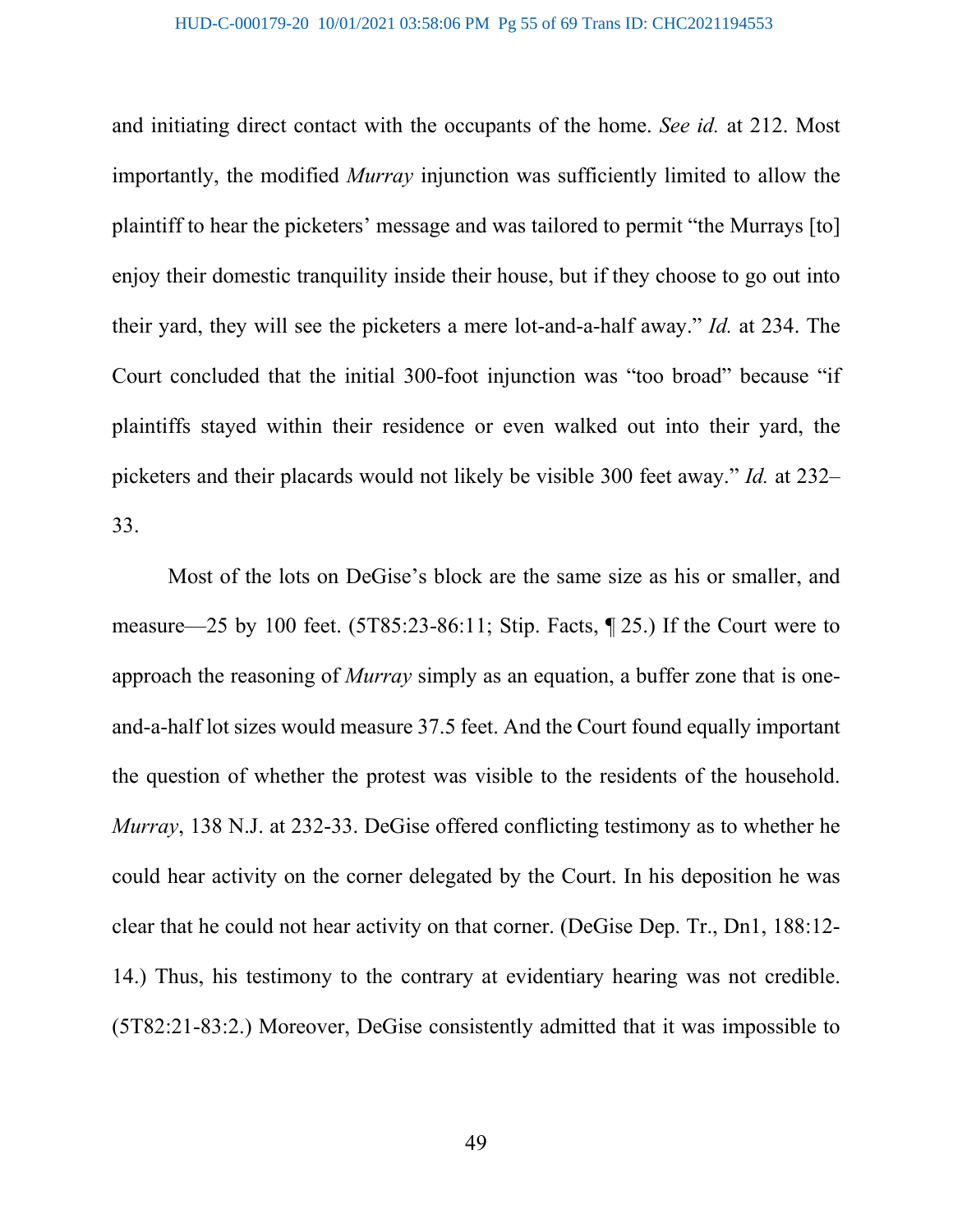*see* the activity on that corner from his residence. (5T82:8-16.) Defendants are not able to convey their message if the County Executive cannot see or hear them.

Moreover, the intrusion on residential privacy experienced by the plaintiffs in *Murray* was more significant than the intrusions that DeGise alleges, even assuming all the facts he alleges are true.<sup>[20](#page-55-0)</sup> For example, the police in *Murray* counted fiftyseven picketers on a single day, 138 N.J. at 212, when the protests at issue consisted of only ten to fifteen people each evening (Stip. Facts, ¶ 20). Defendants demonstrated compliance with local ordinances when they were aware of potential violations (8T124:21-126:3) and were never ticketed or charged with violating the

Plaintiff's reliance on Aida Ortiz to corroborate his story is unavailing (*see* Pl.'s Sept. Br., at 3, 10) as she is an unreliable witness. Ortiz is a Hudson County employee (6T115:25) in the midst of a significant suspension from employment due to an administrative adjudication that she committed fraud (*id.* at 119:4-8, 120:6- 121:4). If she incurs even one more infraction she is at risk of termination and losing her pension. (*Id.* at 122:3-123:5.) She is also aware that DeGise is "a powerful government official in Hudson County" (*id.* at 116:4-6) and she has been friends with Commissioner Romano, a plaintiff at the time she testified, "for a long time" (*id.* at 116:7-13). The precarity of her employment, coupled with Ortiz's relationships with these two powerful individuals, provides her with every incentive to corroborate Plaintiff's testimony.

<span id="page-55-0"></span><sup>&</sup>lt;sup>20</sup> Plaintiff's testimony about what occurred at the protest is inconsistent with the other admitted evidence. For instance, what Plaintiff described as an out-of-control protest (8T61:21-62:120), the HCSO officers on scene consistently reported as peaceful (8T50:20-24; Dn43; Dn82A; Dn69). Additionally, DeGise testified that "[e]very day they shined the flashlights in. Every day." (5T155:24-25.) And yet, the officers on scene testified that after December 3, they observed only one person shining a light into the DeGise residence, and she immediately stopped when asked. (8T124:21-125:5, 98:18-24.) That fact was corroborated by Defendants' deposition testimony (*see*, *e.g.*, Gregg Dep. Tr., 71:6-72:1), and video of the protest (Pl. 4).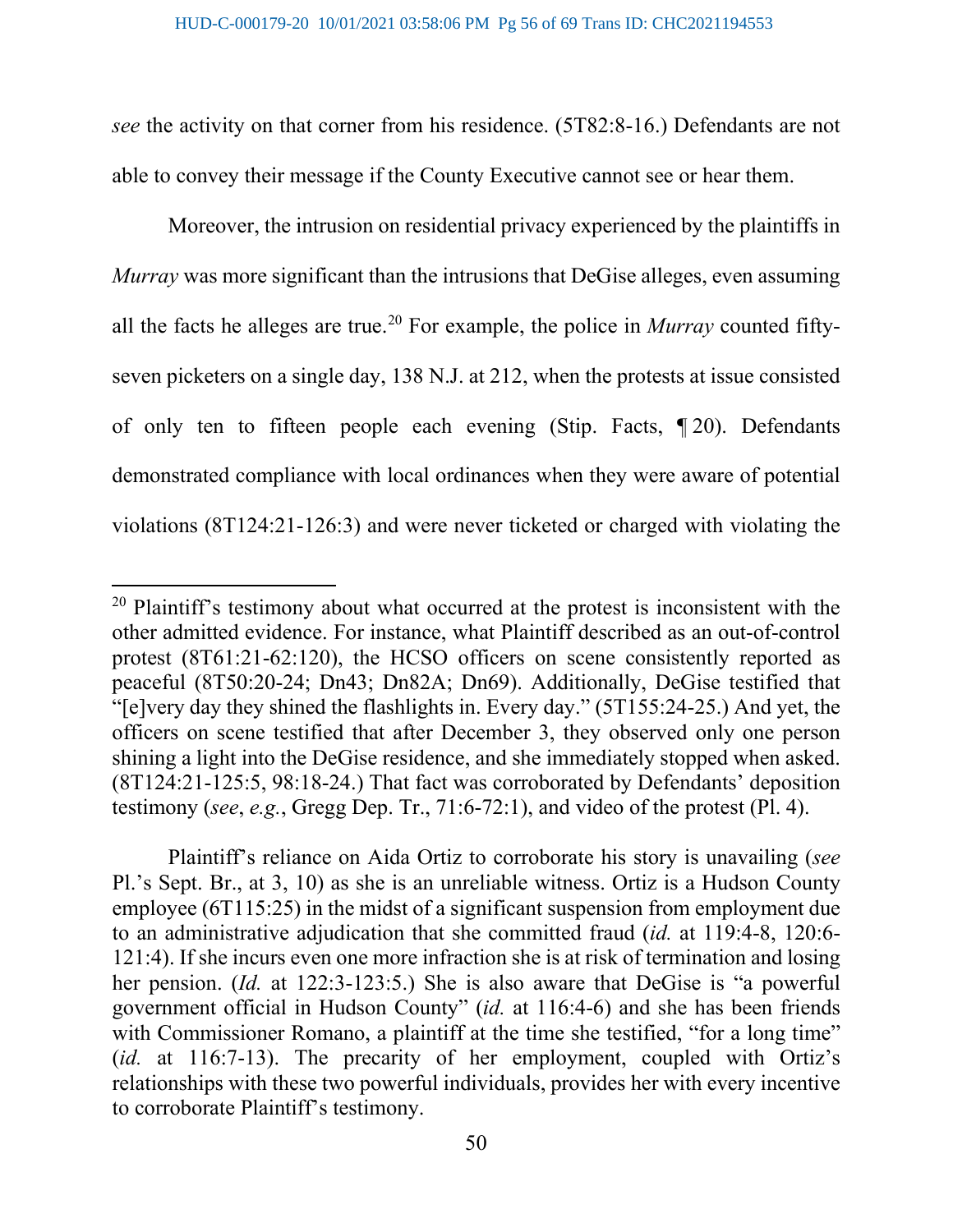law (Stip. Facts, ¶ 19; 8T99:19-22 (testimony by Captain DeGennaro that officers did not see any activity that constituted a criminal offense)), despite consistent HCSO presence. In contrast to *Murray*, protesters never rang Plaintiff's doorbell, never asked a child to bring a message to him, did not display gruesome pictures, did not make frightening statements to neighborhood children, and did not enter his property. *Compare Murray*, 138 N.J. at 212-13, *with* (5T108:11-13; 8T123:17- 124:20; DeGise Dep. Tr., Dn 1, 75:15-16). Should the Court find restrictions necessary, utilizing the framework in *Murray*, injunctive relief should be proportionally less than the restrictions in that case, and consistent with the harm Plaintiff alleges.

# **ii. The TRO and proposed permanent injunction are not narrowly tailored because they burden speech beyond what is directed at Plaintiff.**

The TRO and proposed injunction are also not narrowly tailored because they burden speech beyond what is directed at DeGise, the only remaining plaintiff. As previously described, the TRO and proposed injunction were *never* constitutional as they related to the Commissioner-Plaintiffs as they have never alleged harm. However, the Commissioner-Plaintiffs withdrew from this matter, and yet DeGise asserts that the TRO should be converted into a permanent injunction, inclusive of the terms as they relate to the residences of the Commissioners who are not parties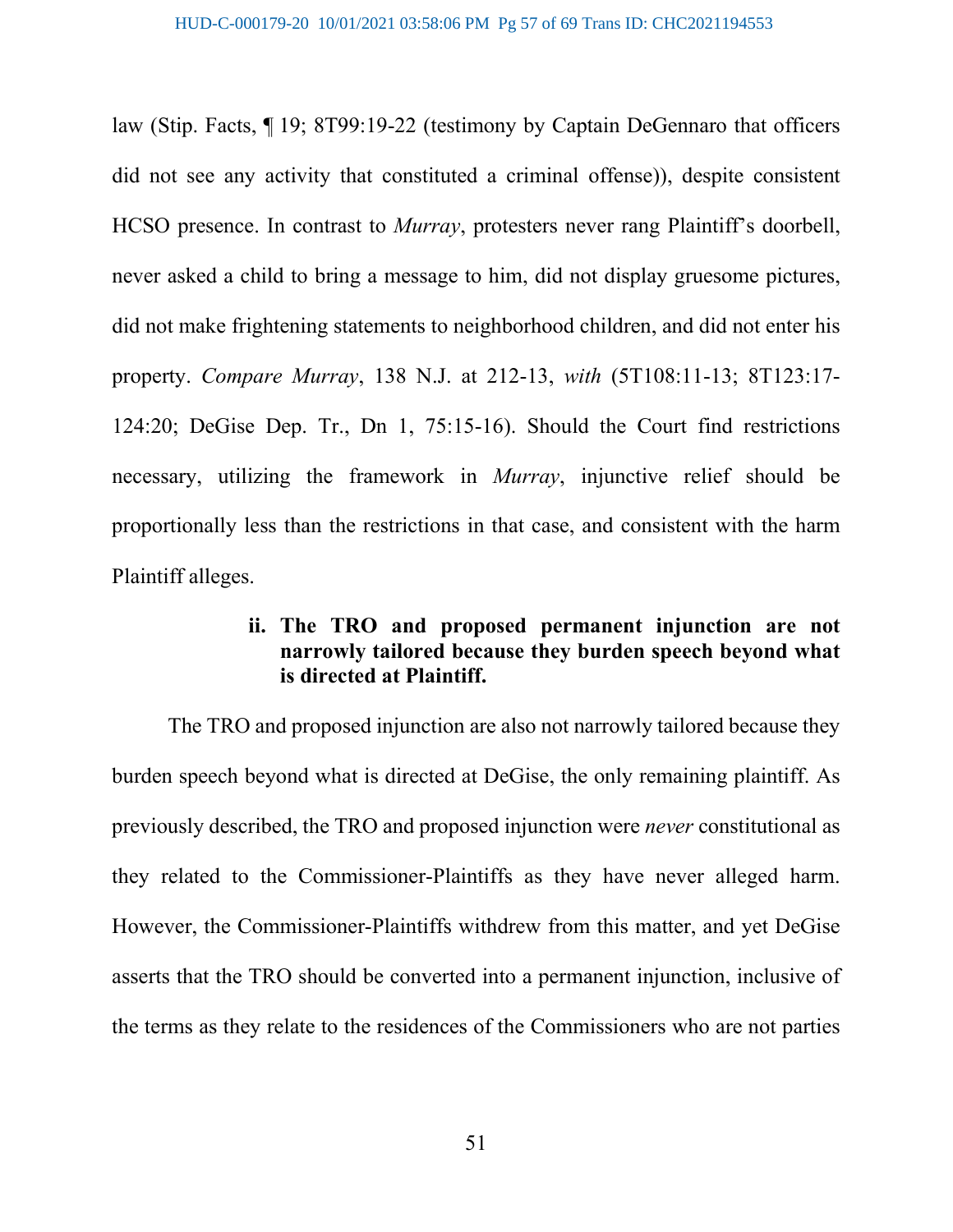to this case. The TRO in place and the injunction as proposed are wildly overbroad as they relate to these former plaintiffs.

# **V. The proposed injunction does not leave open ample alternative channels for communication of Defendants' protected speech.**

Any time, place, and manner restrictions on speech must "leave open ample alternative channels for the communication of information." *Perry Educ. Ass'n*, 460 U.S. at 45 (collecting U.S. Supreme Court cases). When examining alternative channels, it is not enough to find that alternatives exist, but the Court must determine whether the alternatives are "satisfactory." *Linmark Assocs., Inc. v. Willingboro Twp.*, 431 U.S. 85, 93 (1977) (striking down an ordinance prohibiting "for sale" and "sold" signs because while alternative methods like newspaper advertising and leaflets exist to communicate that a house is available, they are a "far from satisfactory" alternative). The Court must consider the practical considerations of alternative channels, including whether alternatives permit protestors to reach the intended audience, and whether protestors can make themselves "seen and heard." *Madsen*, 512 U.S. at 770 (upholding a buffer zone outside a women's health clinic because protesters "can still be seen and heard from the clinic parking  $\text{lot"}$ ).<sup>[21](#page-57-0)</sup>

<span id="page-57-0"></span><sup>&</sup>lt;sup>21</sup> Courts examining whether sufficient alternative channels of communication exist may also consider whether alternative modes are available. *See, e.g., Members of City Council of City of Los Angeles v. Taxpayers for Vincent*, 466 U.S. 789, 812 (1984) (finding the distribution of leaflets to be an acceptable alternative to the posting of signs in public spaces prohibited by ordinance). To the extent Plaintiff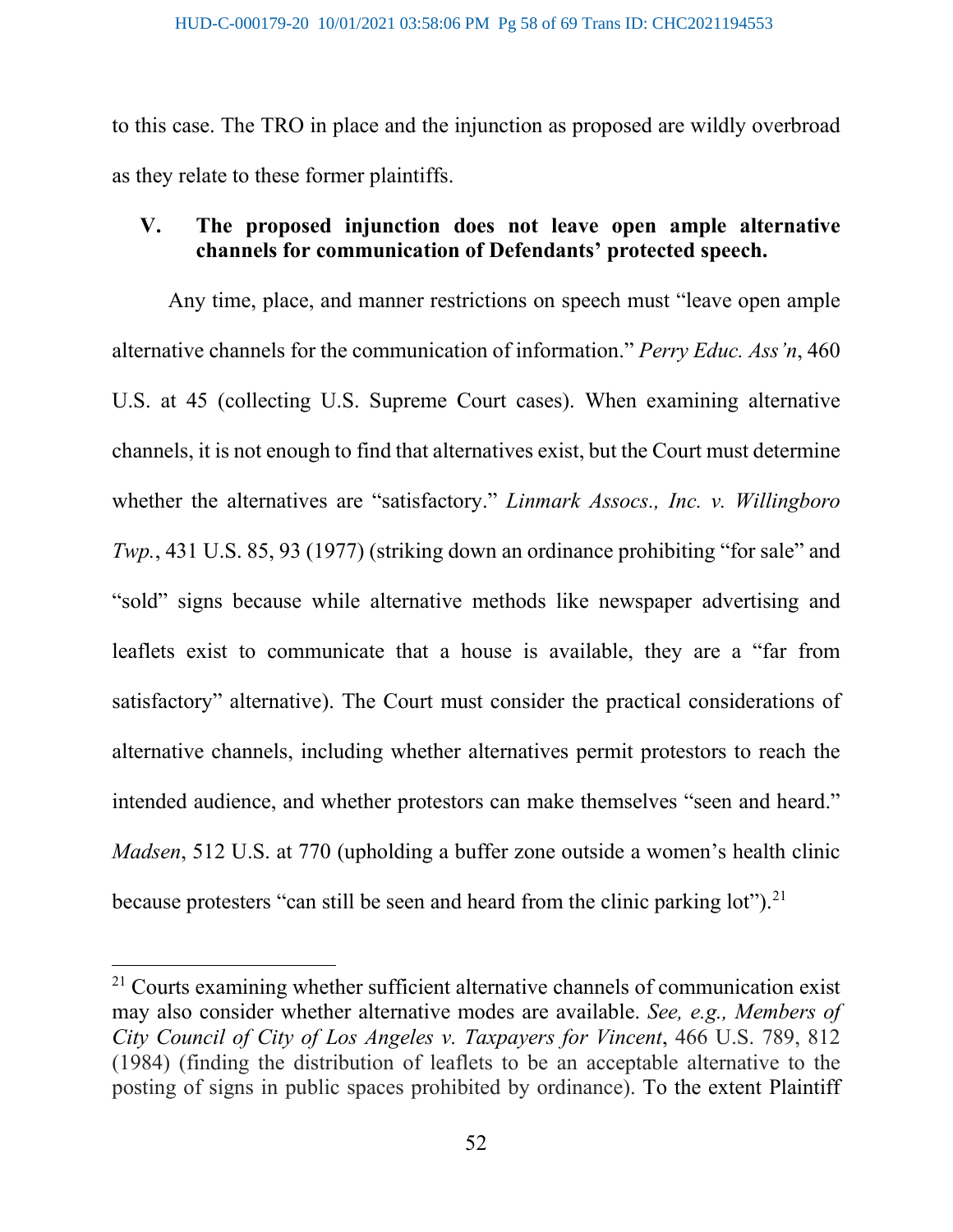In *Murray*, the Court considered whether picketers would be visible to their intended target when tailoring the distance they must maintain from the plaintiff's residence. 138 N.J. at 232-33. Concluding that if picketers were subjected to a 300 foot restriction, "the picketers and their placards would not likely be visible" from the plaintiff's home or even their yard, the Court reduced the restriction. *Id.* The Court likewise considered protesters' access to their intended audience in *Horizon Health Center*. 135 N.J. at 153 (determining that once modified, "the injunction will not unreasonably inhibit defendants' ability to communicate with their intended audience: defendants will be able to address staff, patients, and visitors").

Here, Defendants sought to direct their opposition to DeGise specifically because he alone had the authority to terminate the contract. (Torres Dep. Tr., 95:1– 11; 5T85:6-16; Pl 5, 430:14-20.) Just as prior courts have considered protesters' distance from their intended audience, including the doctor-turned-plaintiff in *Murray* or the individuals seeking clinical care in *Horizon Health*, any alternatives for communication must take into account whether protesters would be visible to DeGise. As DeGise made clear during his testimony, if protestors are demonstrating

argues that Defendants have alternative modes at their disposal, Defendants direct the Court to *supra* Point I. Given the vagueness of the restraints, law enforcement may interpret the Order to preclude alternative modes of communication, like leafletting – a long-protected method of speech. *See Schenck*, 519 U.S. at 377. Relatedly, the parties cannot be sure whether ample alternatives here exist in part because the TRO does not define the term "protest."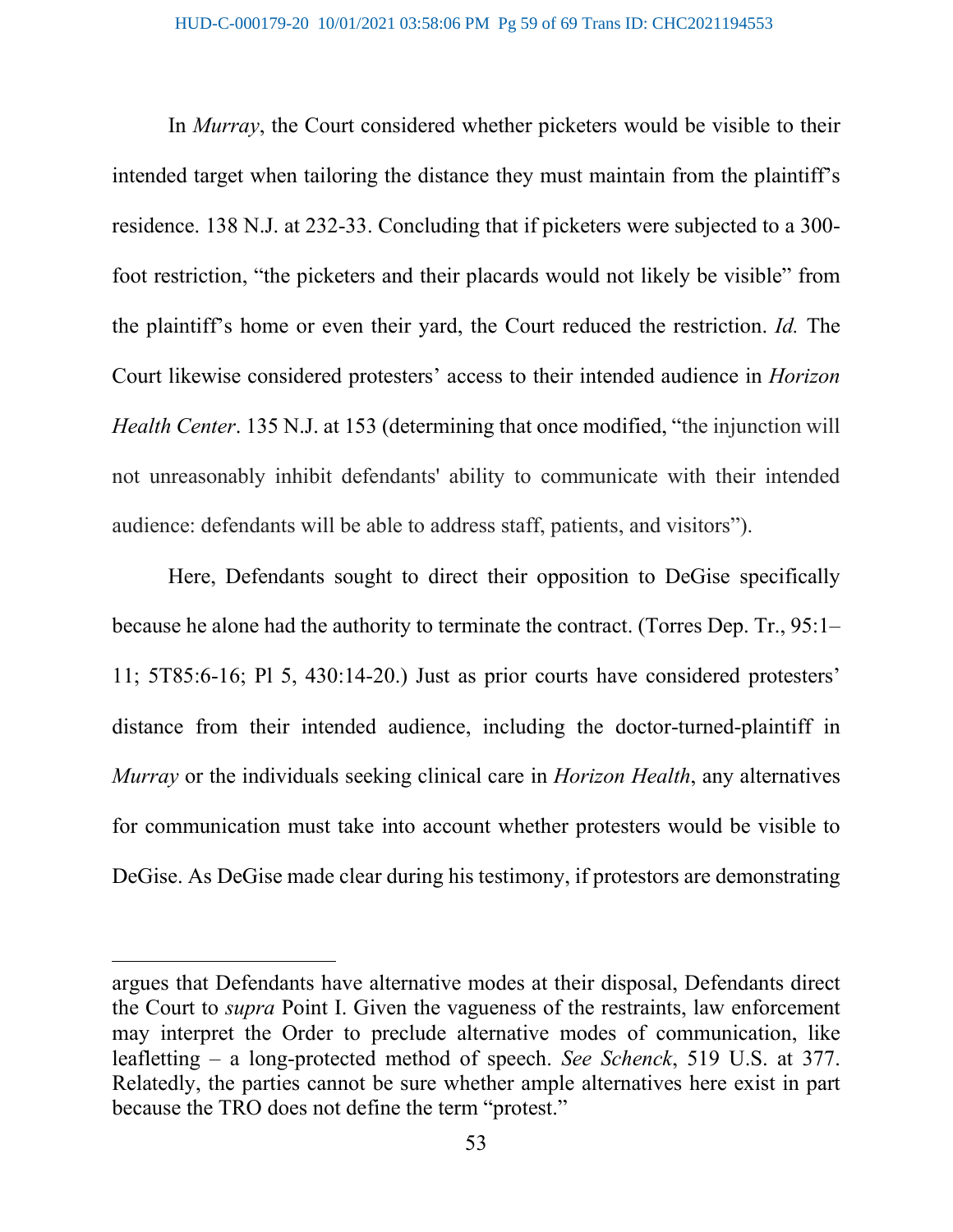at the corner of Congress Street and New York Avenue, to which the TRO confines their protest, it is impossible for DeGise to see them from his residence. (5T82:8- 16.) To see the corner from 402 New York Avenue, he would have to descend the stairs to his house, walk to the public sidewalk, and "develop a si[ght] line." (5T82:17-20.) Similarly, DeGise has acknowledged that he would not be able to hear the protestors from the corner designated for Defendants' protests in the TRO. (DeGise Dep. Tr., Dn 1,  $188:12-14.$ )<sup>[22](#page-59-0)</sup> Because Defendants cannot direct their speech to DeGise from the designated place, the restraints must fail.

Plaintiff has claimed that ample alternatives exist because Defendants are not precluded from speaking at Hudson County Commissioner meetings to express their discontent. This is irrelevant because DeGise – the only person to whom Defendants sought to direct their message – does not attend Commissioners' meetings. (5T84:21-22; Pl 5, 198:3-5.) Plaintiff likewise points to the fact that some Defendants protested in different places in New Jersey since the TRO was put in place to claim that alternative protest locations exist, and that Defendants have not been barred from protesting writ large. This argument fails for the same reason – these protests were not reasonable alternatives because they were not, and could not have been, directed toward DeGise. Plaintiff also claims that Defendants can protest

<span id="page-59-0"></span><sup>&</sup>lt;sup>22</sup> See supra Point IV(B)(i) discussing conflicting testimony from DeGise about his ability to hear protests at the corner of Congress Street and New York Avenue.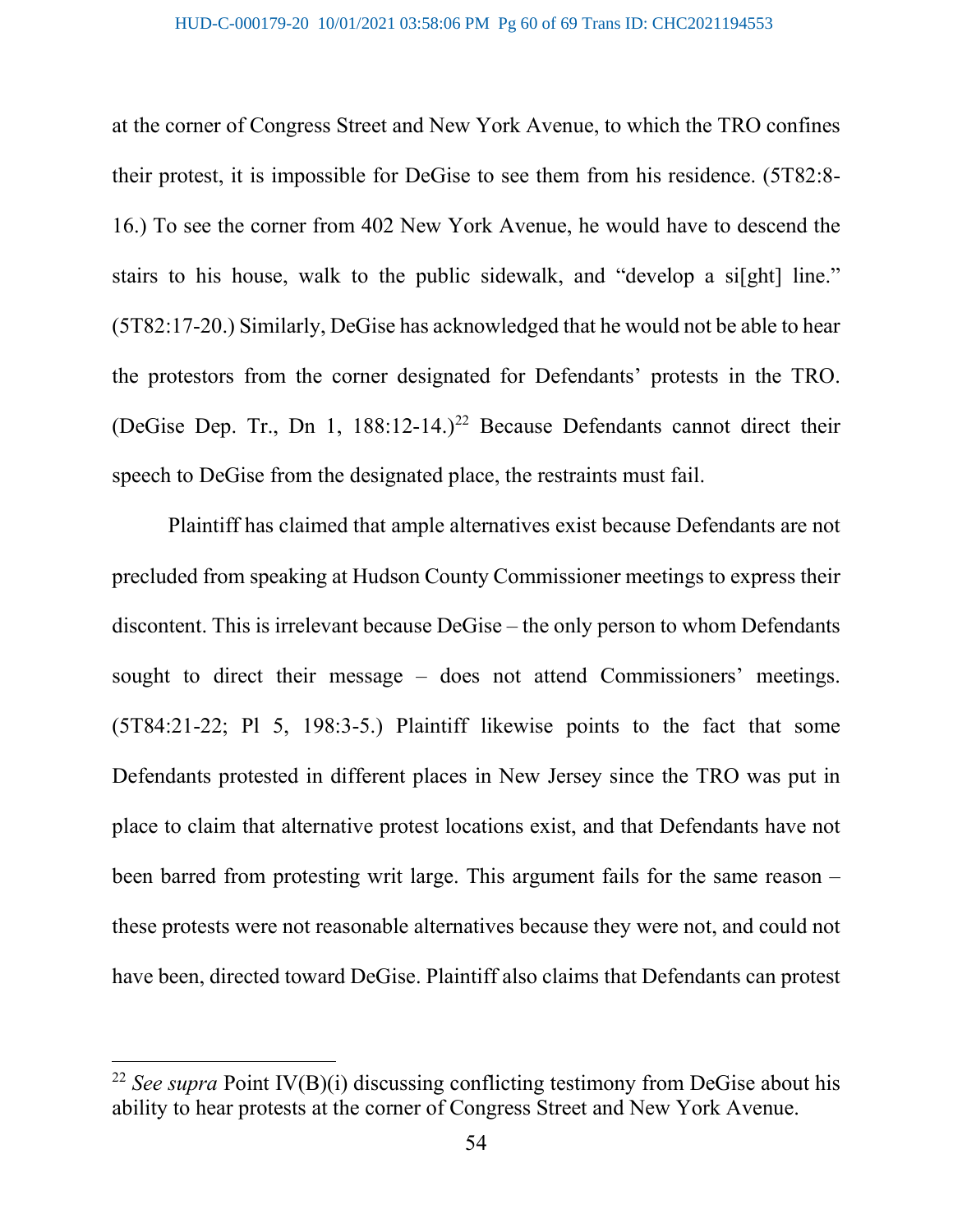outside of the Hudson County Jail, or to Brennan Courthouse, without restrictions. Again, Plaintiff fails to acknowledge that alternative channels of communication must take into consideration the practical reality of whether the intended audience will be able to see or hear the speech.

#### **VI. Summation and Conclusion**

Currently pending before the Court are the Court's Order to Show Cause ("OTSC") why a preliminary injunction should not issue; Defendants' motions to dissolve the TRO and dismiss the complaint; and Plaintiff's request for the Court to issue a permanent injunction following the evidentiary hearing. For all the reasons contained in these papers and in the Opposition Brief, Defendants ask this Court to dissolve the TRO, deny Plaintiff's application for a permanent injunction, and dismiss the complaint in its entirety.[23](#page-60-0) Plaintiff's complaint cannot be sustained either as a matter of law, or as a matter of fact, and Defendants ask the Court to dismiss this case, in its entirety. Additionally, even if the Court finds that the Complaint may stand, the evidence admitted at the plenary hearing does not support Plaintiff's request for permanent relief.

<span id="page-60-0"></span><sup>&</sup>lt;sup>23</sup> Additionally, the unusual procedural posture of this case in which, pursuant to their request, the Court ordered Defendants to contemporaneously file a motion to dismiss with their substantive response to the OTSC, and that this filing follows a plenary hearing on that OTSC, permits the Court to treat the motion to dismiss as one for summary judgment pursuant to *R*. 4:6-2.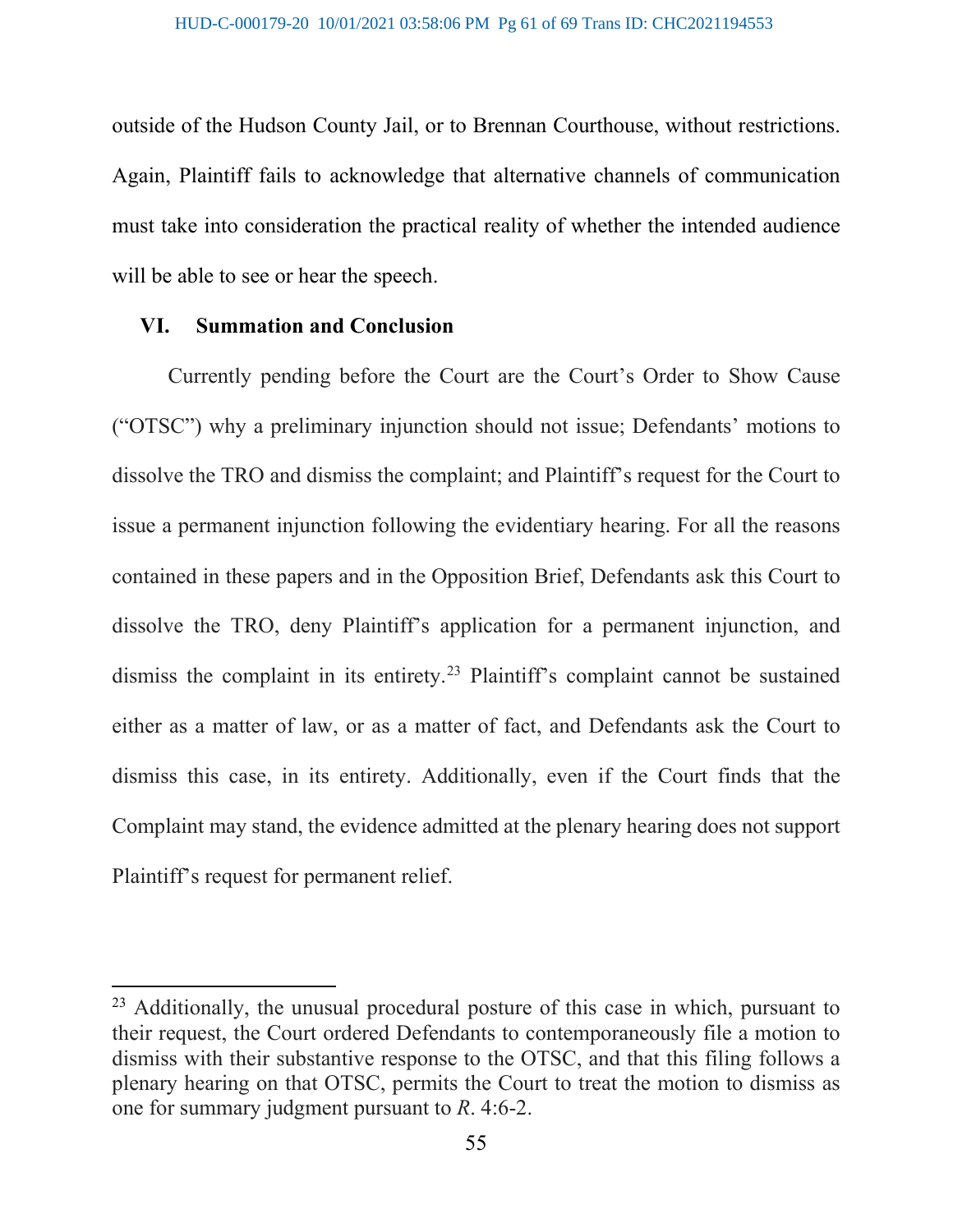### **A. Plaintiff's case should be dismissed for failure to state a claim or, alternatively, on summary judgment.**

As Defendants contended in their Opposition Brief, Plaintiffs' Second Amended Complaint fails to state a claim upon which relief can be granted. *See R.* 6:6-2(e). "The essential test is whether a cause of action is suggested by the facts." *Sashihara*, 461 N.J. Super. at 200 (internal quotation marks omitted). The claims in the operative complaint fail even when considering them in the light most favorable to the original plaintiffs who filed it. The complaint alleges that Defendants' conduct was "unlawful," citing allegedly "threatening" and "intimidating," behavior. (*See*, *e.g.*, 2d Am. Compl., ¶¶ 14, 20.) But, as a threshold matter, "[s]peech . . . cannot be transformed into criminal conduct merely because it annoys, disturbs, or arouses contempt." *Burkert*, 231 N.J. at 281. Even if Defendants' behavior was exactly as the complaint characterized it – which it was not – "the First Amendment protects the right to coerce action by 'threats' of vilification or social ostracism." *State v. Carroll*, 456 N.J. Super. 520, 537 (App. Div. 2018) (quoting *NAACP v. Claiborne Hardware Co.*, 458 U.S. at 926) (discussing the protected status of offensive language under the First Amendment). Furthermore, Plaintiff is not entitled to injunctive relief that violates the Constitution. Even assuming for the purposes of this motion that he holds no animus towards Defendants' viewpoints and that the Amended Complaint merely sought a content-neutral restriction on speech, as described *supra*, the current and proposed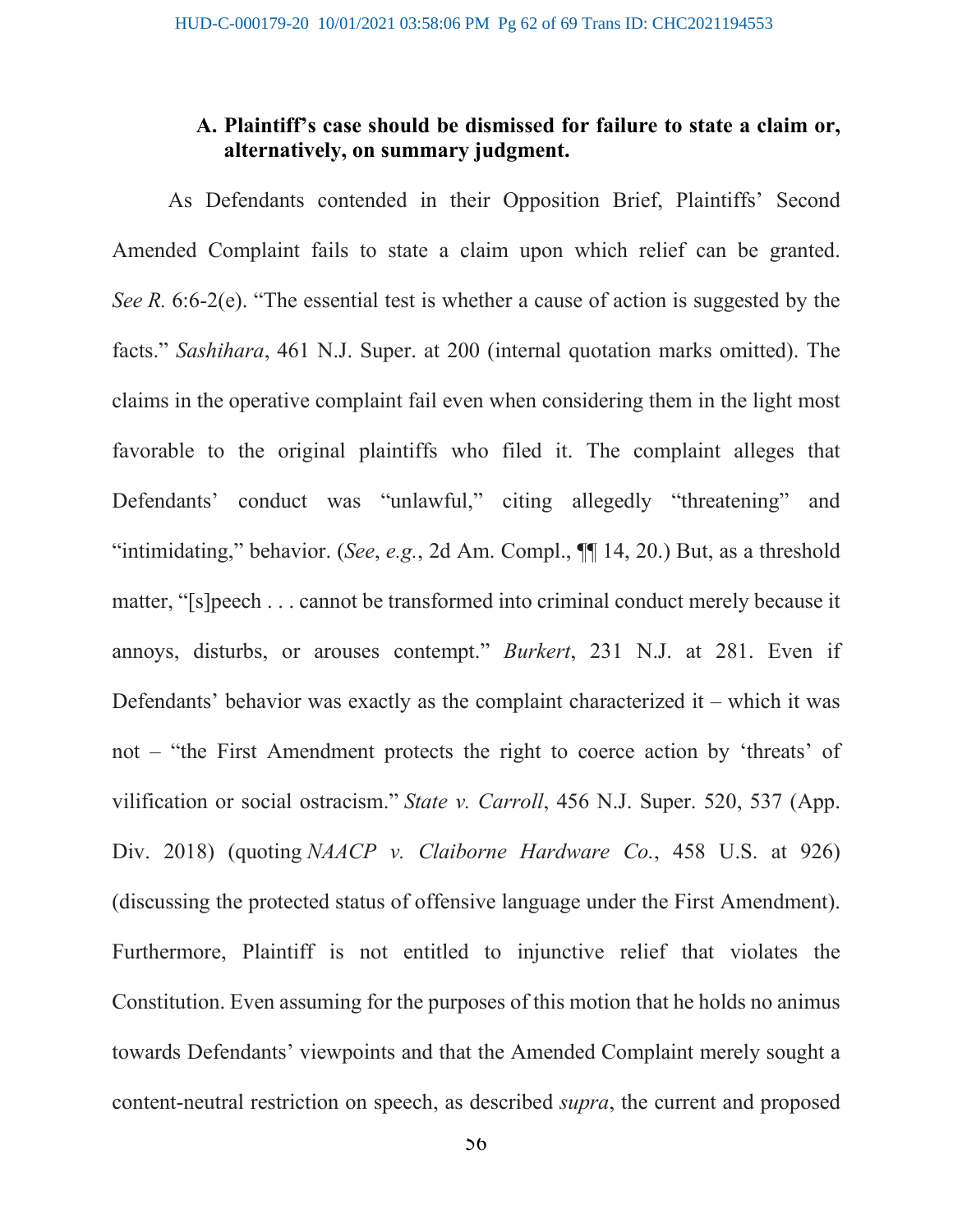restrictions on speech burden far more speech than necessary to serve the limited government interest. *Madsen*, 512 U.S. at 765. Plaintiffs have not and cannot allege facts that support their request for such a broad injunction. For these reasons, and for all the foregoing reasons set out *supra* in Points I-IV, the Complaint should be dismissed.

Should the Court convert Defendants' motion to dismiss to a motion for summary judgment, *see R.* 4:6-2, for all the reasons previously elucidated, Defendants are entitled to a judgment in their favor as a matter of law. As laid out in Points I-IV, the current restrictions and proposed permanent injunction are unconstitutional on their face and violate Defendants' First Amendment rights in application.

### **B. Plaintiff has failed to show that a permanent injunction is the appropriate remedy.**

Plaintiff's claim that he faces irreparable harm absent an injunction reflects only his wish to avoid exposure to unwanted speech on a public street outside his home, where Defendants have observed local ordinances when informed of any transgressions, have not attempted contact with his family, and have not intruded on his private property. This is not the kind of "severe personal inconvenience" that courts have found may justify injunctive relief. *Cf. Crowe*, 90 N.J. at 176 (observing that "the trauma of eviction from one's home" and the loss of one's only source of financial support "may well justify the intervention of equity").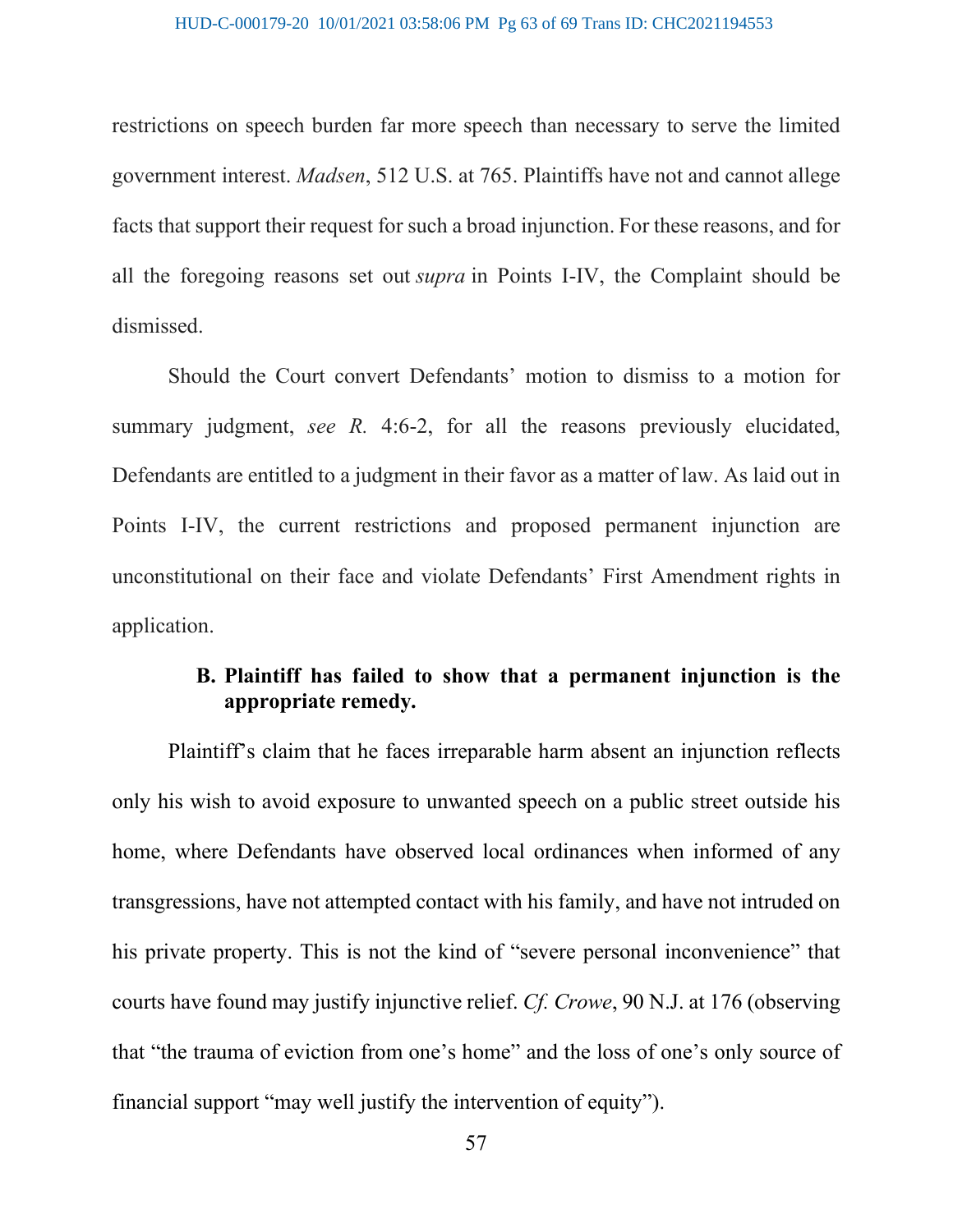DeGise argues that "[t]he irreparable harm here is manifest," pointing to Defendants' use of noise-amplification devices, flashlights, "ominous<sup>[24](#page-63-0)</sup> written messages located directly in front of Plaintiff's residence," "all done during an extremely late hour of the evening." (Pl.'s Sept. Br., at 24.) First, as described *supra*, Plaintiff DeGise's characterization of what happened during the protests, vigils, and leafletting outside his residence is inconsistent with others' recollections. (*Compare*, *e.g.*, 8T50:20-24 (testimony of Sheriff Schillari about reports from his officers), Dn82A (describing the protesters as "peaceful" in dispatch comment sheet), Dn43, *and* Dn69 (Lt. Rodriguez reporting that officers outside the residence stated that the protesters were "peaceful"), *with* 8T61:24-62:12 (DeGise reporting that protesters were not under control); *see also* 8T124:21-125:5 (testimony that only one person shone a light into the DeGise residence, and they immediately stopped when told to), 98:18-24 (describing the lights like replicas of candles); Krywinski Certification ¶ 10 (noting that he "observed some lighting/ lanterns that were placed on the sidewalk in front of the residence," without writing that he saw a flashlight or that anything was shone into the DeGise residence).) More importantly, however, what Plaintiff claims as irreparable harm reflects legislative choices made by local government as to how and when people can gather on a public street in Jersey City.

<span id="page-63-0"></span><sup>&</sup>lt;sup>24</sup> Defendants are not aware of any written messages that were "ominous," and Plaintiff provides no record citation.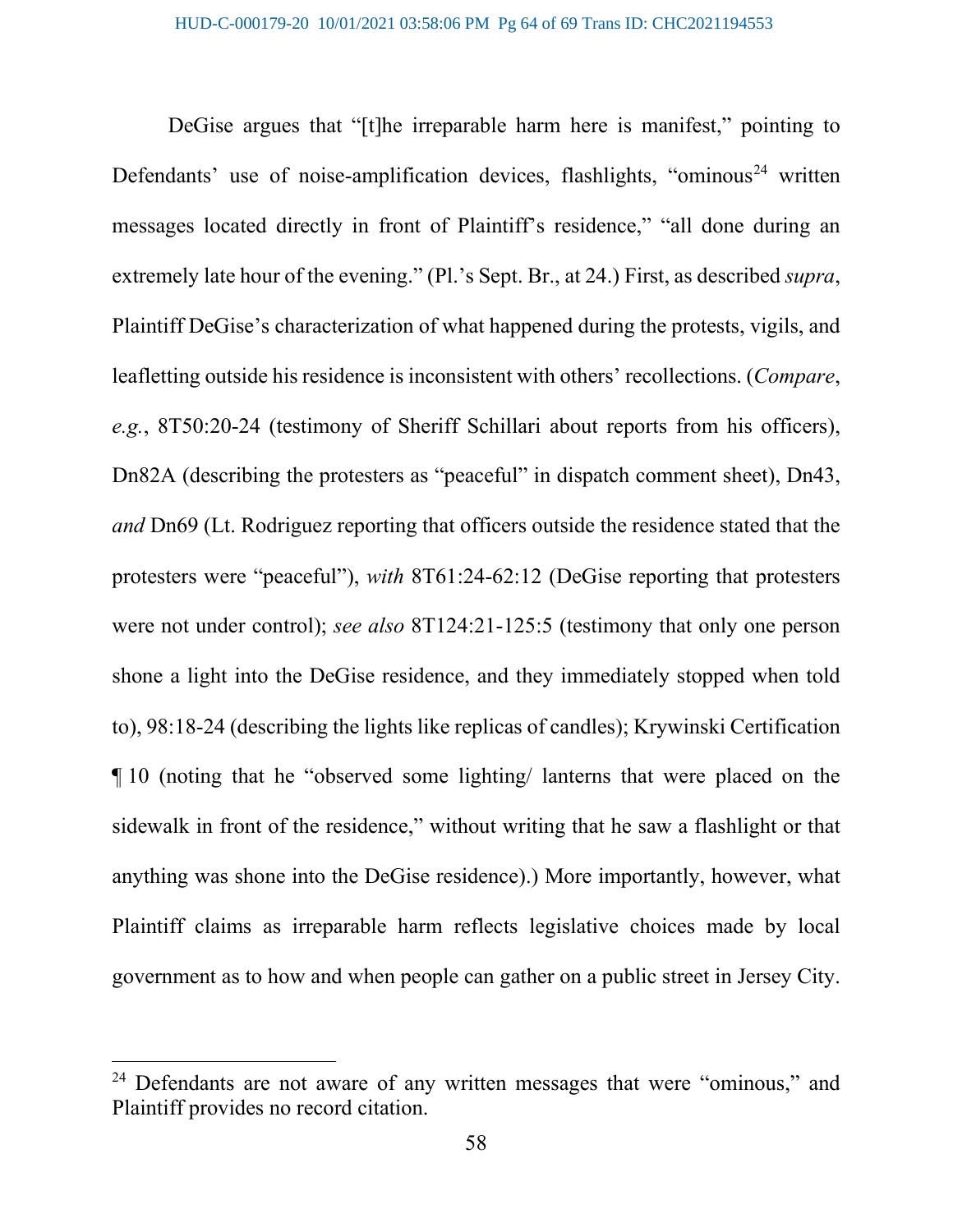It is uncontroverted that, in an effort to comply with local ordinances, after December 3, any noisemaking by Defendants was limited to less than an hour each day and occurred during a time that Jersey City permitted higher decibel volume. (Stip. Facts, ¶¶ 26-27; 8T126:4-13; Gregg Dep. Tr., 30:25-31:8, 47:11-12; Dn83.)

Additionally, had Plaintiff been concerned that the decibel level violated local ordinances, he had several options available to him. For instance, he could have spoken with the protesters, as he had with the firefighters who protested outside of his residence years earlier. (DeGise Dep. Tr., Dn 1, 93:9-11.) DeGise was in constant contact with law enforcement (*see*, *e.g.*, 8T65:4-7 ("Q: Sheriff Schillari, during this time you were getting a lot of calls from Mr. DeGise, is that right? A: At least once a night, sometimes twice.")). He could therefore have asked them to instruct Defendants to abide by the municipal noise ordinance or otherwise change their behavior, as officers did with the use of flashlights (8T124:21-125:5 (testimony by Sergeant Flannelly that the one person flashing a light into the DeGise residence "immediately complied" when told to stop)). DeGise could have requested that HRHC share the noise readings with local law enforcement and request officers to enforce the existing ordinance, as he asked for them to enforce the TRO on December 8 (DeGise. Dep. Tr., Dn 1, 102:8-14 (noting that the County Executive "signed off" on the arrests)). Instead, Plaintiff opted to ask this Court to issue an overbroad, vague, and unnecessary injunction, burdening far more speech than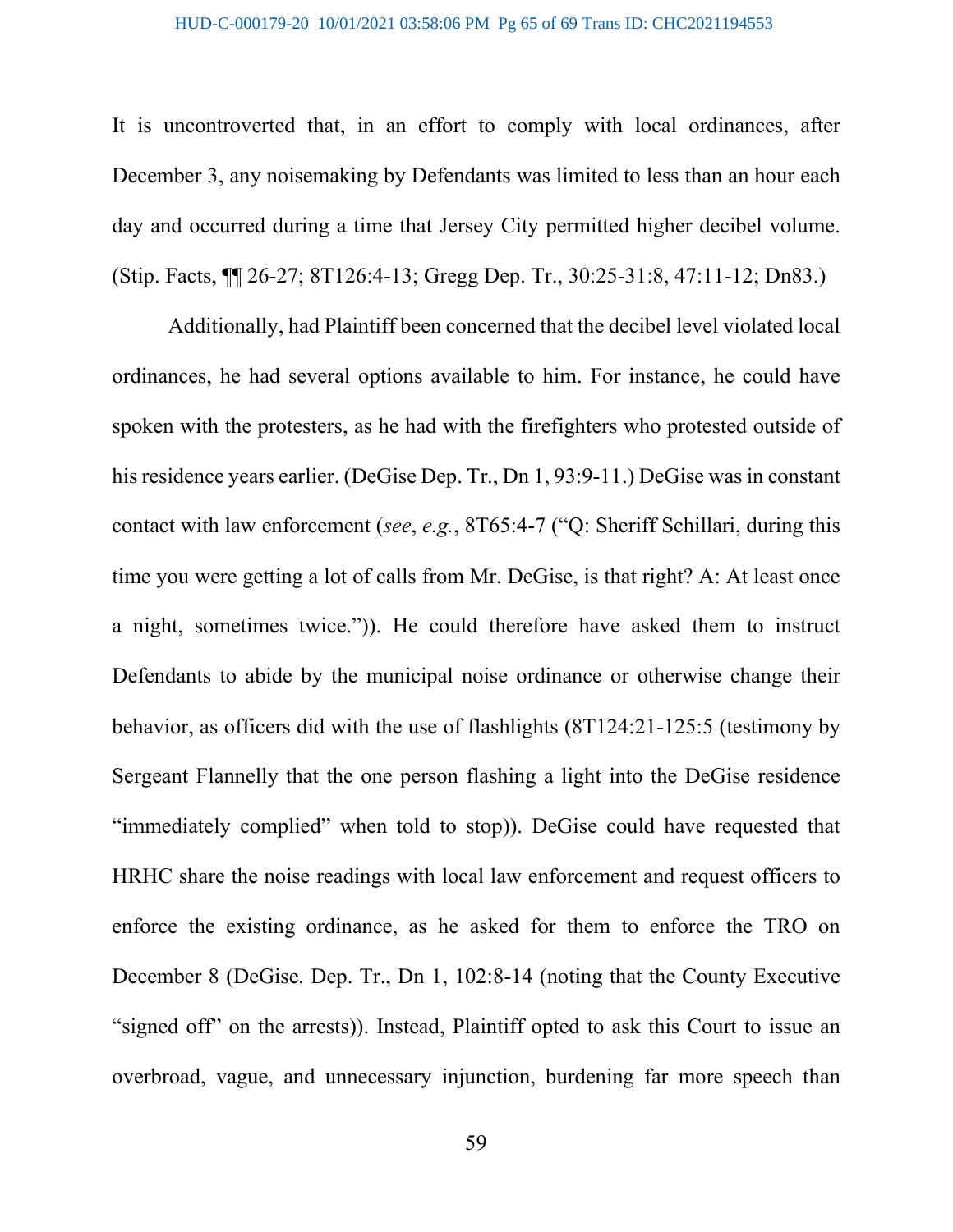necessary, *see Madsen*, 512 U.S. at 765, and criminalizing activity that is otherwise permissible, resulting in the arrest of four Defendants on a day that Plaintiff concedes there was no protest (*see* Pls.' Br. in Supp. of Mot. For Recons., at 4, May 10, 2021 ("[N]o protest occurred on December 8th.")). $^{25}$  $^{25}$  $^{25}$ 

Furthermore, Plaintiff's assertions of continuing harm are, at best, speculative. As explained *supra*, Hudson County recently announced that it will no longer be detaining people for ICE. Plaintiff signed a letter to ICE to this effect, meaning that he has now taken the action Defendants sought in their protests and vigils. *See* Anello Decl., Ex. 1. Contrary to Plaintiff's assertions (*see* Pl.'s Sept. Br. at 21-22), the originally-named Defendants' deposition testimony provides no evidence of continuing harm to DeGise. The cited testimony responded to questions posed over the objection of counsel and months before DeGise would accede to their policy plea,<sup>[26](#page-65-1)</sup> about whether they might protest on some indeterminate future date, without any clarity as to proposed restrictions or geographic location. [27](#page-65-2) *Cf. Verna v. Links at* 

<span id="page-65-0"></span> $25$  It is for these same reasons that Defendants oppose Plaintiff's proposition to "bar" the use of sound amplifying devices" in a proposed permanent injunction. (Pl.'s Sept. Br., at 4 n.2.) There is no need for a targeted injunction when neutral rules have already set the decibel levels allowed in DeGise's neighborhood. DeGise is not entitled to a separate set of rules in the form of an injunction.

<span id="page-65-1"></span><sup>&</sup>lt;sup>26</sup>Defendants maintain that the questions asked by Plaintiff's counsel were speculative and thus objectionable, and that the answers elicited do not constitute admissible evidence.

<span id="page-65-2"></span><sup>27</sup> *See*, *e.g.*, Gregg Dep. Tr., 131:16-18 (Q: So if a protest was planned, you would go? A: I'm speculating, I don't know); Torres Dep. Tr., 74:3-75:22 (consistent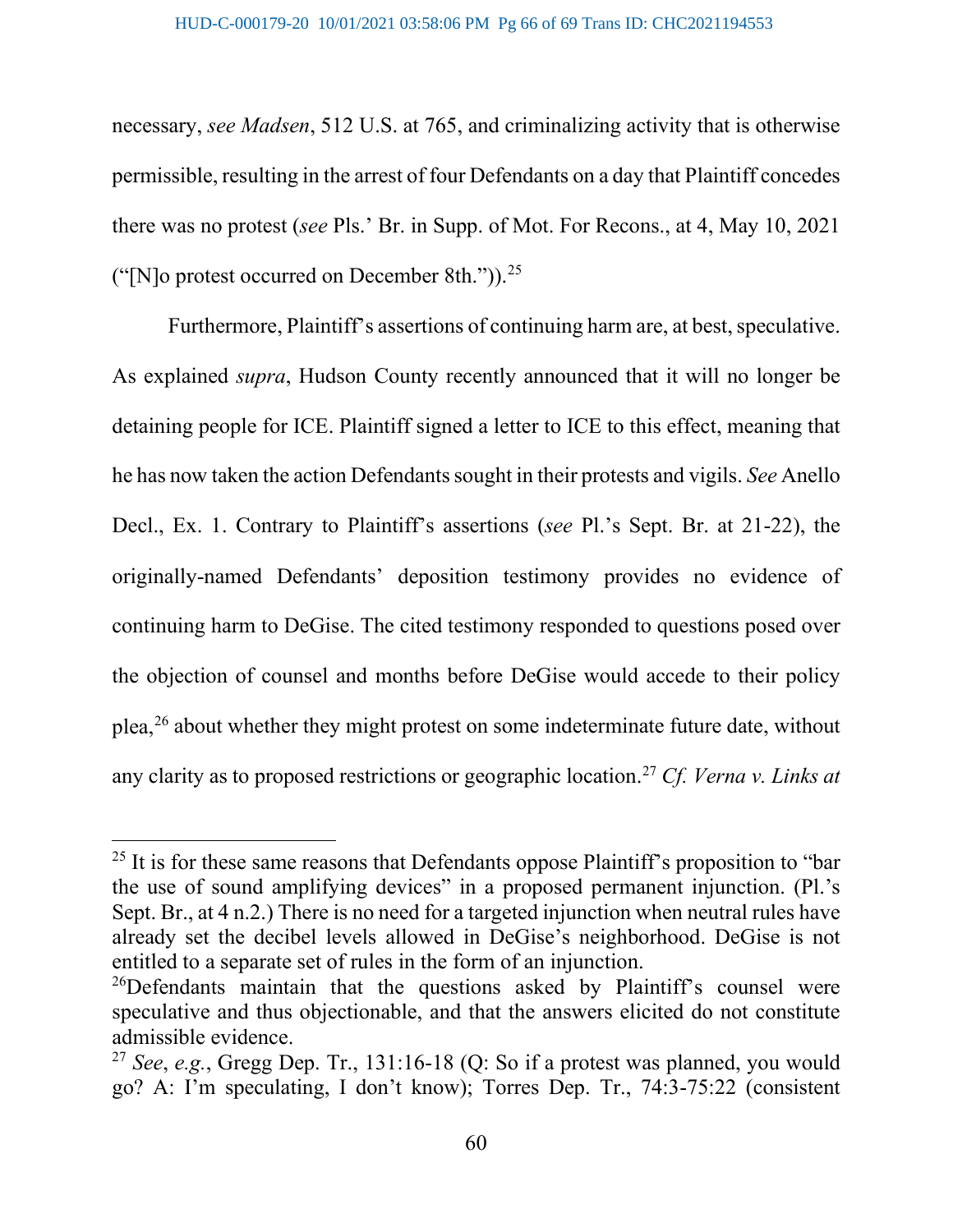*Valleybrook Neighborhood Ass'n, Inc.*, 371 N.J. Super. 77, 90 (App. Div. 2004) ("[T]he injunction should not have issued because of the absence of proof that plaintiff was continuing to violate the regulation[.]")

Moreover, a balancing of the equities, which requires a court to consider the "relative hardship[s] to the parties," also favors the Defendants. *Crowe*, 90 N.J. at 134; *see also Bubis v. Kassin*, 353 N.J. Super. 415, 424 (App. Div. 2002) ("[T]he trial court correctly concluded that it was required to consider the relative hardships to the parties as well as other equitable circumstances in determining whether to grant equitable relief[.]"). In cases where "the public interest is greatly affected, a court may withhold relief despite a substantial showing of irreparable injury to the applicant." *Waste Mgmt. of N.J., Inc. v. Union Cnty. Util. Auth.*, 399 N.J. Super. 508, 520 (App. Div. 2008). Defendants' First Amendment freedoms at issue are exactly the sort of rights that significantly implicate the public interest, and courts weigh

testimony that Ms. Torres does not know whether she would protest outside of the DeGise residence should the TRO be lifted), 97:19-24, 98:16-24 ("Q: Since the TRO, has there been any communication with protesting at the County Commissioners at any other type of events or at any other time? . . . [Objection] A: There has been discussion about how to keep the issue visible and in public conversation and there was discussion about testifying at County Commissioner hearings and continuing an effort to show up there until County Commissioners voted to restrict public comment." . . . Q: How about if the County Executive has a fundraising event at some point in the next five or six months, would you show up there and protest? [Objection] A: I'm not sure. I think it warrants discussion because at this point many people have felt like their personal safety may be at risk for doing any sort of protest in Hudson County."); Budnick Dep. Tr., 54:1-55:6.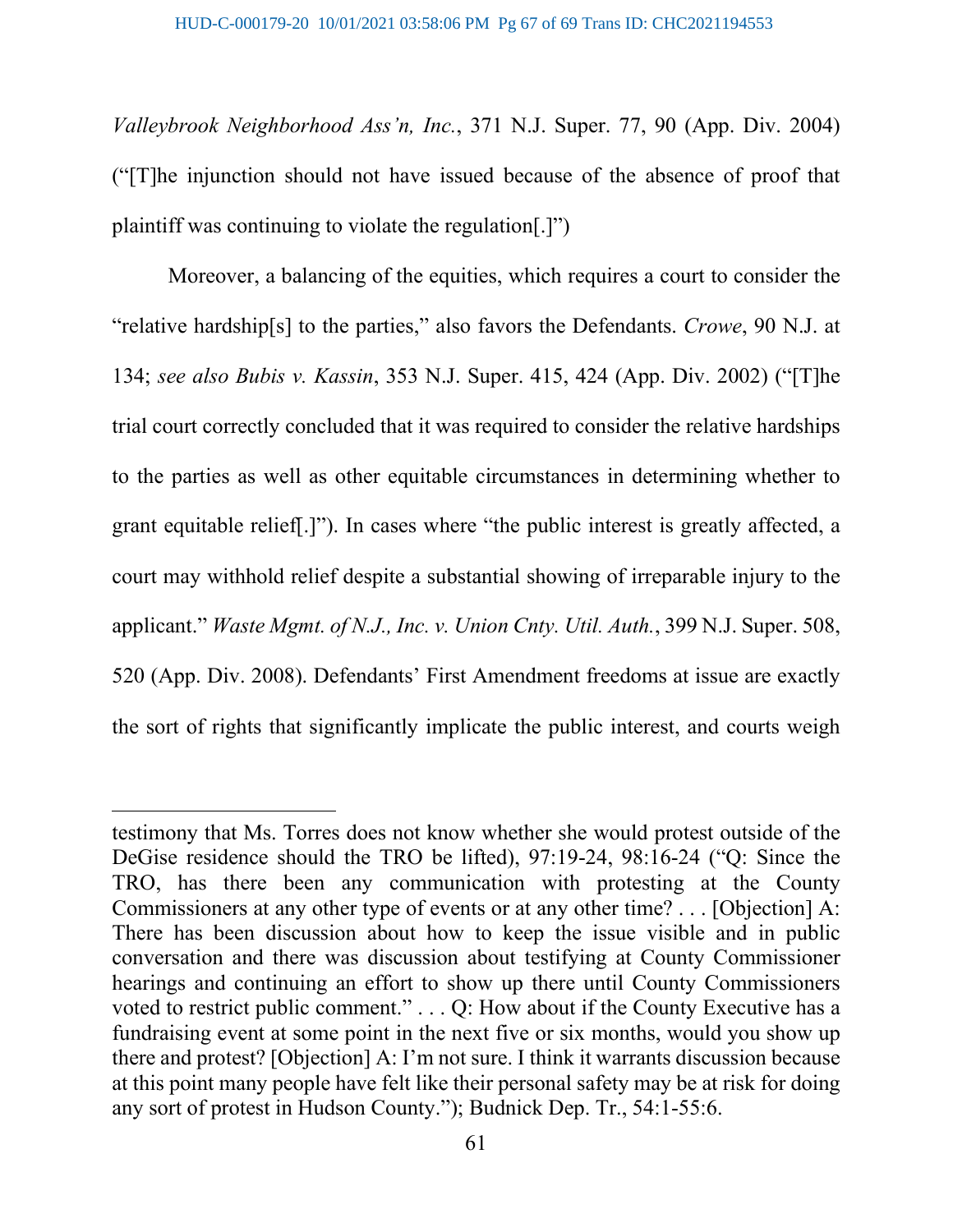them heavily when deciding whether to issue relief. *See Elrod v. Burns*, 427 U.S. 347, 373 (1976) ("The loss of First Amendment freedoms, for even minimal periods of time, unquestionably constitutes irreparable injury."). That consideration is of paramount importance when the Court, and not the Legislature, is considering extending and making permanent—with no proposed end date or conditions for abatement—restrictions on the First Amendment right to speak, protest, and leaflet for the named Defendants and any other member of the public who may wish to join them. For all the reasons contained herein, the current burden on Defendants' protected speech imposes a severe hardship that outweighs Plaintiff DeGise's interest in residential privacy, and the Court should decline to make those restrictions permanent.